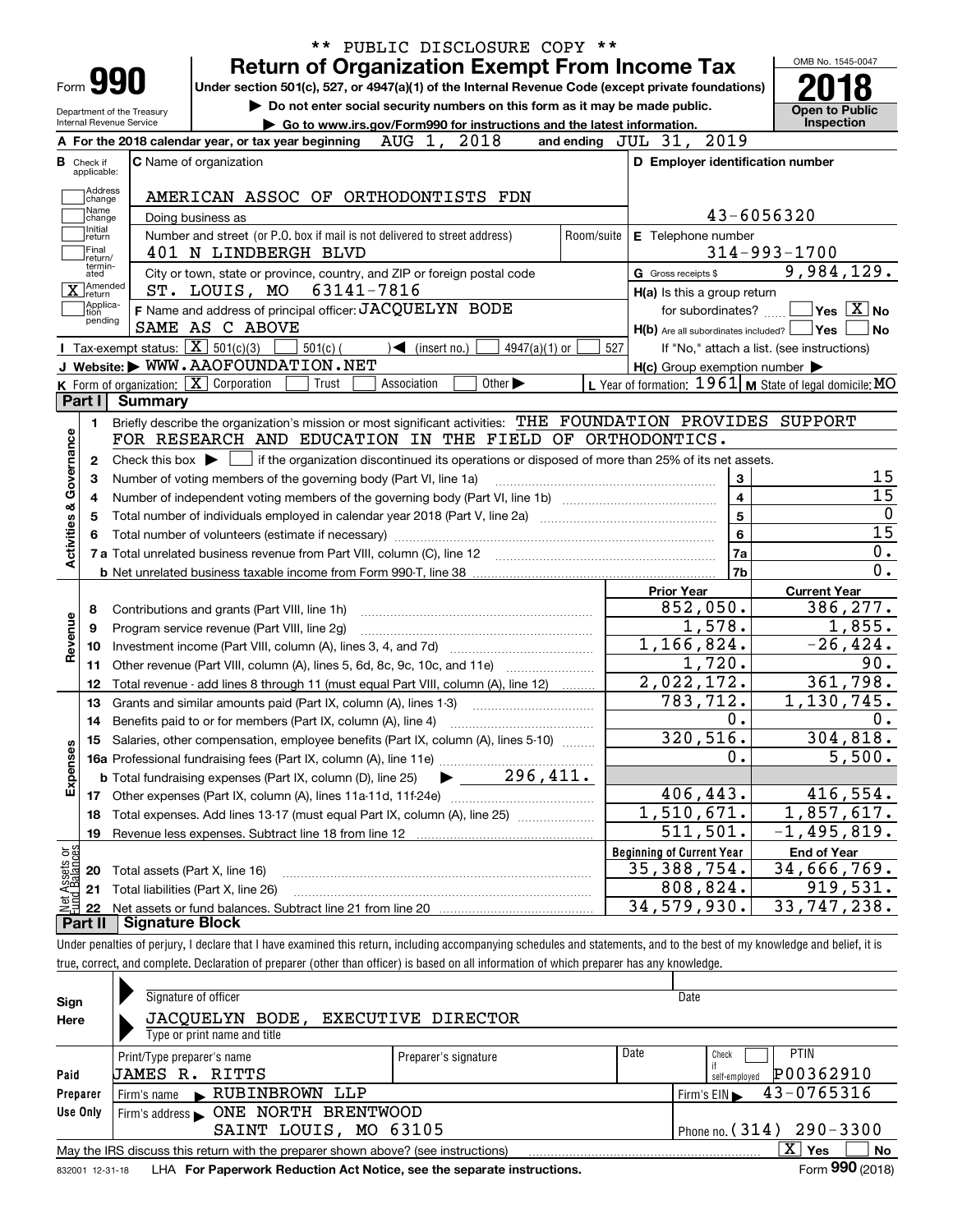|              |                                                                                                                                                                      |                        |                                                                                                                                                                                                                                                                                      | $\overline{\mathbf{x}}$                |
|--------------|----------------------------------------------------------------------------------------------------------------------------------------------------------------------|------------------------|--------------------------------------------------------------------------------------------------------------------------------------------------------------------------------------------------------------------------------------------------------------------------------------|----------------------------------------|
| 1            | Briefly describe the organization's mission:<br>FIELD OF ORTHODONTICS.                                                                                               |                        | THE FOUNDATION PROVIDES SUPPORT FOR RESEARCH AND EDUCATION IN THE                                                                                                                                                                                                                    |                                        |
|              |                                                                                                                                                                      |                        |                                                                                                                                                                                                                                                                                      |                                        |
| $\mathbf{2}$ | Did the organization undertake any significant program services during the year which were not listed on the<br>If "Yes," describe these new services on Schedule O. |                        |                                                                                                                                                                                                                                                                                      | $\sqrt{}$ Yes $\sqrt{}$ X $\sqrt{}$ No |
| 3            | If "Yes," describe these changes on Schedule O.                                                                                                                      |                        | Did the organization cease conducting, or make significant changes in how it conducts, any program services?                                                                                                                                                                         | $\sqrt{}$ Yes $\sqrt{}$ X $\sqrt{}$ No |
| 4            |                                                                                                                                                                      |                        | Describe the organization's program service accomplishments for each of its three largest program services, as measured by expenses.<br>Section 501(c)(3) and 501(c)(4) organizations are required to report the amount of grants and allocations to others, the total expenses, and |                                        |
| 4a           | revenue, if any, for each program service reported.<br>SEE SCHEDULE O                                                                                                |                        | $\frac{1}{250,789}$ including grants of \$ 1, 130, 745.                                                                                                                                                                                                                              | 1,855.                                 |
|              |                                                                                                                                                                      |                        |                                                                                                                                                                                                                                                                                      |                                        |
|              |                                                                                                                                                                      |                        |                                                                                                                                                                                                                                                                                      |                                        |
|              |                                                                                                                                                                      |                        |                                                                                                                                                                                                                                                                                      |                                        |
|              |                                                                                                                                                                      |                        |                                                                                                                                                                                                                                                                                      |                                        |
| 4b           |                                                                                                                                                                      |                        |                                                                                                                                                                                                                                                                                      |                                        |
|              |                                                                                                                                                                      |                        |                                                                                                                                                                                                                                                                                      |                                        |
|              |                                                                                                                                                                      |                        |                                                                                                                                                                                                                                                                                      |                                        |
|              |                                                                                                                                                                      |                        |                                                                                                                                                                                                                                                                                      |                                        |
|              |                                                                                                                                                                      |                        |                                                                                                                                                                                                                                                                                      |                                        |
| 4с           | $\left(\text{Code:} \right)$ $\left(\text{Expenses $}\right)$                                                                                                        | including grants of \$ | ) (Revenue \$                                                                                                                                                                                                                                                                        |                                        |
|              |                                                                                                                                                                      |                        |                                                                                                                                                                                                                                                                                      |                                        |
|              |                                                                                                                                                                      |                        |                                                                                                                                                                                                                                                                                      |                                        |
|              |                                                                                                                                                                      |                        |                                                                                                                                                                                                                                                                                      |                                        |
|              |                                                                                                                                                                      |                        |                                                                                                                                                                                                                                                                                      |                                        |
| 4d           | Other program services (Describe in Schedule O.)<br>(Expenses \$                                                                                                     | including grants of \$ | Revenue \$                                                                                                                                                                                                                                                                           |                                        |
| 4е           | Total program service expenses                                                                                                                                       | 1,250,789.             |                                                                                                                                                                                                                                                                                      |                                        |
|              |                                                                                                                                                                      |                        | SEE SCHEDULE O FOR CONTINUATION(S)                                                                                                                                                                                                                                                   | Form 990 (2018)                        |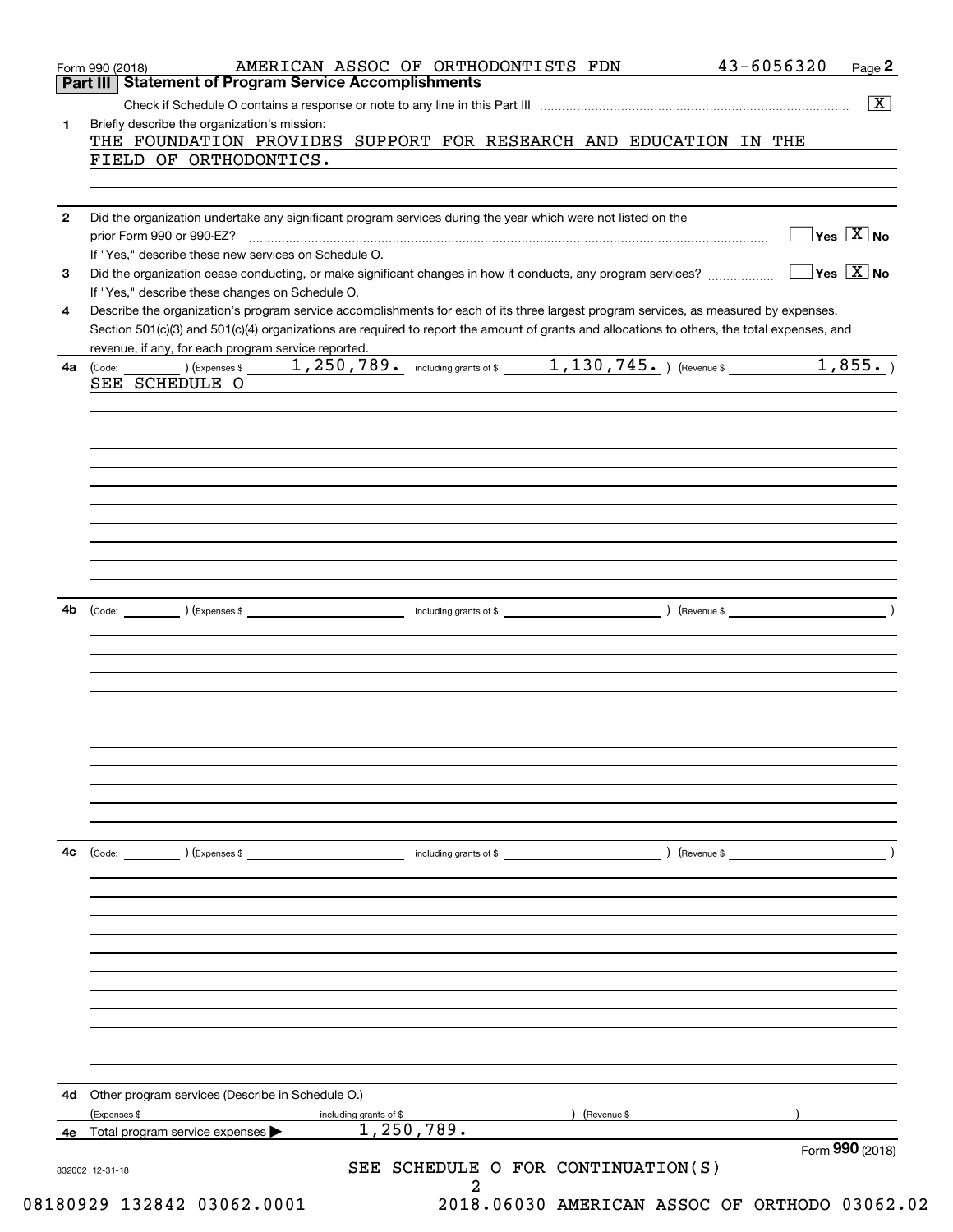|  | Form 990 (2018) |
|--|-----------------|

|     |                                                                                                                                                                         |                 | Yes                     | No                      |
|-----|-------------------------------------------------------------------------------------------------------------------------------------------------------------------------|-----------------|-------------------------|-------------------------|
| 1.  | Is the organization described in section $501(c)(3)$ or $4947(a)(1)$ (other than a private foundation)?                                                                 |                 |                         |                         |
|     |                                                                                                                                                                         | 1               | X                       |                         |
| 2   |                                                                                                                                                                         | $\overline{2}$  | $\overline{\mathbf{x}}$ |                         |
| 3   | Did the organization engage in direct or indirect political campaign activities on behalf of or in opposition to candidates for                                         |                 |                         |                         |
|     |                                                                                                                                                                         | 3               |                         | x                       |
| 4   | Section 501(c)(3) organizations. Did the organization engage in lobbying activities, or have a section 501(h) election in effect                                        |                 |                         |                         |
|     |                                                                                                                                                                         | 4               |                         | x                       |
| 5   | Is the organization a section 501(c)(4), 501(c)(5), or 501(c)(6) organization that receives membership dues, assessments, or                                            |                 |                         |                         |
|     |                                                                                                                                                                         | 5               |                         | x                       |
| 6   | Did the organization maintain any donor advised funds or any similar funds or accounts for which donors have the right to                                               |                 |                         | x                       |
|     | provide advice on the distribution or investment of amounts in such funds or accounts? If "Yes," complete Schedule D, Part I                                            | 6               |                         |                         |
| 7   | Did the organization receive or hold a conservation easement, including easements to preserve open space,                                                               | $\overline{7}$  |                         | x                       |
|     | Did the organization maintain collections of works of art, historical treasures, or other similar assets? If "Yes," complete                                            |                 |                         |                         |
| 8   |                                                                                                                                                                         | 8               |                         | x                       |
| 9   | Did the organization report an amount in Part X, line 21, for escrow or custodial account liability, serve as a custodian for                                           |                 |                         |                         |
|     | amounts not listed in Part X; or provide credit counseling, debt management, credit repair, or debt negotiation services?                                               |                 |                         |                         |
|     |                                                                                                                                                                         | 9               |                         | x                       |
| 10  | If "Yes," complete Schedule D, Part IV<br>Did the organization, directly or through a related organization, hold assets in temporarily restricted endowments, permanent |                 |                         |                         |
|     |                                                                                                                                                                         | 10              | X                       |                         |
| 11  | If the organization's answer to any of the following questions is "Yes," then complete Schedule D, Parts VI, VII, VIII, IX, or X                                        |                 |                         |                         |
|     | as applicable.                                                                                                                                                          |                 |                         |                         |
| а   | Did the organization report an amount for land, buildings, and equipment in Part X, line 10? If "Yes," complete Schedule D,                                             |                 |                         |                         |
|     |                                                                                                                                                                         | 11a             |                         | x                       |
| b   | Did the organization report an amount for investments - other securities in Part X, line 12 that is 5% or more of its total                                             |                 |                         |                         |
|     |                                                                                                                                                                         | 11 <sub>b</sub> | х                       |                         |
| c   | Did the organization report an amount for investments - program related in Part X, line 13 that is 5% or more of its total                                              |                 |                         |                         |
|     |                                                                                                                                                                         | 11c             |                         | x                       |
|     | d Did the organization report an amount for other assets in Part X, line 15 that is 5% or more of its total assets reported in                                          |                 |                         |                         |
|     |                                                                                                                                                                         | 11d             |                         | x                       |
|     | Did the organization report an amount for other liabilities in Part X, line 25? If "Yes," complete Schedule D, Part X                                                   | 11e             |                         | $\overline{\mathbf{X}}$ |
| f   | Did the organization's separate or consolidated financial statements for the tax year include a footnote that addresses                                                 |                 |                         |                         |
|     | the organization's liability for uncertain tax positions under FIN 48 (ASC 740)? If "Yes," complete Schedule D, Part X                                                  | 11f             |                         | x                       |
|     | 12a Did the organization obtain separate, independent audited financial statements for the tax year? If "Yes," complete                                                 |                 |                         |                         |
|     | Schedule D, Parts XI and XII                                                                                                                                            | 12a             | Х                       |                         |
|     | <b>b</b> Was the organization included in consolidated, independent audited financial statements for the tax year?                                                      |                 |                         |                         |
|     | If "Yes," and if the organization answered "No" to line 12a, then completing Schedule D, Parts XI and XII is optional                                                   | 12b             |                         | ▵                       |
| 13  |                                                                                                                                                                         | 13              |                         | X                       |
| 14a | Did the organization maintain an office, employees, or agents outside of the United States?                                                                             | 14a             |                         | $\mathbf X$             |
| b   | Did the organization have aggregate revenues or expenses of more than \$10,000 from grantmaking, fundraising, business,                                                 |                 |                         |                         |
|     | investment, and program service activities outside the United States, or aggregate foreign investments valued at \$100,000                                              |                 |                         |                         |
|     |                                                                                                                                                                         | 14b             | х                       |                         |
| 15  | Did the organization report on Part IX, column (A), line 3, more than \$5,000 of grants or other assistance to or for any                                               |                 |                         |                         |
|     |                                                                                                                                                                         | 15              |                         | x                       |
| 16  | Did the organization report on Part IX, column (A), line 3, more than \$5,000 of aggregate grants or other assistance to                                                |                 |                         |                         |
|     |                                                                                                                                                                         | 16              | х                       |                         |
| 17  | Did the organization report a total of more than \$15,000 of expenses for professional fundraising services on Part IX,                                                 |                 |                         |                         |
|     |                                                                                                                                                                         | 17              |                         | x                       |
| 18  | Did the organization report more than \$15,000 total of fundraising event gross income and contributions on Part VIII, lines                                            |                 |                         |                         |
|     |                                                                                                                                                                         | 18              |                         | X                       |
| 19  | Did the organization report more than \$15,000 of gross income from gaming activities on Part VIII, line 9a? If "Yes."                                                  |                 |                         |                         |
|     |                                                                                                                                                                         | 19              |                         | x                       |
| 20a |                                                                                                                                                                         | 20a             |                         | $\mathbf X$             |
|     | <b>b</b> If "Yes" to line 20a, did the organization attach a copy of its audited financial statements to this return?                                                   | 20b             |                         |                         |
| 21  | Did the organization report more than \$5,000 of grants or other assistance to any domestic organization or                                                             |                 |                         |                         |
|     |                                                                                                                                                                         | 21              | Х                       | Form 990 (2018)         |
|     | 832003 12-31-18                                                                                                                                                         |                 |                         |                         |

3

832003 12-31-18

08180929 132842 03062.0001 2018.06030 AMERICAN ASSOC OF ORTHODO 03062.02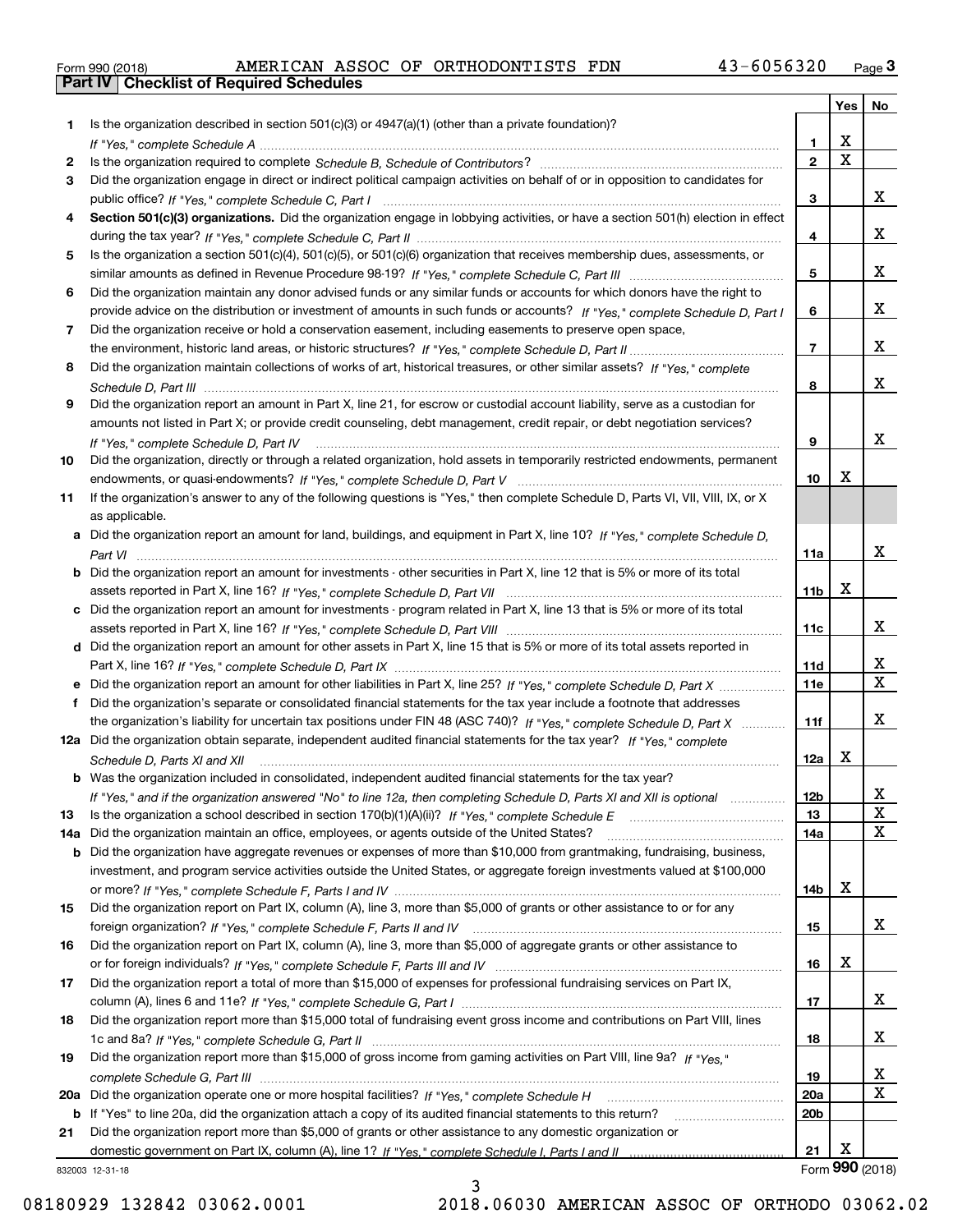|  | Form 990 (2018) |
|--|-----------------|
|  |                 |

*(continued)*

|               |                                                                                                                                   |                 | Yes | No              |
|---------------|-----------------------------------------------------------------------------------------------------------------------------------|-----------------|-----|-----------------|
| 22            | Did the organization report more than \$5,000 of grants or other assistance to or for domestic individuals on                     |                 |     |                 |
|               |                                                                                                                                   | 22              | х   |                 |
| 23            | Did the organization answer "Yes" to Part VII, Section A, line 3, 4, or 5 about compensation of the organization's current        |                 |     |                 |
|               | and former officers, directors, trustees, key employees, and highest compensated employees? If "Yes," complete                    |                 |     |                 |
|               |                                                                                                                                   | 23              | х   |                 |
|               | 24a Did the organization have a tax-exempt bond issue with an outstanding principal amount of more than \$100,000 as of the       |                 |     |                 |
|               | last day of the year, that was issued after December 31, 2002? If "Yes," answer lines 24b through 24d and complete                |                 |     |                 |
|               |                                                                                                                                   | 24a             |     | x               |
|               |                                                                                                                                   | 24 <sub>b</sub> |     |                 |
|               | c Did the organization maintain an escrow account other than a refunding escrow at any time during the year to defease            |                 |     |                 |
|               |                                                                                                                                   | 24c             |     |                 |
|               |                                                                                                                                   | 24d             |     |                 |
|               | 25a Section 501(c)(3), 501(c)(4), and 501(c)(29) organizations. Did the organization engage in an excess benefit                  |                 |     |                 |
|               |                                                                                                                                   | 25a             |     | x               |
|               | b Is the organization aware that it engaged in an excess benefit transaction with a disqualified person in a prior year, and      |                 |     |                 |
|               | that the transaction has not been reported on any of the organization's prior Forms 990 or 990-EZ? If "Yes," complete             |                 |     |                 |
|               | Schedule L, Part I                                                                                                                | 25 <sub>b</sub> |     | x               |
| 26            | Did the organization report any amount on Part X, line 5, 6, or 22 for receivables from or payables to any current or             |                 |     |                 |
|               | former officers, directors, trustees, key employees, highest compensated employees, or disqualified persons? If "Yes."            |                 |     |                 |
|               | complete Schedule L, Part II                                                                                                      | 26              |     | x               |
| 27            | Did the organization provide a grant or other assistance to an officer, director, trustee, key employee, substantial              |                 |     |                 |
|               | contributor or employee thereof, a grant selection committee member, or to a 35% controlled entity or family member               |                 |     |                 |
|               |                                                                                                                                   | 27              |     | x               |
| 28            | Was the organization a party to a business transaction with one of the following parties (see Schedule L, Part IV                 |                 |     |                 |
|               | instructions for applicable filing thresholds, conditions, and exceptions):                                                       |                 |     |                 |
|               | a A current or former officer, director, trustee, or key employee? If "Yes," complete Schedule L, Part IV                         | 28a             |     | X<br>X          |
| b             | A family member of a current or former officer, director, trustee, or key employee? If "Yes," complete Schedule L, Part IV        | 28 <sub>b</sub> |     |                 |
|               | c An entity of which a current or former officer, director, trustee, or key employee (or a family member thereof) was an officer, |                 |     |                 |
|               |                                                                                                                                   | 28c             |     | х<br>X.         |
| 29            |                                                                                                                                   | 29              |     |                 |
| 30            | Did the organization receive contributions of art, historical treasures, or other similar assets, or qualified conservation       |                 |     | х               |
|               |                                                                                                                                   | 30              |     |                 |
| 31            | Did the organization liquidate, terminate, or dissolve and cease operations?                                                      |                 |     | х               |
|               |                                                                                                                                   | 31              |     |                 |
| 32            | Did the organization sell, exchange, dispose of, or transfer more than 25% of its net assets? If "Yes," complete                  | 32              |     | х               |
|               |                                                                                                                                   |                 |     |                 |
| 33            | Did the organization own 100% of an entity disregarded as separate from the organization under Regulations                        | 33              |     | x               |
| 34            | Was the organization related to any tax-exempt or taxable entity? If "Yes," complete Schedule R, Part II, III, or IV, and         |                 |     |                 |
|               |                                                                                                                                   | 34              | х   |                 |
|               | 35a Did the organization have a controlled entity within the meaning of section 512(b)(13)?                                       | <b>35a</b>      |     | x               |
|               | b If "Yes" to line 35a, did the organization receive any payment from or engage in any transaction with a controlled entity       |                 |     |                 |
|               |                                                                                                                                   | 35b             |     |                 |
| 36            | Section 501(c)(3) organizations. Did the organization make any transfers to an exempt non-charitable related organization?        |                 |     |                 |
|               |                                                                                                                                   | 36              | х   |                 |
| 37            | Did the organization conduct more than 5% of its activities through an entity that is not a related organization                  |                 |     |                 |
|               | and that is treated as a partnership for federal income tax purposes? If "Yes," complete Schedule R, Part VI                      | 37              |     | X.              |
| 38            | Did the organization complete Schedule O and provide explanations in Schedule O for Part VI, lines 11b and 19?                    |                 |     |                 |
|               | Note. All Form 990 filers are required to complete Schedule O                                                                     | 38              | х   |                 |
| <b>Part V</b> | <b>Statements Regarding Other IRS Filings and Tax Compliance</b>                                                                  |                 |     |                 |
|               | Check if Schedule O contains a response or note to any line in this Part V                                                        |                 |     | x               |
|               |                                                                                                                                   |                 | Yes | No              |
|               | 8<br>1a                                                                                                                           |                 |     |                 |
|               | 0<br><b>b</b> Enter the number of Forms W-2G included in line 1a. Enter -0- if not applicable <i>manumerances</i><br>1b           |                 |     |                 |
|               | c Did the organization comply with backup withholding rules for reportable payments to vendors and reportable gaming              |                 |     |                 |
|               | (gambling) winnings to prize winners?                                                                                             | 1c              |     |                 |
|               | 832004 12-31-18                                                                                                                   |                 |     | Form 990 (2018) |
|               |                                                                                                                                   |                 |     |                 |

08180929 132842 03062.0001 2018.06030 AMERICAN ASSOC OF ORTHODO 03062.02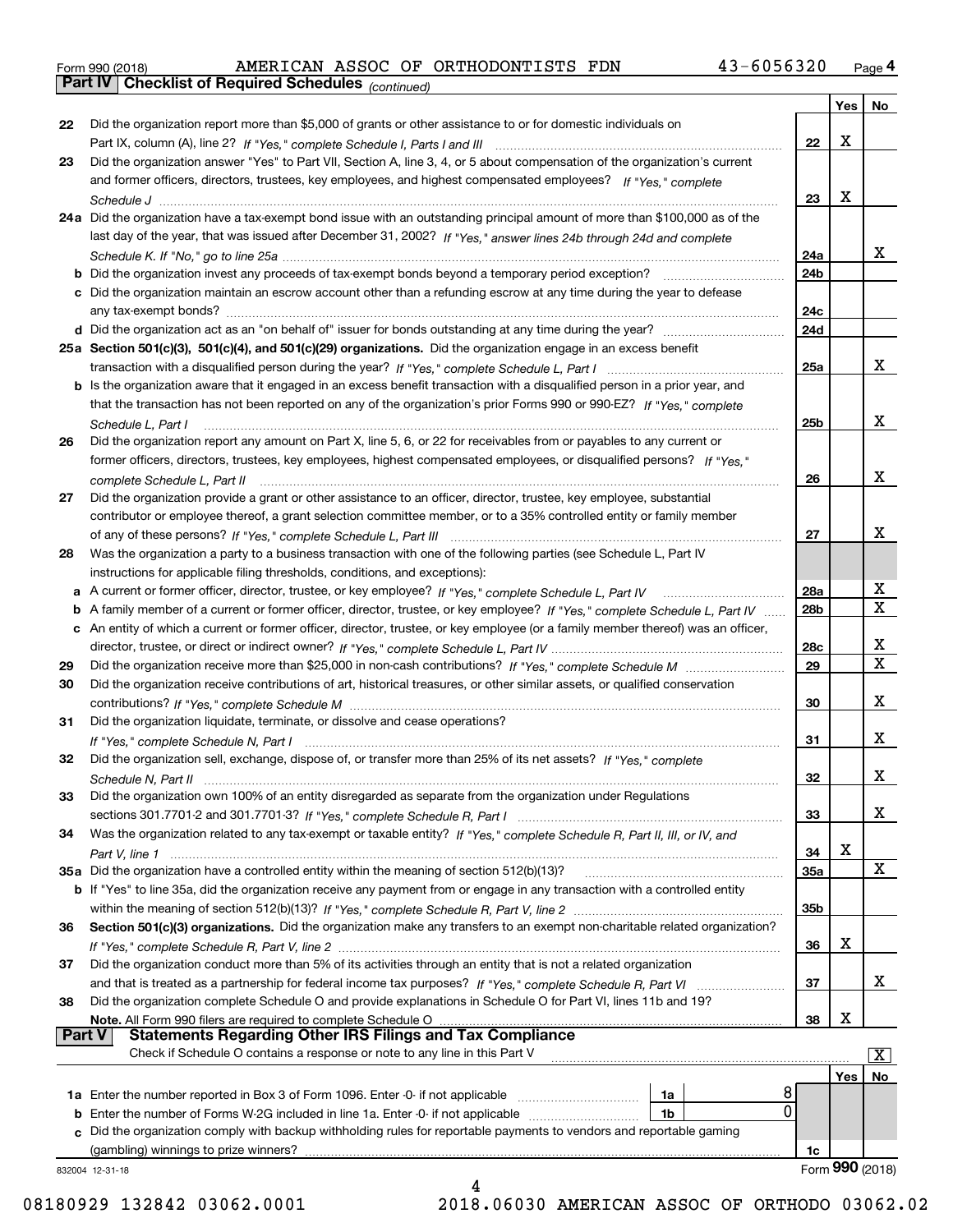|               | 43-6056320<br>AMERICAN ASSOC OF ORTHODONTISTS FDN<br>Form 990 (2018)                                                                                                                                                                   |     |     | $_{\text{Page}}$ 5 |
|---------------|----------------------------------------------------------------------------------------------------------------------------------------------------------------------------------------------------------------------------------------|-----|-----|--------------------|
| <b>Part V</b> | Statements Regarding Other IRS Filings and Tax Compliance (continued)                                                                                                                                                                  |     |     |                    |
|               |                                                                                                                                                                                                                                        |     | Yes | No                 |
|               | 2a Enter the number of employees reported on Form W-3, Transmittal of Wage and Tax Statements,                                                                                                                                         |     |     |                    |
|               | 0<br>filed for the calendar year ending with or within the year covered by this return<br>2a                                                                                                                                           |     |     |                    |
|               |                                                                                                                                                                                                                                        | 2b  |     |                    |
|               |                                                                                                                                                                                                                                        |     |     |                    |
|               | 3a Did the organization have unrelated business gross income of \$1,000 or more during the year?                                                                                                                                       | 3a  |     | х                  |
|               |                                                                                                                                                                                                                                        | 3b  |     |                    |
|               | 4a At any time during the calendar year, did the organization have an interest in, or a signature or other authority over, a                                                                                                           |     |     |                    |
|               |                                                                                                                                                                                                                                        | 4a  |     | х                  |
|               | <b>b</b> If "Yes," enter the name of the foreign country: $\blacktriangleright$                                                                                                                                                        |     |     |                    |
|               | See instructions for filing requirements for FinCEN Form 114, Report of Foreign Bank and Financial Accounts (FBAR).                                                                                                                    |     |     |                    |
|               |                                                                                                                                                                                                                                        | 5a  |     | х                  |
| b             |                                                                                                                                                                                                                                        | 5b  |     | X                  |
| c             |                                                                                                                                                                                                                                        | 5c  |     |                    |
|               | 6a Does the organization have annual gross receipts that are normally greater than \$100,000, and did the organization solicit                                                                                                         |     |     |                    |
|               |                                                                                                                                                                                                                                        | 6a  |     | x                  |
|               | <b>b</b> If "Yes," did the organization include with every solicitation an express statement that such contributions or gifts                                                                                                          |     |     |                    |
|               | were not tax deductible?                                                                                                                                                                                                               | 6b  |     |                    |
| 7             | Organizations that may receive deductible contributions under section 170(c).                                                                                                                                                          |     |     |                    |
| а             | Did the organization receive a payment in excess of \$75 made partly as a contribution and partly for goods and services provided to the payor?                                                                                        | 7a  |     | х                  |
|               | <b>b</b> If "Yes," did the organization notify the donor of the value of the goods or services provided?                                                                                                                               | 7b  |     |                    |
|               | c Did the organization sell, exchange, or otherwise dispose of tangible personal property for which it was required                                                                                                                    |     |     |                    |
|               |                                                                                                                                                                                                                                        | 7c  |     | х                  |
|               | 7d  <br>d If "Yes," indicate the number of Forms 8282 filed during the year manufactured in the set of the set of the water of Forms 8282 filed during the year manufactured in the set of the set of the set of the set of the set of |     |     |                    |
| е             |                                                                                                                                                                                                                                        | 7e  |     | х                  |
| f             | Did the organization, during the year, pay premiums, directly or indirectly, on a personal benefit contract?                                                                                                                           | 7f  |     | X                  |
| g             | If the organization received a contribution of qualified intellectual property, did the organization file Form 8899 as required?                                                                                                       | 7g  |     |                    |
| h.            | If the organization received a contribution of cars, boats, airplanes, or other vehicles, did the organization file a Form 1098-C?                                                                                                     | 7h  |     |                    |
| 8             | Sponsoring organizations maintaining donor advised funds. Did a donor advised fund maintained by the                                                                                                                                   |     |     |                    |
|               | sponsoring organization have excess business holdings at any time during the year?                                                                                                                                                     | 8   |     |                    |
| 9             | Sponsoring organizations maintaining donor advised funds.                                                                                                                                                                              |     |     |                    |
| а             | Did the sponsoring organization make any taxable distributions under section 4966?                                                                                                                                                     | 9а  |     |                    |
| b             |                                                                                                                                                                                                                                        | 9b  |     |                    |
| 10            | Section 501(c)(7) organizations. Enter:<br>10a                                                                                                                                                                                         |     |     |                    |
|               | 10b <br>Gross receipts, included on Form 990, Part VIII, line 12, for public use of club facilities                                                                                                                                    |     |     |                    |
| 11            | Section 501(c)(12) organizations. Enter:                                                                                                                                                                                               |     |     |                    |
| a             | Gross income from members or shareholders<br>11a                                                                                                                                                                                       |     |     |                    |
|               | b Gross income from other sources (Do not net amounts due or paid to other sources against                                                                                                                                             |     |     |                    |
|               | 11b                                                                                                                                                                                                                                    |     |     |                    |
|               | 12a Section 4947(a)(1) non-exempt charitable trusts. Is the organization filing Form 990 in lieu of Form 1041?                                                                                                                         | 12a |     |                    |
|               | 12b<br><b>b</b> If "Yes," enter the amount of tax-exempt interest received or accrued during the year                                                                                                                                  |     |     |                    |
| 13            | Section 501(c)(29) qualified nonprofit health insurance issuers.                                                                                                                                                                       |     |     |                    |
|               | a Is the organization licensed to issue qualified health plans in more than one state?                                                                                                                                                 | 13a |     |                    |
|               | Note. See the instructions for additional information the organization must report on Schedule O.                                                                                                                                      |     |     |                    |
|               | <b>b</b> Enter the amount of reserves the organization is required to maintain by the states in which the                                                                                                                              |     |     |                    |
|               | 13b                                                                                                                                                                                                                                    |     |     |                    |
|               | 13с                                                                                                                                                                                                                                    |     |     |                    |
| 14a           | Did the organization receive any payments for indoor tanning services during the tax year?                                                                                                                                             | 14a |     | x                  |
|               |                                                                                                                                                                                                                                        | 14b |     |                    |
| 15            | Is the organization subject to the section 4960 tax on payment(s) of more than \$1,000,000 in remuneration or                                                                                                                          |     |     |                    |
|               |                                                                                                                                                                                                                                        | 15  |     | х                  |
|               | If "Yes," see instructions and file Form 4720, Schedule N.                                                                                                                                                                             |     |     |                    |
| 16            | Is the organization an educational institution subject to the section 4968 excise tax on net investment income?                                                                                                                        | 16  |     | х                  |
|               | If "Yes," complete Form 4720, Schedule O.                                                                                                                                                                                              |     |     |                    |

Form (2018) **990**

832005 12-31-18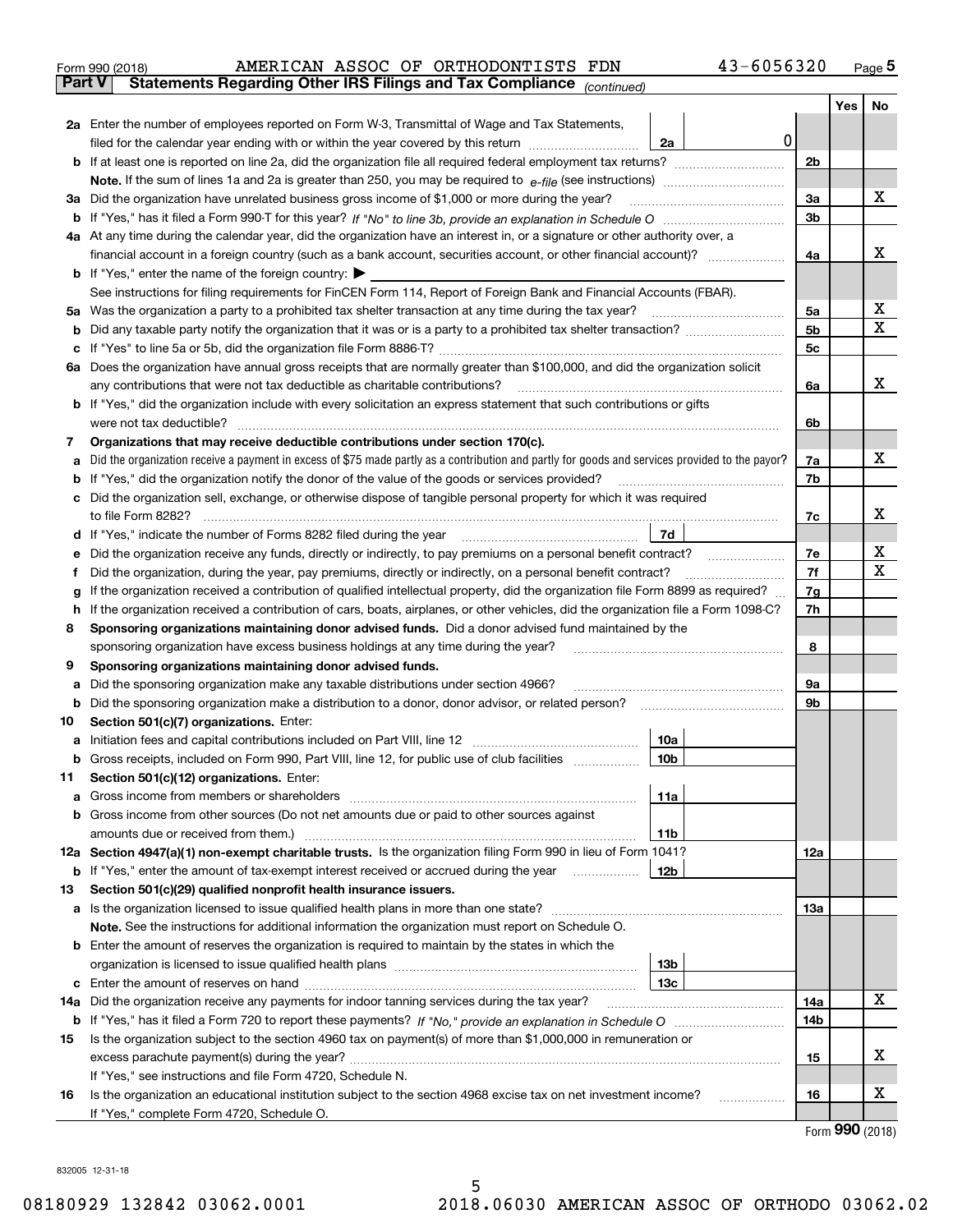|  | Form 990 (2018) |
|--|-----------------|
|  |                 |

# AMERICAN ASSOC OF ORTHODONTISTS FDN 43-6056320

*For each "Yes" response to lines 2 through 7b below, and for a "No" response to line 8a, 8b, or 10b below, describe the circumstances, processes, or changes in Schedule O. See instructions.* Form 990 (2018) **COMBAN ART ANDER LOOK ASSOC OF ORTHODONTISTS FDN** 43-6056320 Page 6<br>**Part VI Governance, Management, and Disclosure** For each "Yes" response to lines 2 through 7b below, and for a "No" response

|    | <b>1a</b> Enter the number of voting members of the governing body at the end of the tax year <i>manumum</i>                                                                  | 1a | 15                      | Yes             | No                      |
|----|-------------------------------------------------------------------------------------------------------------------------------------------------------------------------------|----|-------------------------|-----------------|-------------------------|
|    | If there are material differences in voting rights among members of the governing body, or if the governing                                                                   |    |                         |                 |                         |
|    | body delegated broad authority to an executive committee or similar committee, explain in Schedule O.                                                                         |    |                         |                 |                         |
| b  | Enter the number of voting members included in line 1a, above, who are independent                                                                                            | 1b | 15                      |                 |                         |
| 2  | Did any officer, director, trustee, or key employee have a family relationship or a business relationship with any other                                                      |    |                         |                 |                         |
|    | officer, director, trustee, or key employee?                                                                                                                                  |    | $\mathbf{2}$            |                 | X                       |
| 3  | Did the organization delegate control over management duties customarily performed by or under the direct supervision                                                         |    |                         |                 |                         |
|    |                                                                                                                                                                               |    | 3                       |                 | X                       |
| 4  | Did the organization make any significant changes to its governing documents since the prior Form 990 was filed?                                                              |    | $\overline{\mathbf{4}}$ | X               |                         |
| 5  |                                                                                                                                                                               |    | 5                       |                 | $\mathbf X$             |
| 6  |                                                                                                                                                                               |    | 6                       |                 | $\overline{\mathbf{x}}$ |
| 7a | Did the organization have members, stockholders, or other persons who had the power to elect or appoint one or                                                                |    |                         |                 |                         |
|    |                                                                                                                                                                               |    | 7a                      |                 | X                       |
|    | <b>b</b> Are any governance decisions of the organization reserved to (or subject to approval by) members, stockholders, or                                                   |    |                         |                 |                         |
|    | persons other than the governing body?                                                                                                                                        |    | 7b                      |                 | X                       |
| 8  | Did the organization contemporaneously document the meetings held or written actions undertaken during the year by the following:                                             |    |                         |                 |                         |
| a  |                                                                                                                                                                               |    | 8a                      | X               |                         |
| b  |                                                                                                                                                                               |    | 8b                      | X               |                         |
| 9  | Is there any officer, director, trustee, or key employee listed in Part VII, Section A, who cannot be reached at the                                                          |    |                         |                 |                         |
|    |                                                                                                                                                                               |    | 9                       |                 | х                       |
|    | Section B. Policies <sub>(This Section B requests information about policies not required by the Internal Revenue Code.)</sub>                                                |    |                         |                 |                         |
|    |                                                                                                                                                                               |    |                         | Yes             | No                      |
|    |                                                                                                                                                                               |    | 10a                     |                 | X                       |
|    | <b>b</b> If "Yes," did the organization have written policies and procedures governing the activities of such chapters, affiliates,                                           |    |                         |                 |                         |
|    |                                                                                                                                                                               |    |                         |                 |                         |
|    |                                                                                                                                                                               |    | 10b                     | X               |                         |
|    | 11a Has the organization provided a complete copy of this Form 990 to all members of its governing body before filing the form?                                               |    | 11a                     |                 |                         |
|    | <b>b</b> Describe in Schedule O the process, if any, used by the organization to review this Form 990.                                                                        |    |                         |                 |                         |
|    |                                                                                                                                                                               |    | 12a                     | X<br>X          |                         |
| b  |                                                                                                                                                                               |    | 12b                     |                 |                         |
| c  | Did the organization regularly and consistently monitor and enforce compliance with the policy? If "Yes," describe                                                            |    |                         |                 |                         |
|    | in Schedule O how this was done manufactured and contact the state of the state of the state of the state of t                                                                |    | 12c                     | X               |                         |
| 13 |                                                                                                                                                                               |    | 13                      | X               |                         |
| 14 | Did the organization have a written document retention and destruction policy? manufactured and the organization have a written document retention and destruction policy?    |    | 14                      | X               |                         |
| 15 | Did the process for determining compensation of the following persons include a review and approval by independent                                                            |    |                         |                 |                         |
|    | persons, comparability data, and contemporaneous substantiation of the deliberation and decision?                                                                             |    |                         |                 |                         |
| а  | The organization's CEO, Executive Director, or top management official manufactured content content of the organization's CEO, Executive Director, or top management official |    | 15a                     | X               |                         |
|    | <b>b</b> Other officers or key employees of the organization                                                                                                                  |    | 15b                     |                 | X                       |
|    | If "Yes" to line 15a or 15b, describe the process in Schedule O (see instructions).                                                                                           |    |                         |                 |                         |
|    | 16a Did the organization invest in, contribute assets to, or participate in a joint venture or similar arrangement with a                                                     |    |                         |                 |                         |
|    | taxable entity during the year?                                                                                                                                               |    | 16a                     |                 | X                       |
|    | b If "Yes," did the organization follow a written policy or procedure requiring the organization to evaluate its participation                                                |    |                         |                 |                         |
|    | in joint venture arrangements under applicable federal tax law, and take steps to safeguard the organization's                                                                |    |                         |                 |                         |
|    | exempt status with respect to such arrangements?                                                                                                                              |    | 16b                     |                 |                         |
|    | <b>Section C. Disclosure</b>                                                                                                                                                  |    |                         |                 |                         |
| 17 | <b>NONE</b><br>List the states with which a copy of this Form 990 is required to be filed $\blacktriangleright$                                                               |    |                         |                 |                         |
| 18 | Section 6104 requires an organization to make its Forms 1023 (1024 or 1024-A if applicable), 990, and 990-T (Section 501(c)(3)s only) available                               |    |                         |                 |                         |
|    | for public inspection. Indicate how you made these available. Check all that apply.                                                                                           |    |                         |                 |                         |
|    | $X$ Upon request<br>Another's website<br>Own website<br>Other (explain in Schedule O)                                                                                         |    |                         |                 |                         |
| 19 | Describe in Schedule O whether (and if so, how) the organization made its governing documents, conflict of interest policy, and financial                                     |    |                         |                 |                         |
|    | statements available to the public during the tax year.                                                                                                                       |    |                         |                 |                         |
| 20 | State the name, address, and telephone number of the person who possesses the organization's books and records<br>CASANDRA SCALES - 314-993-1700                              |    |                         |                 |                         |
|    | 63141-7816<br>401 N LINDBERGH BLVD, ST. LOUIS, MO                                                                                                                             |    |                         |                 |                         |
|    | 832006 12-31-18                                                                                                                                                               |    |                         | Form 990 (2018) |                         |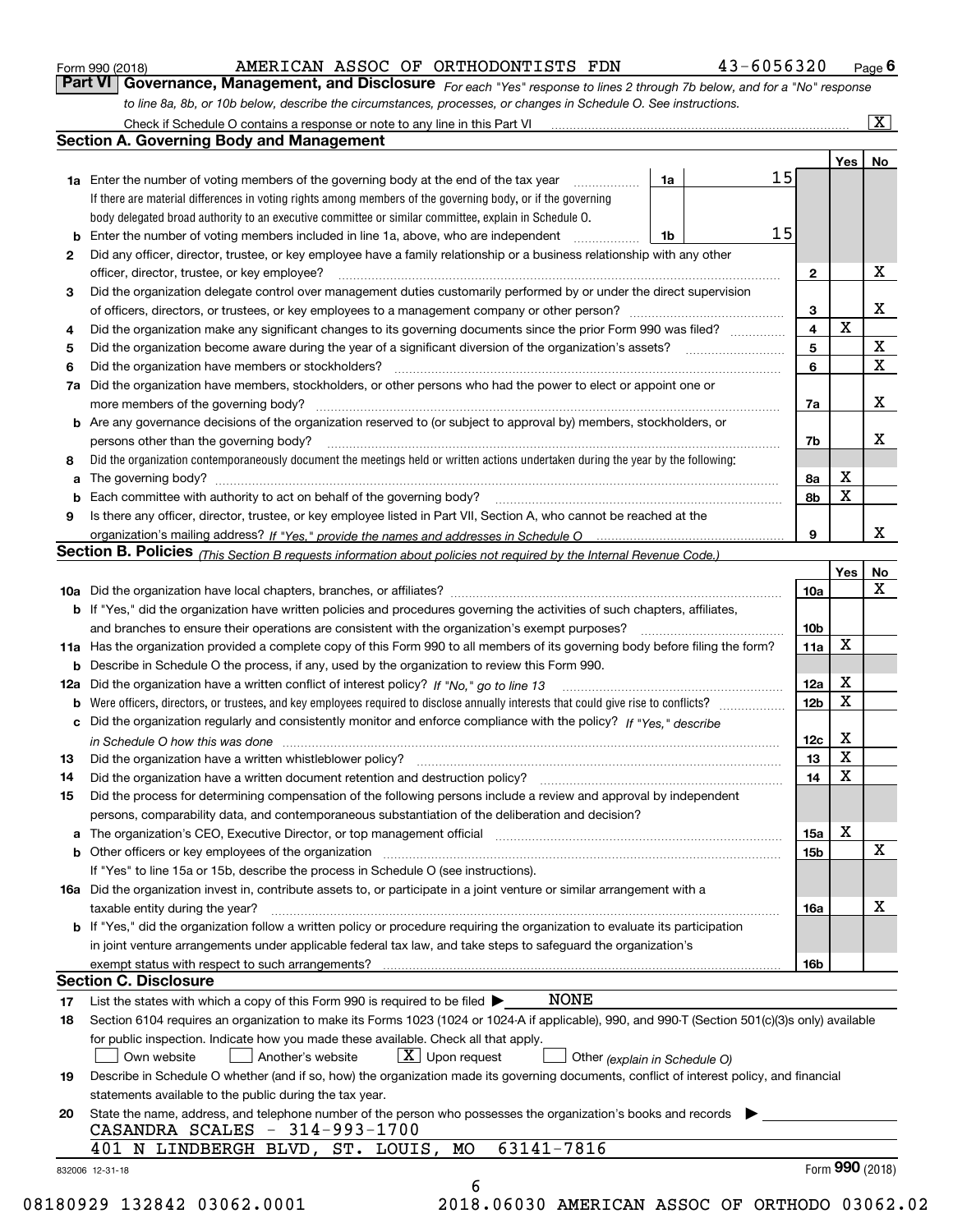**(A)**

 $\mathcal{L}^{\text{max}}$ 

**7Part VII Compensation of Officers, Directors, Trustees, Key Employees, Highest Compensated Employees, and Independent Contractors**

Check if Schedule O contains a response or note to any line in this Part VII

**Section A. Officers, Directors, Trustees, Key Employees, and Highest Compensated Employees**

**1a**  Complete this table for all persons required to be listed. Report compensation for the calendar year ending with or within the organization's tax year.

**•** List all of the organization's current officers, directors, trustees (whether individuals or organizations), regardless of amount of compensation. Enter -0- in columns  $(D)$ ,  $(E)$ , and  $(F)$  if no compensation was paid.

● List all of the organization's **current** key employees, if any. See instructions for definition of "key employee."

**•** List the organization's five current highest compensated employees (other than an officer, director, trustee, or key employee) who received reportable compensation (Box 5 of Form W-2 and/or Box 7 of Form 1099-MISC) of more than \$100,000 from the organization and any related organizations.

 $\bullet$  List all of the organization's **former** officers, key employees, and highest compensated employees who received more than \$100,000 of reportable compensation from the organization and any related organizations.

**•** List all of the organization's former directors or trustees that received, in the capacity as a former director or trustee of the organization, more than \$10,000 of reportable compensation from the organization and any related organizations.

List persons in the following order: individual trustees or directors; institutional trustees; officers; key employees; highest compensated employees; and former such persons.

Check this box if neither the organization nor any related organization compensated any current officer, director, or trustee.  $\mathcal{L}^{\text{max}}$ 

| (A)                           | (B)                                                                          | (C)                            |                                                                                                 |                         |              |                                   |        | (D)                                            | (E)                                              | (F)                                                                               |
|-------------------------------|------------------------------------------------------------------------------|--------------------------------|-------------------------------------------------------------------------------------------------|-------------------------|--------------|-----------------------------------|--------|------------------------------------------------|--------------------------------------------------|-----------------------------------------------------------------------------------|
| Name and Title                | Average<br>hours per                                                         |                                | (do not check more than one<br>box, unless person is both an<br>officer and a director/trustee) | Position                |              |                                   |        | Reportable<br>compensation                     | Reportable<br>compensation                       | Estimated<br>amount of                                                            |
|                               | week<br>(list any<br>hours for<br>related<br>organizations<br>below<br>line) | Individual trustee or director | Institutional trustee                                                                           | Officer                 | Key employee | Highest compensated<br>  employee | Former | from<br>the<br>organization<br>(W-2/1099-MISC) | from related<br>organizations<br>(W-2/1099-MISC) | other<br>compensation<br>from the<br>organization<br>and related<br>organizations |
| DAVID ANGUS<br>(1)            | 3.00                                                                         |                                |                                                                                                 |                         |              |                                   |        |                                                |                                                  |                                                                                   |
| PRESIDENT                     |                                                                              | X                              |                                                                                                 | $\overline{\mathbf{X}}$ |              |                                   |        | 0.                                             | $\mathbf 0$ .                                    | $\mathbf 0$ .                                                                     |
| ROSS CRIST<br>(2)             | 3.00                                                                         |                                |                                                                                                 |                         |              |                                   |        |                                                |                                                  |                                                                                   |
| PRESIDENT-ELECT               |                                                                              | X                              |                                                                                                 | $\rm X$                 |              |                                   |        | $\mathbf{0}$ .                                 | $\mathbf 0$ .                                    | 0.                                                                                |
| (3)<br>CHRIS BENTSON          | 2.00                                                                         |                                |                                                                                                 |                         |              |                                   |        |                                                |                                                  |                                                                                   |
| <b>DIRECTOR</b>               |                                                                              | $\overline{\mathbf{X}}$        |                                                                                                 |                         |              |                                   |        | 0.                                             | $\mathbf 0$ .                                    | $\mathbf 0$ .                                                                     |
| MARK BERKMAN<br>(4)           | 2.00                                                                         |                                |                                                                                                 |                         |              |                                   |        |                                                |                                                  |                                                                                   |
| <b>DIRECTOR</b>               |                                                                              | $\mathbf x$                    |                                                                                                 |                         |              |                                   |        | 0.                                             | 0.                                               | $\mathbf 0$ .                                                                     |
| (5)<br>ROBERT JAMES BRAY      | 2.00                                                                         |                                |                                                                                                 |                         |              |                                   |        |                                                |                                                  |                                                                                   |
| <b>DIRECTOR</b>               |                                                                              | X                              |                                                                                                 |                         |              |                                   |        | 0.                                             | 0.                                               | $\mathbf 0$ .                                                                     |
| FRED GARRETT<br>(6)           | 2.00                                                                         |                                |                                                                                                 |                         |              |                                   |        |                                                |                                                  |                                                                                   |
| <b>DIRECTOR</b>               |                                                                              | $\mathbf X$                    |                                                                                                 |                         |              |                                   |        | $\mathbf{0}$ .                                 | 0.                                               | $\mathbf 0$ .                                                                     |
| (7)<br><b>JEFFREY GENECOV</b> | 2.00                                                                         |                                |                                                                                                 |                         |              |                                   |        |                                                |                                                  |                                                                                   |
| <b>DIRECTOR</b>               |                                                                              | $\mathbf X$                    |                                                                                                 |                         |              |                                   |        | 0.                                             | 0.                                               | $\mathbf 0$ .                                                                     |
| CHRIS PUCO<br>(8)             | 2.00                                                                         |                                |                                                                                                 |                         |              |                                   |        |                                                |                                                  |                                                                                   |
| <b>DIRECTOR</b>               |                                                                              | $\mathbf x$                    |                                                                                                 |                         |              |                                   |        | 0.                                             | 0.                                               | $\mathbf 0$ .                                                                     |
| (9)<br><b>MARK RASHIDI</b>    | 2.00                                                                         |                                |                                                                                                 |                         |              |                                   |        |                                                |                                                  |                                                                                   |
| <b>DIRECTOR</b>               |                                                                              | X                              |                                                                                                 |                         |              |                                   |        | 0.                                             | $\mathbf 0$ .                                    | $0_{.}$                                                                           |
| (10) ORHAN TUNCAY             | $\overline{2.00}$                                                            |                                |                                                                                                 |                         |              |                                   |        |                                                |                                                  |                                                                                   |
| <b>DIRECTOR</b>               |                                                                              | X                              |                                                                                                 |                         |              |                                   |        | 0.                                             | $\mathbf 0$ .                                    | $\mathbf 0$ .                                                                     |
| (11) CASSY WIGGINS            | 2.00                                                                         |                                |                                                                                                 |                         |              |                                   |        |                                                |                                                  |                                                                                   |
| <b>DIRECTOR</b>               |                                                                              | $\rm X$                        |                                                                                                 |                         |              |                                   |        | 0.                                             | $\mathbf 0$ .                                    | $0_{.}$                                                                           |
| (12) KATHERINE PISCHKE THOMAS | 2.00                                                                         |                                |                                                                                                 |                         |              |                                   |        |                                                |                                                  |                                                                                   |
| <b>DIRECTOR</b>               |                                                                              | X                              |                                                                                                 |                         |              |                                   |        | $\mathbf 0$ .                                  | $\mathbf 0$ .                                    | $0_{.}$                                                                           |
| (13) WANDA CLARO              | 2.00                                                                         |                                |                                                                                                 |                         |              |                                   |        |                                                |                                                  |                                                                                   |
| <b>DIRECTOR</b>               |                                                                              | X                              |                                                                                                 |                         |              |                                   |        | 0.                                             | $\mathbf 0$ .                                    | $\mathbf 0$ .                                                                     |
| (14) MYRON GUYMON             | 2.00                                                                         |                                |                                                                                                 |                         |              |                                   |        |                                                |                                                  |                                                                                   |
| <b>DIRECTOR</b>               | 18.00                                                                        | $\overline{\text{X}}$          |                                                                                                 |                         |              |                                   |        | 0.                                             | 68,710.                                          | $\mathbf 0$ .                                                                     |
| (15) LILI HORTON              | 2.00                                                                         |                                |                                                                                                 |                         |              |                                   |        |                                                |                                                  |                                                                                   |
| <b>DIRECTOR</b>               |                                                                              | $\mathbf X$                    |                                                                                                 |                         |              |                                   |        | 0.                                             | 0.                                               | $\mathbf 0$ .                                                                     |
| (16) RYAN MOYNIHAN            | 2.00                                                                         |                                |                                                                                                 |                         |              |                                   |        |                                                |                                                  |                                                                                   |
| <b>DIRECTOR</b>               |                                                                              | $\mathbf X$                    |                                                                                                 |                         |              |                                   |        | $\mathbf 0$ .                                  | $\mathbf 0$ .                                    | 0.                                                                                |
| (17) LYNNE THOMAS GORDON      | 3.00                                                                         |                                |                                                                                                 |                         |              |                                   |        |                                                |                                                  |                                                                                   |
| SECRETARY-TREASURER           | 55.00                                                                        |                                |                                                                                                 | X                       |              |                                   |        | 0.                                             | 351,144.                                         | 25, 291.                                                                          |
| 832007 12-31-18               |                                                                              |                                |                                                                                                 |                         |              |                                   |        |                                                |                                                  | Form 990 (2018)                                                                   |

832007 12-31-18

08180929 132842 03062.0001 2018.06030 AMERICAN ASSOC OF ORTHODO 03062.02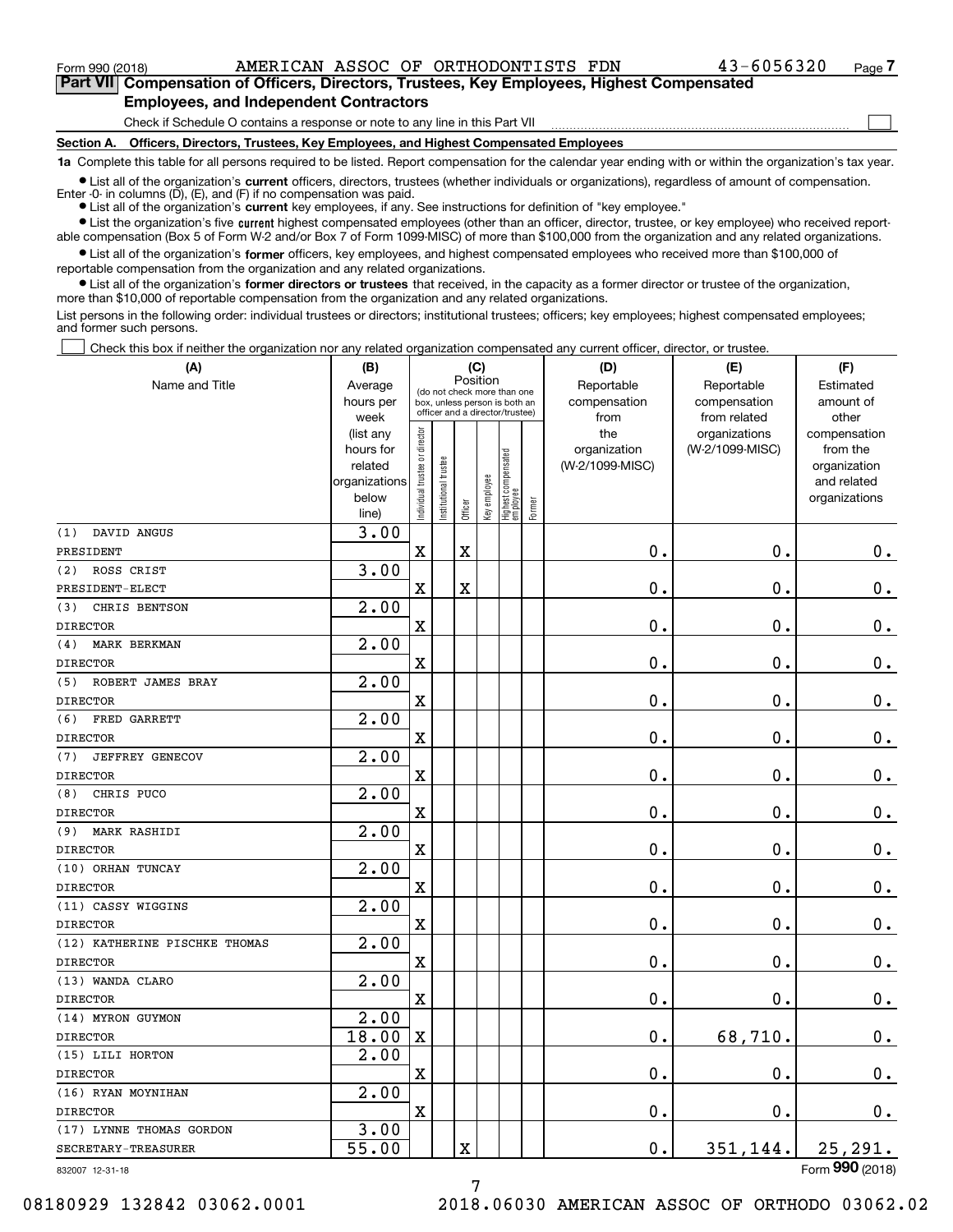|                 | AMERICAN ASSOC OF ORTHODONTISTS FDN<br>Form 990 (2018)                                                                                                                                                                                                 |                                                                                                                                                           |                               |                        |         |              |                                   |        |                                           | 43-6056320                                        |    |                     | Page 8                                                                   |
|-----------------|--------------------------------------------------------------------------------------------------------------------------------------------------------------------------------------------------------------------------------------------------------|-----------------------------------------------------------------------------------------------------------------------------------------------------------|-------------------------------|------------------------|---------|--------------|-----------------------------------|--------|-------------------------------------------|---------------------------------------------------|----|---------------------|--------------------------------------------------------------------------|
| <b>Part VII</b> | Section A. Officers, Directors, Trustees, Key Employees, and Highest Compensated Employees (continued)                                                                                                                                                 |                                                                                                                                                           |                               |                        | (C)     |              |                                   |        |                                           |                                                   |    |                     |                                                                          |
|                 | Name and title                                                                                                                                                                                                                                         | (B)<br>(A)<br>Position<br>Average<br>(do not check more than one<br>hours per<br>box, unless person is both an<br>officer and a director/trustee)<br>week |                               |                        |         |              |                                   |        | (D)<br>Reportable<br>compensation<br>from | (E)<br>Reportable<br>compensation<br>from related |    |                     | (F)<br>Estimated<br>amount of<br>other                                   |
|                 |                                                                                                                                                                                                                                                        | (list any<br>hours for<br>related<br>organizations<br>below<br>line)                                                                                      | ndividual trustee or director | In stitutional trustee | Officer | (ey employee | Highest compensated<br>  employee | Former | the<br>organization<br>(W-2/1099-MISC)    | organizations<br>(W-2/1099-MISC)                  |    |                     | compensation<br>from the<br>organization<br>and related<br>organizations |
|                 | (18) JACKIE BODE                                                                                                                                                                                                                                       | 40.00                                                                                                                                                     |                               |                        |         |              |                                   |        |                                           |                                                   |    |                     |                                                                          |
|                 | EXECUTIVE DIRECTOR                                                                                                                                                                                                                                     |                                                                                                                                                           |                               |                        | X       |              |                                   |        | 136,271.                                  |                                                   | 0. |                     | 21,092.                                                                  |
|                 |                                                                                                                                                                                                                                                        |                                                                                                                                                           |                               |                        |         |              |                                   |        |                                           |                                                   |    |                     |                                                                          |
|                 |                                                                                                                                                                                                                                                        |                                                                                                                                                           |                               |                        |         |              |                                   |        |                                           |                                                   |    |                     |                                                                          |
|                 |                                                                                                                                                                                                                                                        |                                                                                                                                                           |                               |                        |         |              |                                   |        |                                           |                                                   |    |                     |                                                                          |
|                 |                                                                                                                                                                                                                                                        |                                                                                                                                                           |                               |                        |         |              |                                   |        |                                           |                                                   |    |                     |                                                                          |
|                 | c Total from continuation sheets to Part VII, Section A                                                                                                                                                                                                |                                                                                                                                                           |                               |                        |         |              |                                   |        | 136,271.<br>0.<br>136,271.                | 419,854.<br>419,854.                              | 0. |                     | 46,383.<br>0.<br>46, 383.                                                |
| $\mathbf{2}$    | Total number of individuals (including but not limited to those listed above) who received more than \$100,000 of reportable<br>compensation from the organization                                                                                     |                                                                                                                                                           |                               |                        |         |              |                                   |        |                                           |                                                   |    |                     | No<br>Yes                                                                |
| 3               | Did the organization list any former officer, director, or trustee, key employee, or highest compensated employee on<br>line 1a? If "Yes," complete Schedule J for such individual                                                                     |                                                                                                                                                           |                               |                        |         |              |                                   |        |                                           |                                                   |    | 3                   | x                                                                        |
| 4               | For any individual listed on line 1a, is the sum of reportable compensation and other compensation from the organization                                                                                                                               |                                                                                                                                                           |                               |                        |         |              |                                   |        |                                           |                                                   |    | 4                   | х                                                                        |
| 5               | Did any person listed on line 1a receive or accrue compensation from any unrelated organization or individual for services                                                                                                                             |                                                                                                                                                           |                               |                        |         |              |                                   |        |                                           |                                                   |    | 5                   | x                                                                        |
|                 | <b>Section B. Independent Contractors</b>                                                                                                                                                                                                              |                                                                                                                                                           |                               |                        |         |              |                                   |        |                                           |                                                   |    |                     |                                                                          |
| 1               | Complete this table for your five highest compensated independent contractors that received more than \$100,000 of compensation from<br>the organization. Report compensation for the calendar year ending with or within the organization's tax year. |                                                                                                                                                           |                               |                        |         |              |                                   |        |                                           |                                                   |    |                     |                                                                          |
|                 | (A)<br>Name and business address                                                                                                                                                                                                                       |                                                                                                                                                           |                               | <b>NONE</b>            |         |              |                                   |        | (B)<br>Description of services            |                                                   |    | (C)<br>Compensation |                                                                          |
|                 |                                                                                                                                                                                                                                                        |                                                                                                                                                           |                               |                        |         |              |                                   |        |                                           |                                                   |    |                     |                                                                          |
|                 |                                                                                                                                                                                                                                                        |                                                                                                                                                           |                               |                        |         |              |                                   |        |                                           |                                                   |    |                     |                                                                          |
|                 |                                                                                                                                                                                                                                                        |                                                                                                                                                           |                               |                        |         |              |                                   |        |                                           |                                                   |    |                     |                                                                          |
| 2               | Total number of independent contractors (including but not limited to those listed above) who received more than<br>\$100,000 of compensation from the organization                                                                                    |                                                                                                                                                           |                               |                        |         | O            |                                   |        |                                           |                                                   |    | ההה                 |                                                                          |

Form (2018) **990**

832008 12-31-18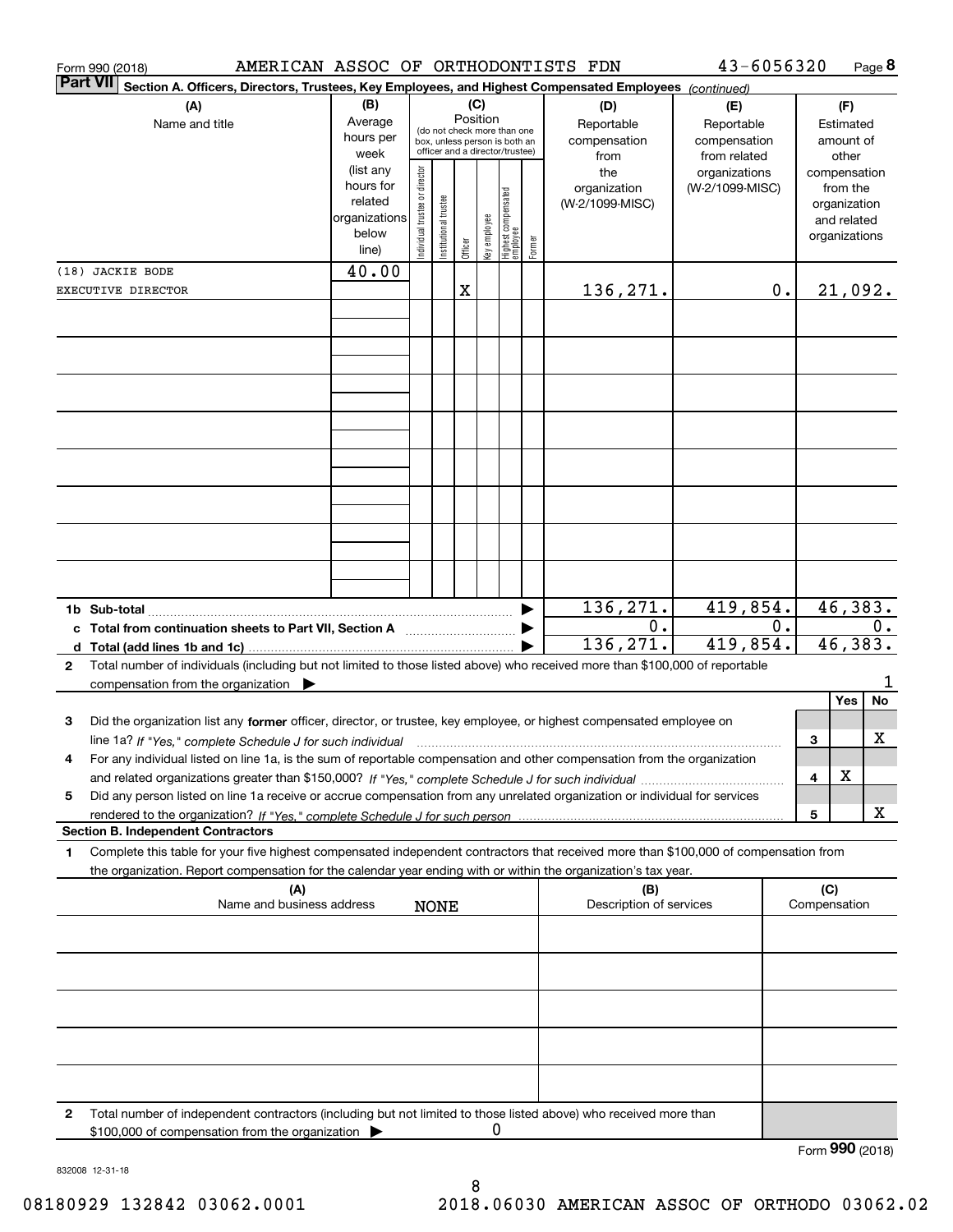| Form 990 (2018)                                           |                                                                                                                            |                |                                | AMERICAN ASSOC OF ORTHODONTISTS FDN |                                                 | 43-6056320                                           | Page 9                                                             |
|-----------------------------------------------------------|----------------------------------------------------------------------------------------------------------------------------|----------------|--------------------------------|-------------------------------------|-------------------------------------------------|------------------------------------------------------|--------------------------------------------------------------------|
| <b>Part VIII</b>                                          | <b>Statement of Revenue</b>                                                                                                |                |                                |                                     |                                                 |                                                      |                                                                    |
|                                                           | Check if Schedule O contains a response or note to any line in this Part VIII                                              |                |                                | (A)<br>Total revenue                | (B)<br>Related or<br>exempt function<br>revenue | $\overline{(C)}$<br>Unrelated<br>business<br>revenue | (D)<br>Revenue excluded<br>from tax under<br>sections<br>512 - 514 |
|                                                           | 1 a Federated campaigns                                                                                                    | 1a             |                                |                                     |                                                 |                                                      |                                                                    |
| Contributions, Gifts, Grants<br>and Other Similar Amounts | <b>b</b> Membership dues                                                                                                   | 1 <sub>b</sub> |                                |                                     |                                                 |                                                      |                                                                    |
|                                                           | c Fundraising events                                                                                                       | 1c             |                                |                                     |                                                 |                                                      |                                                                    |
|                                                           | d Related organizations                                                                                                    | 1d             |                                |                                     |                                                 |                                                      |                                                                    |
|                                                           | e Government grants (contributions)                                                                                        | 1e             |                                |                                     |                                                 |                                                      |                                                                    |
|                                                           | f All other contributions, gifts, grants, and                                                                              |                |                                |                                     |                                                 |                                                      |                                                                    |
|                                                           | similar amounts not included above                                                                                         | 1f             | 386,277.                       |                                     |                                                 |                                                      |                                                                    |
|                                                           | g Noncash contributions included in lines 1a-1f: \$                                                                        |                |                                | 386,277.                            |                                                 |                                                      |                                                                    |
|                                                           |                                                                                                                            |                |                                |                                     |                                                 |                                                      |                                                                    |
|                                                           |                                                                                                                            |                | <b>Business Code</b><br>900099 |                                     |                                                 |                                                      |                                                                    |
| Program Service<br>Revenue                                | 2 a NETWORKING EVENTS                                                                                                      |                |                                | 1,855.                              |                                                 |                                                      | 1,855.                                                             |
|                                                           | b<br><u> 1989 - Johann Stein, marwolaethau a bhann an t-Amhair an t-Amhair an t-Amhair an t-Amhair an t-Amhair an t-A</u>  |                |                                |                                     |                                                 |                                                      |                                                                    |
|                                                           | с<br><u> 2000 - Jan James James Barnett, amerikansk politik (</u>                                                          |                |                                |                                     |                                                 |                                                      |                                                                    |
|                                                           | d<br><u> 1989 - Johann John Stone, meil in der Stone aus der Stone aus der Stone aus der Stone aus der Stone aus der S</u> |                |                                |                                     |                                                 |                                                      |                                                                    |
|                                                           | е<br>f All other program service revenue                                                                                   |                |                                |                                     |                                                 |                                                      |                                                                    |
|                                                           | a                                                                                                                          |                |                                | 1,855.                              |                                                 |                                                      |                                                                    |
| З                                                         | Investment income (including dividends, interest, and                                                                      |                |                                |                                     |                                                 |                                                      |                                                                    |
|                                                           |                                                                                                                            |                |                                | 773,087.                            |                                                 |                                                      | 773,087.                                                           |
| 4                                                         | Income from investment of tax-exempt bond proceeds                                                                         |                |                                |                                     |                                                 |                                                      |                                                                    |
| 5                                                         |                                                                                                                            |                |                                |                                     |                                                 |                                                      |                                                                    |
|                                                           |                                                                                                                            | (i) Real       | (ii) Personal                  |                                     |                                                 |                                                      |                                                                    |
|                                                           | 6 a Gross rents                                                                                                            |                |                                |                                     |                                                 |                                                      |                                                                    |
|                                                           | <b>b</b> Less: rental expenses                                                                                             |                |                                |                                     |                                                 |                                                      |                                                                    |
|                                                           | <b>c</b> Rental income or (loss) $\ldots$                                                                                  |                |                                |                                     |                                                 |                                                      |                                                                    |
|                                                           |                                                                                                                            |                |                                |                                     |                                                 |                                                      |                                                                    |
|                                                           | 7 a Gross amount from sales of                                                                                             | (i) Securities | (ii) Other                     |                                     |                                                 |                                                      |                                                                    |
|                                                           | assets other than inventory                                                                                                | 8,822,820.     |                                |                                     |                                                 |                                                      |                                                                    |
|                                                           | <b>b</b> Less: cost or other basis                                                                                         |                |                                |                                     |                                                 |                                                      |                                                                    |
|                                                           | and sales expenses                                                                                                         | 9,622,331.     |                                |                                     |                                                 |                                                      |                                                                    |
|                                                           |                                                                                                                            | $-799,511.$    |                                |                                     |                                                 |                                                      |                                                                    |
|                                                           |                                                                                                                            |                |                                | $-799,511.$                         |                                                 |                                                      | $-799,511.$                                                        |
| <b>Other Revenue</b>                                      | 8 a Gross income from fundraising events (not<br>including \$                                                              |                |                                |                                     |                                                 |                                                      |                                                                    |
|                                                           | contributions reported on line 1c). See                                                                                    |                |                                |                                     |                                                 |                                                      |                                                                    |
|                                                           |                                                                                                                            |                |                                |                                     |                                                 |                                                      |                                                                    |
|                                                           |                                                                                                                            | $\mathbf b$    |                                |                                     |                                                 |                                                      |                                                                    |
|                                                           | c Net income or (loss) from fundraising events                                                                             |                | —————— ▶                       |                                     |                                                 |                                                      |                                                                    |
|                                                           | <b>9 a</b> Gross income from gaming activities. See                                                                        |                |                                |                                     |                                                 |                                                      |                                                                    |
|                                                           |                                                                                                                            |                |                                |                                     |                                                 |                                                      |                                                                    |
|                                                           |                                                                                                                            | $\mathbf b$    |                                |                                     |                                                 |                                                      |                                                                    |
|                                                           |                                                                                                                            |                |                                |                                     |                                                 |                                                      |                                                                    |
|                                                           | 10 a Gross sales of inventory, less returns                                                                                |                |                                |                                     |                                                 |                                                      |                                                                    |
|                                                           |                                                                                                                            |                |                                |                                     |                                                 |                                                      |                                                                    |
|                                                           |                                                                                                                            | $\mathbf b$    |                                |                                     |                                                 |                                                      |                                                                    |
|                                                           | <b>c</b> Net income or (loss) from sales of inventory                                                                      |                |                                |                                     |                                                 |                                                      |                                                                    |
|                                                           | Miscellaneous Revenue                                                                                                      |                | <b>Business Code</b>           |                                     |                                                 |                                                      |                                                                    |
| 11 a                                                      | <u> 1989 - Johann Barn, fransk politik (d. 1989)</u>                                                                       |                |                                |                                     |                                                 |                                                      |                                                                    |
|                                                           | b<br><u> 1989 - Johann Barbara, martxa eta idazlea (h. 1989).</u>                                                          |                |                                |                                     |                                                 |                                                      |                                                                    |
| с                                                         | <u> 1989 - John Harry Harry Harry Harry Harry Harry Harry Harry Harry Harry Harry Harry Harry Harry Harry Harry H</u>      |                |                                |                                     |                                                 |                                                      |                                                                    |
|                                                           |                                                                                                                            |                | 900099                         | 90.                                 |                                                 |                                                      | 90.                                                                |
|                                                           |                                                                                                                            |                |                                | 90.                                 |                                                 |                                                      |                                                                    |
| 12                                                        |                                                                                                                            |                |                                | 361,798.                            | 0.                                              | 0.                                                   | $-24,479.$                                                         |

9

832009 12-31-18

08180929 132842 03062.0001 2018.06030 AMERICAN ASSOC OF ORTHODO 03062.02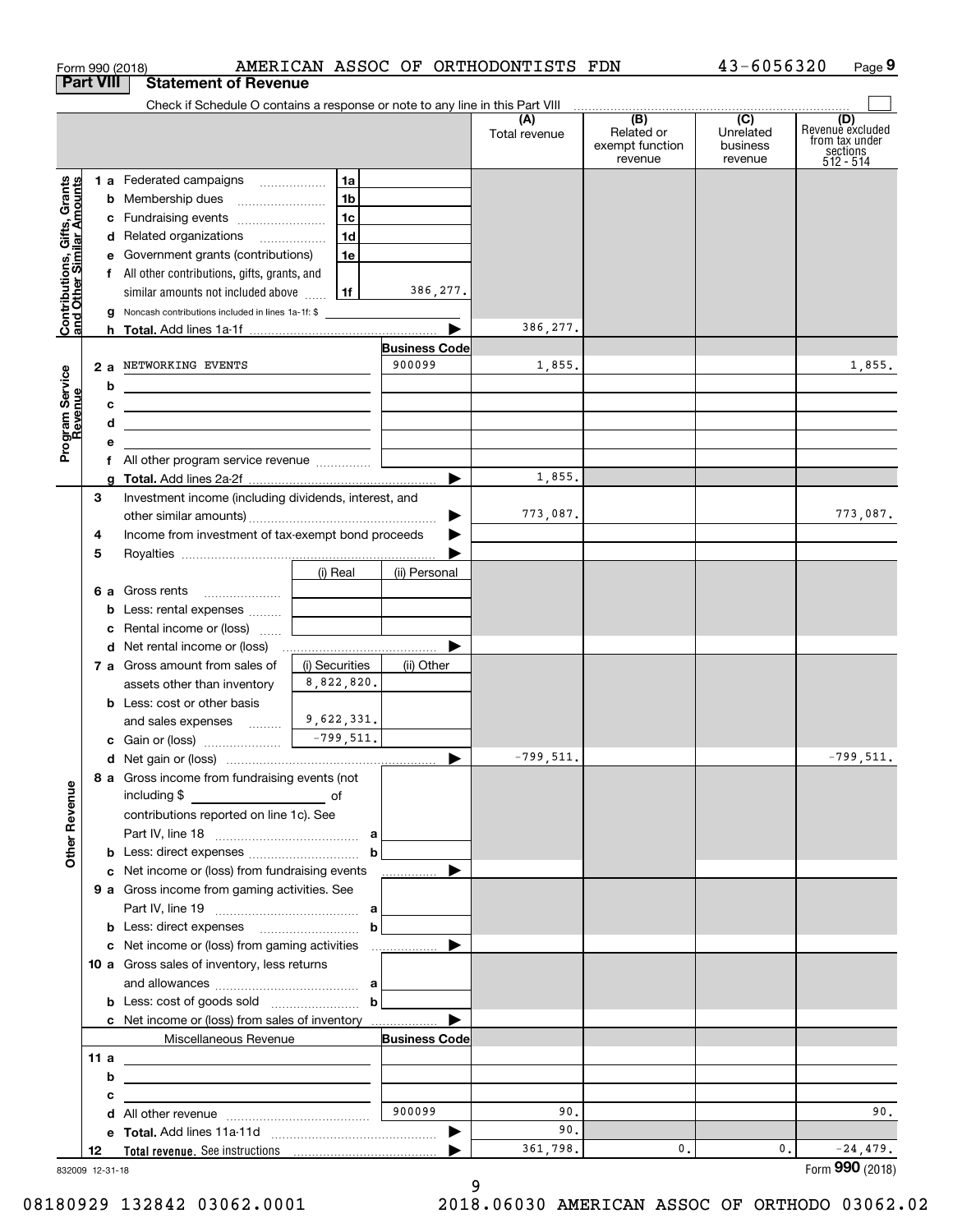$_{\rm Form}$  990 (2018) AMERICAN ASSOC OF ORTHODONTISTS FDN  $_{\rm 43-6056320~\,_{\rm Page}}$ **Part IX Statement of Functional Expenses**

*Section 501(c)(3) and 501(c)(4) organizations must complete all columns. All other organizations must complete column (A).*

 $\overline{\Box}$ 

|                  | Do not include amounts reported on lines 6b,<br>7b, 8b, 9b, and 10b of Part VIII.                                             | (A)<br>Total expenses | (B)<br>Program service<br>expenses | $\overline{(C)}$<br>Management and<br>general expenses | (D)<br>Fundraising<br>expenses |  |  |  |  |
|------------------|-------------------------------------------------------------------------------------------------------------------------------|-----------------------|------------------------------------|--------------------------------------------------------|--------------------------------|--|--|--|--|
| 1.               | Grants and other assistance to domestic organizations                                                                         |                       |                                    |                                                        |                                |  |  |  |  |
|                  | and domestic governments. See Part IV, line 21                                                                                | 50,000.               | 50,000.                            |                                                        |                                |  |  |  |  |
| $\mathbf{2}$     | Grants and other assistance to domestic                                                                                       |                       |                                    |                                                        |                                |  |  |  |  |
|                  | individuals. See Part IV, line 22                                                                                             | 975,787.              | 975,787.                           |                                                        |                                |  |  |  |  |
| 3                | Grants and other assistance to foreign                                                                                        |                       |                                    |                                                        |                                |  |  |  |  |
|                  | organizations, foreign governments, and foreign                                                                               |                       |                                    |                                                        |                                |  |  |  |  |
|                  | individuals. See Part IV, lines 15 and 16                                                                                     | 104,958.              | 104,958.                           |                                                        |                                |  |  |  |  |
| 4                | Benefits paid to or for members                                                                                               |                       |                                    |                                                        |                                |  |  |  |  |
| 5                | Compensation of current officers, directors,                                                                                  | 157, 360.             |                                    |                                                        |                                |  |  |  |  |
|                  | trustees, and key employees                                                                                                   |                       | 31,472.                            | 62,944.                                                | 62,944.                        |  |  |  |  |
| 6                | Compensation not included above, to disqualified                                                                              |                       |                                    |                                                        |                                |  |  |  |  |
|                  | persons (as defined under section 4958(f)(1)) and                                                                             |                       |                                    |                                                        |                                |  |  |  |  |
|                  | persons described in section $4958(c)(3)(B)$<br>$\sim$                                                                        | 103,975.              | 28,002.                            | 34, 383.                                               | 41,590.                        |  |  |  |  |
| 7<br>8           | Pension plan accruals and contributions (include                                                                              |                       |                                    |                                                        |                                |  |  |  |  |
|                  | section 401(k) and 403(b) employer contributions)                                                                             | 9,315.                | 2,482.                             |                                                        | 3,726.                         |  |  |  |  |
| 9                |                                                                                                                               | 15,262.               | 3,596.                             | $\frac{3,107}{5,921}$                                  | $\overline{5,745.}$            |  |  |  |  |
| 10               |                                                                                                                               | 18,906.               | 4,348.                             | 6,995.                                                 | 7,563.                         |  |  |  |  |
| 11               | Fees for services (non-employees):                                                                                            |                       |                                    |                                                        |                                |  |  |  |  |
| a                |                                                                                                                               |                       |                                    |                                                        |                                |  |  |  |  |
| b                |                                                                                                                               | 432.                  | 432.                               |                                                        |                                |  |  |  |  |
| c                |                                                                                                                               | 60, 133.              |                                    | 60, 133.                                               |                                |  |  |  |  |
| d                |                                                                                                                               |                       |                                    |                                                        |                                |  |  |  |  |
| е                | Professional fundraising services. See Part IV, line 17                                                                       | 5,500.                |                                    |                                                        | 5,500.                         |  |  |  |  |
| f                | Investment management fees                                                                                                    | 90,851.               |                                    | 90,851.                                                |                                |  |  |  |  |
| g                | Other. (If line 11g amount exceeds 10% of line 25,                                                                            |                       |                                    |                                                        |                                |  |  |  |  |
|                  | column (A) amount, list line 11g expenses on Sch O.)                                                                          | 13,937.               | 5,316.                             |                                                        | 8,621.                         |  |  |  |  |
| 12 <sup>12</sup> |                                                                                                                               | 8,096.                | 1,106.                             |                                                        | 6,990.                         |  |  |  |  |
| 13               |                                                                                                                               | 92,751.               | 4,587.                             | 11,936.                                                | 76,228.                        |  |  |  |  |
| 14               |                                                                                                                               | 16,031.               | 6,764.                             | $\overline{4,509}$ .                                   | 4,758.                         |  |  |  |  |
| 15               |                                                                                                                               |                       |                                    |                                                        |                                |  |  |  |  |
| 16               |                                                                                                                               |                       |                                    |                                                        |                                |  |  |  |  |
| 17               | Travel                                                                                                                        |                       |                                    |                                                        |                                |  |  |  |  |
| 18               | Payments of travel or entertainment expenses                                                                                  |                       |                                    |                                                        |                                |  |  |  |  |
|                  | for any federal, state, or local public officials<br>Conferences, conventions, and meetings                                   | 123,048.              | 31,939.                            | 19,386.                                                | 71, 723.                       |  |  |  |  |
| 19<br>20         | Interest                                                                                                                      |                       |                                    |                                                        |                                |  |  |  |  |
| 21               |                                                                                                                               |                       |                                    |                                                        |                                |  |  |  |  |
| 22               | Depreciation, depletion, and amortization                                                                                     |                       |                                    |                                                        |                                |  |  |  |  |
| 23               | Insurance                                                                                                                     |                       |                                    |                                                        |                                |  |  |  |  |
| 24               | Other expenses. Itemize expenses not covered                                                                                  |                       |                                    |                                                        |                                |  |  |  |  |
|                  | above. (List miscellaneous expenses in line 24e. If line<br>24e amount exceeds 10% of line 25, column (A)                     |                       |                                    |                                                        |                                |  |  |  |  |
|                  | amount, list line 24e expenses on Schedule O.)                                                                                |                       |                                    |                                                        |                                |  |  |  |  |
| a                | CREDIT CARD FEES                                                                                                              | 9,749.                |                                    | $\overline{9,749}$ .                                   |                                |  |  |  |  |
| b                | <b>MISCELLANEOUS</b>                                                                                                          | 1,526.                |                                    | 503.                                                   | 1,023.                         |  |  |  |  |
| с                |                                                                                                                               |                       |                                    |                                                        |                                |  |  |  |  |
| d                |                                                                                                                               |                       |                                    |                                                        |                                |  |  |  |  |
|                  | e All other expenses                                                                                                          |                       |                                    |                                                        |                                |  |  |  |  |
| 25               | Total functional expenses. Add lines 1 through 24e                                                                            | 1,857,617.            | 1,250,789.                         | 310,417.                                               | 296,411.                       |  |  |  |  |
| 26               | <b>Joint costs.</b> Complete this line only if the organization                                                               |                       |                                    |                                                        |                                |  |  |  |  |
|                  | reported in column (B) joint costs from a combined                                                                            |                       |                                    |                                                        |                                |  |  |  |  |
|                  | educational campaign and fundraising solicitation.<br>Check here $\blacktriangleright$<br>if following SOP 98-2 (ASC 958-720) |                       |                                    |                                                        |                                |  |  |  |  |
|                  |                                                                                                                               |                       |                                    |                                                        |                                |  |  |  |  |

832010 12-31-18

10 08180929 132842 03062.0001 2018.06030 AMERICAN ASSOC OF ORTHODO 03062.02

Form (2018) **990**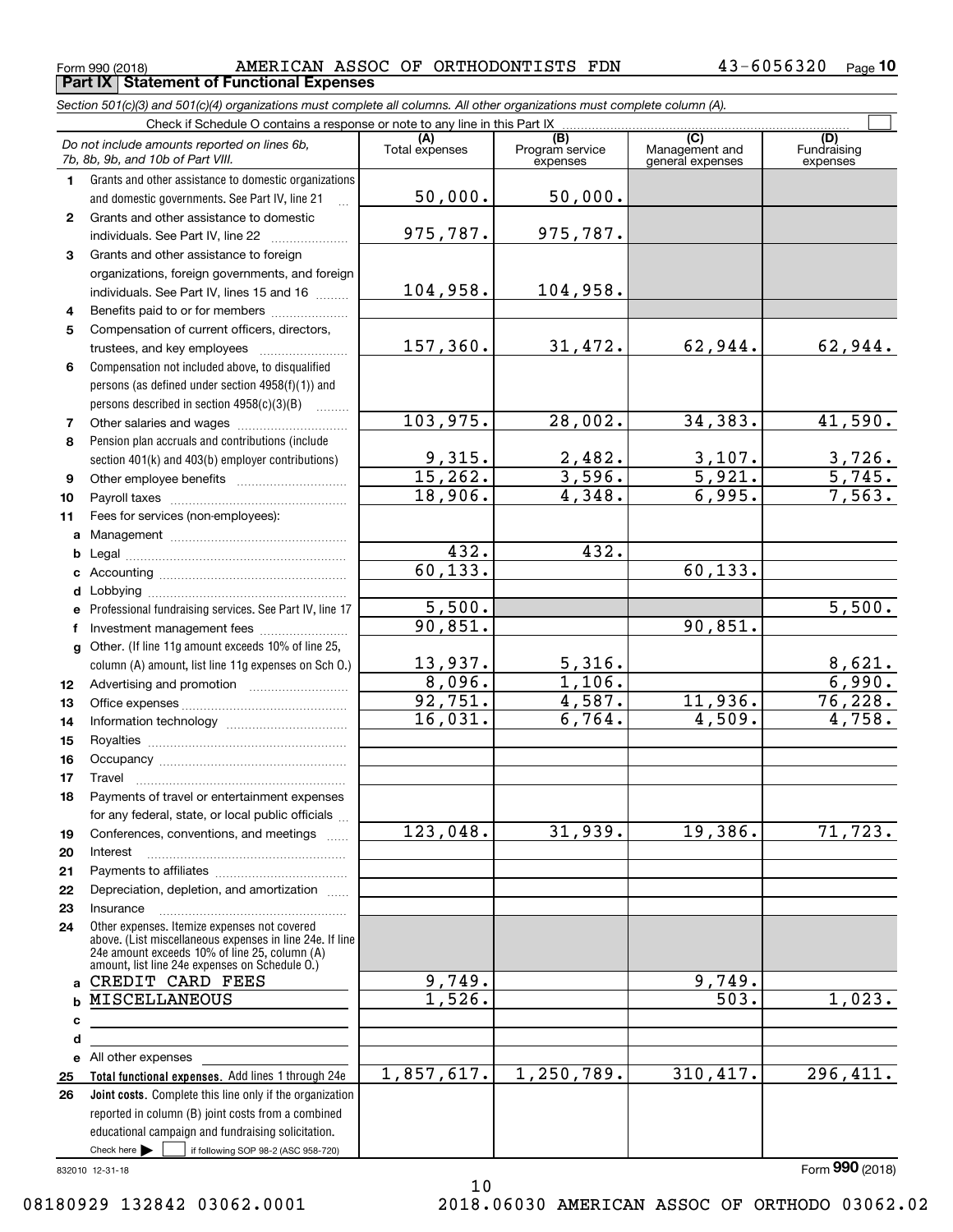| Form 990 (2018) |  |  |  | AMERICAN ASSOC OF ORTHODONTISTS | FDN | 43-6056320 | Page |
|-----------------|--|--|--|---------------------------------|-----|------------|------|
|-----------------|--|--|--|---------------------------------|-----|------------|------|

|                             |          |                                                                                                                                       | (A)<br>Beginning of year  |                         | (B)<br>End of year          |
|-----------------------------|----------|---------------------------------------------------------------------------------------------------------------------------------------|---------------------------|-------------------------|-----------------------------|
|                             | 1        |                                                                                                                                       | 250, 565.                 | $\mathbf{1}$            | $\overline{272,031}$ .      |
|                             | 2        |                                                                                                                                       | 327,838.                  | $\mathbf{2}$            | 60,601.                     |
|                             | з        |                                                                                                                                       | 5,004,736.                | $\mathbf{3}$            | 4,524,733.                  |
|                             | 4        |                                                                                                                                       | 24,050.                   | $\overline{\mathbf{4}}$ | 9,141.                      |
|                             | 5        | Loans and other receivables from current and former officers, directors,                                                              |                           |                         |                             |
|                             |          | trustees, key employees, and highest compensated employees. Complete                                                                  |                           |                         |                             |
|                             |          |                                                                                                                                       |                           | 5                       |                             |
|                             | 6        | Loans and other receivables from other disqualified persons (as defined under                                                         |                           |                         |                             |
|                             |          | section 4958(f)(1)), persons described in section 4958(c)(3)(B), and contributing                                                     |                           |                         |                             |
|                             |          | employers and sponsoring organizations of section 501(c)(9) voluntary                                                                 |                           |                         |                             |
|                             |          | employees' beneficiary organizations (see instr). Complete Part II of Sch L                                                           |                           | 6                       |                             |
| Assets                      | 7        |                                                                                                                                       |                           | $\overline{7}$          |                             |
|                             | 8        |                                                                                                                                       |                           | 8                       |                             |
|                             | 9        | Prepaid expenses and deferred charges<br>$\ldots \ldots \ldots \ldots \ldots \ldots \ldots \ldots \ldots \ldots \ldots \ldots \ldots$ | 7,072.                    | $\boldsymbol{9}$        | 8,552.                      |
|                             |          | 10a Land, buildings, and equipment: cost or other                                                                                     |                           |                         |                             |
|                             |          | basis. Complete Part VI of Schedule D<br>10a                                                                                          |                           |                         |                             |
|                             |          | 10 <sub>b</sub><br><b>b</b> Less: accumulated depreciation<br>. 1                                                                     |                           | 10 <sub>c</sub>         |                             |
|                             | 11       |                                                                                                                                       | 26, 575, 125.             | 11                      | $\overline{26}$ , 452, 925. |
|                             | 12       |                                                                                                                                       | 3, 157, 719.              | 12                      | 3, 295, 902.                |
|                             | 13       |                                                                                                                                       |                           | 13                      |                             |
|                             | 14       |                                                                                                                                       | 41,649.                   | 14                      | 42,884.                     |
|                             | 15       |                                                                                                                                       | 35, 388, 754.             | 15<br>16                | 34,666,769.                 |
|                             | 16<br>17 |                                                                                                                                       | 194,908.                  | 17                      | 196, 537.                   |
|                             | 18       |                                                                                                                                       | 613,916.                  | 18                      | 722,994.                    |
|                             | 19       |                                                                                                                                       |                           | 19                      |                             |
|                             | 20       |                                                                                                                                       |                           | 20                      |                             |
|                             | 21       | Escrow or custodial account liability. Complete Part IV of Schedule D<br>$\overline{\phantom{a}}$                                     |                           | 21                      |                             |
|                             | 22       | Loans and other payables to current and former officers, directors, trustees,                                                         |                           |                         |                             |
| Liabilities                 |          | key employees, highest compensated employees, and disqualified persons.                                                               |                           |                         |                             |
|                             |          |                                                                                                                                       |                           | 22                      |                             |
|                             | 23       | Secured mortgages and notes payable to unrelated third parties                                                                        |                           | 23                      |                             |
|                             | 24       |                                                                                                                                       |                           | 24                      |                             |
|                             | 25       | Other liabilities (including federal income tax, payables to related third                                                            |                           |                         |                             |
|                             |          | parties, and other liabilities not included on lines 17-24). Complete Part X of                                                       |                           |                         |                             |
|                             |          | Schedule D                                                                                                                            |                           | 25                      |                             |
|                             | 26       |                                                                                                                                       | 808,824.                  | 26                      | 919,531.                    |
|                             |          | Organizations that follow SFAS 117 (ASC 958), check here $\blacktriangleright \begin{array}{ c } \hline X & \text{and} \end{array}$   |                           |                         |                             |
|                             |          | complete lines 27 through 29, and lines 33 and 34.                                                                                    |                           |                         |                             |
|                             | 27       |                                                                                                                                       | 3,333,984.                | 27                      | 3,069,676.                  |
|                             | 28       |                                                                                                                                       | 8,051,033.                | 28                      | 0.                          |
|                             | 29       | Permanently restricted net assets                                                                                                     | $\overline{23,194,913}$ . | 29                      | 30,677,562.                 |
|                             |          | Organizations that do not follow SFAS 117 (ASC 958), check here ▶ │                                                                   |                           |                         |                             |
| Net Assets or Fund Balances |          | and complete lines 30 through 34.                                                                                                     |                           | 30                      |                             |
|                             | 30       | Paid-in or capital surplus, or land, building, or equipment fund                                                                      |                           | 31                      |                             |
|                             | 31<br>32 | Retained earnings, endowment, accumulated income, or other funds                                                                      |                           | 32                      |                             |
|                             | 33       |                                                                                                                                       | 34,579,930.               | 33                      | 33,747,238.                 |
|                             | 34       | Total liabilities and net assets/fund balances                                                                                        | 35, 388, 754.             | 34                      | 34,666,769.                 |
|                             |          |                                                                                                                                       |                           |                         | Form 990 (2018)             |

**Part X Balance Sheet**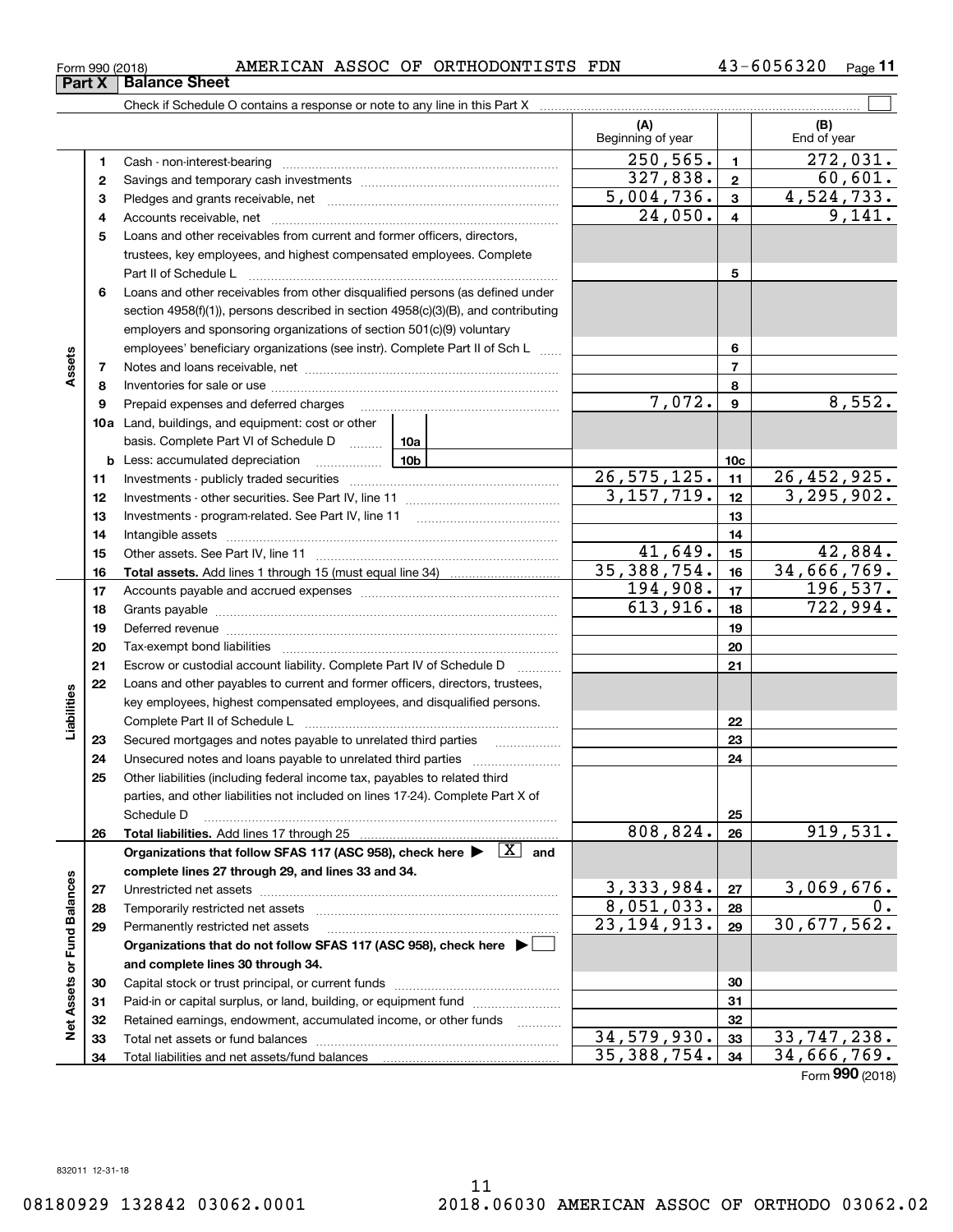|    | AMERICAN ASSOC OF ORTHODONTISTS FDN<br>Form 990 (2018)                                                                          |                         | 43-6056320      |          | Page 12                 |
|----|---------------------------------------------------------------------------------------------------------------------------------|-------------------------|-----------------|----------|-------------------------|
|    | <b>Reconciliation of Net Assets</b><br>Part XI                                                                                  |                         |                 |          |                         |
|    |                                                                                                                                 |                         |                 |          | $\overline{\mathbf{x}}$ |
|    |                                                                                                                                 |                         |                 |          |                         |
| 1  | Total revenue (must equal Part VIII, column (A), line 12)                                                                       | 1.                      |                 | 361,798. |                         |
| 2  | Total expenses (must equal Part IX, column (A), line 25)                                                                        | $\mathbf{2}$            | 1,857,617.      |          |                         |
| 3  | Revenue less expenses. Subtract line 2 from line 1                                                                              | 3                       | $-1, 495, 819.$ |          |                         |
| 4  |                                                                                                                                 | $\overline{\mathbf{4}}$ | 34,579,930.     |          |                         |
| 5  | Net unrealized gains (losses) on investments                                                                                    | 5                       |                 |          | 816,690.                |
| 6  | Donated services and use of facilities                                                                                          | 6                       |                 |          |                         |
| 7  | Investment expenses                                                                                                             | $\overline{7}$          |                 |          |                         |
| 8  | Prior period adjustments                                                                                                        | 8                       |                 |          |                         |
| 9  |                                                                                                                                 | 9                       | $-153, 563.$    |          |                         |
| 10 | Net assets or fund balances at end of year. Combine lines 3 through 9 (must equal Part X, line 33,                              |                         |                 |          |                         |
|    | column (B))                                                                                                                     | 10                      | 33,747,238.     |          |                         |
|    | Part XII Financial Statements and Reporting                                                                                     |                         |                 |          |                         |
|    |                                                                                                                                 |                         |                 |          | $\vert$ X $\vert$       |
|    |                                                                                                                                 |                         |                 | Yes      | No                      |
| 1. | $\boxed{\mathbf{X}}$ Accrual<br>Accounting method used to prepare the Form 990: <u>[</u> Cash<br>Other                          |                         |                 |          |                         |
|    | If the organization changed its method of accounting from a prior year or checked "Other," explain in Schedule O.               |                         |                 |          |                         |
|    | 2a Were the organization's financial statements compiled or reviewed by an independent accountant?                              |                         | 2a              |          | X                       |
|    | If "Yes," check a box below to indicate whether the financial statements for the year were compiled or reviewed on a            |                         |                 |          |                         |
|    | separate basis, consolidated basis, or both:                                                                                    |                         |                 |          |                         |
|    | Separate basis<br>Consolidated basis<br>Both consolidated and separate basis                                                    |                         |                 |          |                         |
|    | <b>b</b> Were the organization's financial statements audited by an independent accountant?                                     |                         | 2 <sub>b</sub>  | X        |                         |
|    | If "Yes," check a box below to indicate whether the financial statements for the year were audited on a separate basis,         |                         |                 |          |                         |
|    | consolidated basis, or both:                                                                                                    |                         |                 |          |                         |
|    | $X$ Separate basis<br><b>Consolidated basis</b><br>Both consolidated and separate basis                                         |                         |                 |          |                         |
|    | c If "Yes" to line 2a or 2b, does the organization have a committee that assumes responsibility for oversight of the audit,     |                         |                 |          |                         |
|    |                                                                                                                                 |                         | 2c              | X        |                         |
|    | If the organization changed either its oversight process or selection process during the tax year, explain in Schedule O.       |                         |                 |          |                         |
|    | 3a As a result of a federal award, was the organization required to undergo an audit or audits as set forth in the Single Audit |                         |                 |          |                         |
|    | Act and OMB Circular A-133?                                                                                                     |                         | За              |          | x                       |
|    | b If "Yes," did the organization undergo the required audit or audits? If the organization did not undergo the required audit   |                         |                 |          |                         |
|    | or audits, explain why in Schedule O and describe any steps taken to undergo such audits                                        |                         | 3b              | nnn.     |                         |

Form (2018) **990**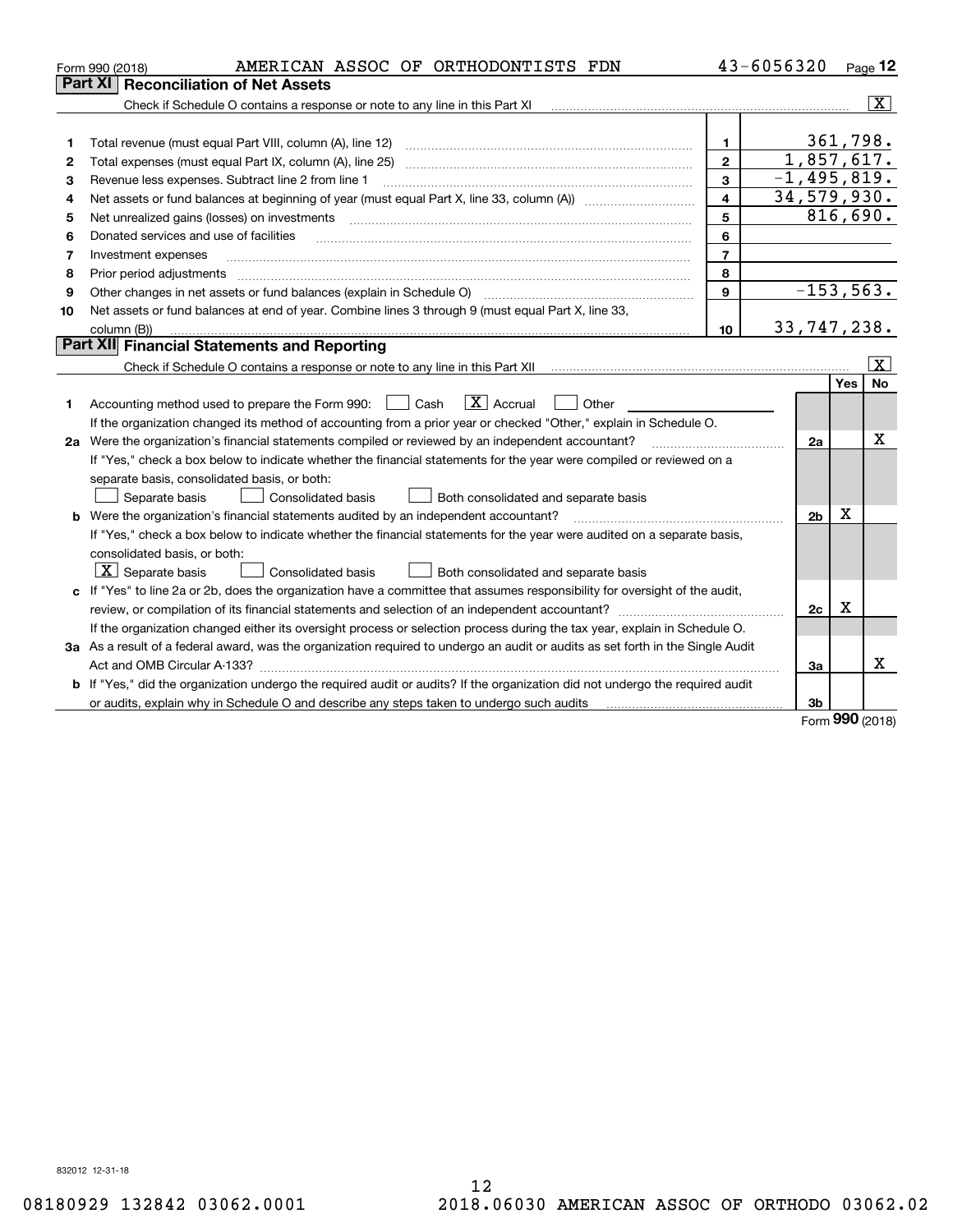| <b>SCHEDULE A</b> |
|-------------------|
|-------------------|

**(Form 990 or 990-EZ)**

# **Public Charity Status and Public Support**

**Complete if the organization is a section 501(c)(3) organization or a section 4947(a)(1) nonexempt charitable trust. | Attach to Form 990 or Form 990-EZ.** 

| OMB No. 1545-0047                   |
|-------------------------------------|
| 018                                 |
| <b>Open to Public</b><br>Inspection |

| Department of the Treasury<br>Internal Revenue Service |            |                          |                                               | Attach to Form 990 or Form 990-EZ.<br>$\blacktriangleright$ Go to www.irs.gov/Form990 for instructions and the latest information.                   |                                                                                                                                                                                                                                 |     |                                                                |                            |  |  | <b>Open to Public</b><br>Inspection   |  |  |
|--------------------------------------------------------|------------|--------------------------|-----------------------------------------------|------------------------------------------------------------------------------------------------------------------------------------------------------|---------------------------------------------------------------------------------------------------------------------------------------------------------------------------------------------------------------------------------|-----|----------------------------------------------------------------|----------------------------|--|--|---------------------------------------|--|--|
|                                                        |            | Name of the organization |                                               |                                                                                                                                                      |                                                                                                                                                                                                                                 |     |                                                                |                            |  |  | <b>Employer identification number</b> |  |  |
|                                                        |            |                          |                                               |                                                                                                                                                      |                                                                                                                                                                                                                                 |     |                                                                |                            |  |  |                                       |  |  |
|                                                        | Part I     |                          |                                               | 43-6056320<br>AMERICAN ASSOC OF ORTHODONTISTS FDN<br>Reason for Public Charity Status (All organizations must complete this part.) See instructions. |                                                                                                                                                                                                                                 |     |                                                                |                            |  |  |                                       |  |  |
|                                                        |            |                          |                                               |                                                                                                                                                      | The organization is not a private foundation because it is: (For lines 1 through 12, check only one box.)                                                                                                                       |     |                                                                |                            |  |  |                                       |  |  |
| 1                                                      |            |                          |                                               |                                                                                                                                                      | A church, convention of churches, or association of churches described in section 170(b)(1)(A)(i).                                                                                                                              |     |                                                                |                            |  |  |                                       |  |  |
| 2                                                      |            |                          |                                               |                                                                                                                                                      | A school described in section 170(b)(1)(A)(ii). (Attach Schedule E (Form 990 or 990-EZ).)                                                                                                                                       |     |                                                                |                            |  |  |                                       |  |  |
| з                                                      |            |                          |                                               |                                                                                                                                                      | A hospital or a cooperative hospital service organization described in section 170(b)(1)(A)(iii).                                                                                                                               |     |                                                                |                            |  |  |                                       |  |  |
| 4                                                      |            |                          |                                               |                                                                                                                                                      | A medical research organization operated in conjunction with a hospital described in section 170(b)(1)(A)(iii). Enter the hospital's name,                                                                                      |     |                                                                |                            |  |  |                                       |  |  |
|                                                        |            | city, and state:         |                                               |                                                                                                                                                      |                                                                                                                                                                                                                                 |     |                                                                |                            |  |  |                                       |  |  |
| 5                                                      |            |                          |                                               |                                                                                                                                                      | An organization operated for the benefit of a college or university owned or operated by a governmental unit described in                                                                                                       |     |                                                                |                            |  |  |                                       |  |  |
|                                                        |            |                          |                                               | section 170(b)(1)(A)(iv). (Complete Part II.)                                                                                                        |                                                                                                                                                                                                                                 |     |                                                                |                            |  |  |                                       |  |  |
| 6                                                      |            |                          |                                               |                                                                                                                                                      | A federal, state, or local government or governmental unit described in section 170(b)(1)(A)(v).                                                                                                                                |     |                                                                |                            |  |  |                                       |  |  |
|                                                        | $7 \times$ |                          |                                               |                                                                                                                                                      | An organization that normally receives a substantial part of its support from a governmental unit or from the general public described in                                                                                       |     |                                                                |                            |  |  |                                       |  |  |
|                                                        |            |                          |                                               | section 170(b)(1)(A)(vi). (Complete Part II.)                                                                                                        |                                                                                                                                                                                                                                 |     |                                                                |                            |  |  |                                       |  |  |
| 8                                                      |            |                          |                                               |                                                                                                                                                      | A community trust described in section 170(b)(1)(A)(vi). (Complete Part II.)                                                                                                                                                    |     |                                                                |                            |  |  |                                       |  |  |
| 9                                                      |            |                          |                                               |                                                                                                                                                      | An agricultural research organization described in section 170(b)(1)(A)(ix) operated in conjunction with a land-grant college                                                                                                   |     |                                                                |                            |  |  |                                       |  |  |
|                                                        |            |                          |                                               |                                                                                                                                                      | or university or a non-land-grant college of agriculture (see instructions). Enter the name, city, and state of the college or                                                                                                  |     |                                                                |                            |  |  |                                       |  |  |
|                                                        |            | university:              |                                               |                                                                                                                                                      |                                                                                                                                                                                                                                 |     |                                                                |                            |  |  |                                       |  |  |
| 10                                                     |            |                          |                                               |                                                                                                                                                      | An organization that normally receives: (1) more than 33 1/3% of its support from contributions, membership fees, and gross receipts from                                                                                       |     |                                                                |                            |  |  |                                       |  |  |
|                                                        |            |                          |                                               |                                                                                                                                                      | activities related to its exempt functions - subject to certain exceptions, and (2) no more than 33 1/3% of its support from gross investment                                                                                   |     |                                                                |                            |  |  |                                       |  |  |
|                                                        |            |                          |                                               |                                                                                                                                                      | income and unrelated business taxable income (less section 511 tax) from businesses acquired by the organization after June 30, 1975.                                                                                           |     |                                                                |                            |  |  |                                       |  |  |
|                                                        |            |                          |                                               | See section 509(a)(2). (Complete Part III.)                                                                                                          |                                                                                                                                                                                                                                 |     |                                                                |                            |  |  |                                       |  |  |
| 11                                                     |            |                          |                                               |                                                                                                                                                      | An organization organized and operated exclusively to test for public safety. See section 509(a)(4).                                                                                                                            |     |                                                                |                            |  |  |                                       |  |  |
| 12                                                     |            |                          |                                               |                                                                                                                                                      | An organization organized and operated exclusively for the benefit of, to perform the functions of, or to carry out the purposes of one or                                                                                      |     |                                                                |                            |  |  |                                       |  |  |
|                                                        |            |                          |                                               |                                                                                                                                                      | more publicly supported organizations described in section 509(a)(1) or section 509(a)(2). See section 509(a)(3). Check the box in                                                                                              |     |                                                                |                            |  |  |                                       |  |  |
|                                                        |            |                          |                                               |                                                                                                                                                      | lines 12a through 12d that describes the type of supporting organization and complete lines 12e, 12f, and 12g.                                                                                                                  |     |                                                                |                            |  |  |                                       |  |  |
| а                                                      |            |                          |                                               |                                                                                                                                                      | Type I. A supporting organization operated, supervised, or controlled by its supported organization(s), typically by giving                                                                                                     |     |                                                                |                            |  |  |                                       |  |  |
|                                                        |            |                          |                                               |                                                                                                                                                      | the supported organization(s) the power to regularly appoint or elect a majority of the directors or trustees of the supporting                                                                                                 |     |                                                                |                            |  |  |                                       |  |  |
|                                                        |            |                          |                                               | organization. You must complete Part IV, Sections A and B.                                                                                           |                                                                                                                                                                                                                                 |     |                                                                |                            |  |  |                                       |  |  |
| b                                                      |            |                          |                                               |                                                                                                                                                      | Type II. A supporting organization supervised or controlled in connection with its supported organization(s), by having                                                                                                         |     |                                                                |                            |  |  |                                       |  |  |
|                                                        |            |                          |                                               |                                                                                                                                                      | control or management of the supporting organization vested in the same persons that control or manage the supported                                                                                                            |     |                                                                |                            |  |  |                                       |  |  |
|                                                        |            |                          |                                               |                                                                                                                                                      | organization(s). You must complete Part IV, Sections A and C.                                                                                                                                                                   |     |                                                                |                            |  |  |                                       |  |  |
| с                                                      |            |                          |                                               |                                                                                                                                                      | Type III functionally integrated. A supporting organization operated in connection with, and functionally integrated with,                                                                                                      |     |                                                                |                            |  |  |                                       |  |  |
| d                                                      |            |                          |                                               |                                                                                                                                                      | its supported organization(s) (see instructions). You must complete Part IV, Sections A, D, and E.<br>Type III non-functionally integrated. A supporting organization operated in connection with its supported organization(s) |     |                                                                |                            |  |  |                                       |  |  |
|                                                        |            |                          |                                               |                                                                                                                                                      | that is not functionally integrated. The organization generally must satisfy a distribution requirement and an attentiveness                                                                                                    |     |                                                                |                            |  |  |                                       |  |  |
|                                                        |            |                          |                                               |                                                                                                                                                      | requirement (see instructions). You must complete Part IV, Sections A and D, and Part V.                                                                                                                                        |     |                                                                |                            |  |  |                                       |  |  |
| е                                                      |            |                          |                                               |                                                                                                                                                      | Check this box if the organization received a written determination from the IRS that it is a Type I, Type II, Type III                                                                                                         |     |                                                                |                            |  |  |                                       |  |  |
|                                                        |            |                          |                                               |                                                                                                                                                      | functionally integrated, or Type III non-functionally integrated supporting organization.                                                                                                                                       |     |                                                                |                            |  |  |                                       |  |  |
|                                                        |            |                          | f Enter the number of supported organizations |                                                                                                                                                      |                                                                                                                                                                                                                                 |     |                                                                |                            |  |  |                                       |  |  |
|                                                        |            |                          |                                               | Provide the following information about the supported organization(s).                                                                               |                                                                                                                                                                                                                                 |     |                                                                |                            |  |  |                                       |  |  |
|                                                        |            | (i) Name of supported    |                                               | (ii) EIN                                                                                                                                             | (iii) Type of organization                                                                                                                                                                                                      |     | (iv) Is the organization listed<br>in your governing document? | (v) Amount of monetary     |  |  | (vi) Amount of other                  |  |  |
|                                                        |            | organization             |                                               |                                                                                                                                                      | (described on lines 1-10<br>above (see instructions))                                                                                                                                                                           | Yes | No                                                             | support (see instructions) |  |  | support (see instructions)            |  |  |
|                                                        |            |                          |                                               |                                                                                                                                                      |                                                                                                                                                                                                                                 |     |                                                                |                            |  |  |                                       |  |  |
|                                                        |            |                          |                                               |                                                                                                                                                      |                                                                                                                                                                                                                                 |     |                                                                |                            |  |  |                                       |  |  |
|                                                        |            |                          |                                               |                                                                                                                                                      |                                                                                                                                                                                                                                 |     |                                                                |                            |  |  |                                       |  |  |
|                                                        |            |                          |                                               |                                                                                                                                                      |                                                                                                                                                                                                                                 |     |                                                                |                            |  |  |                                       |  |  |
|                                                        |            |                          |                                               |                                                                                                                                                      |                                                                                                                                                                                                                                 |     |                                                                |                            |  |  |                                       |  |  |
|                                                        |            |                          |                                               |                                                                                                                                                      |                                                                                                                                                                                                                                 |     |                                                                |                            |  |  |                                       |  |  |
|                                                        |            |                          |                                               |                                                                                                                                                      |                                                                                                                                                                                                                                 |     |                                                                |                            |  |  |                                       |  |  |
|                                                        |            |                          |                                               |                                                                                                                                                      |                                                                                                                                                                                                                                 |     |                                                                |                            |  |  |                                       |  |  |
|                                                        |            |                          |                                               |                                                                                                                                                      |                                                                                                                                                                                                                                 |     |                                                                |                            |  |  |                                       |  |  |
|                                                        |            |                          |                                               |                                                                                                                                                      |                                                                                                                                                                                                                                 |     |                                                                |                            |  |  |                                       |  |  |
| Total                                                  |            |                          |                                               |                                                                                                                                                      |                                                                                                                                                                                                                                 |     |                                                                |                            |  |  |                                       |  |  |

LHA For Paperwork Reduction Act Notice, see the Instructions for Form 990 or 990-EZ. 832021 10-11-18 Schedule A (Form 990 or 990-EZ) 2018 13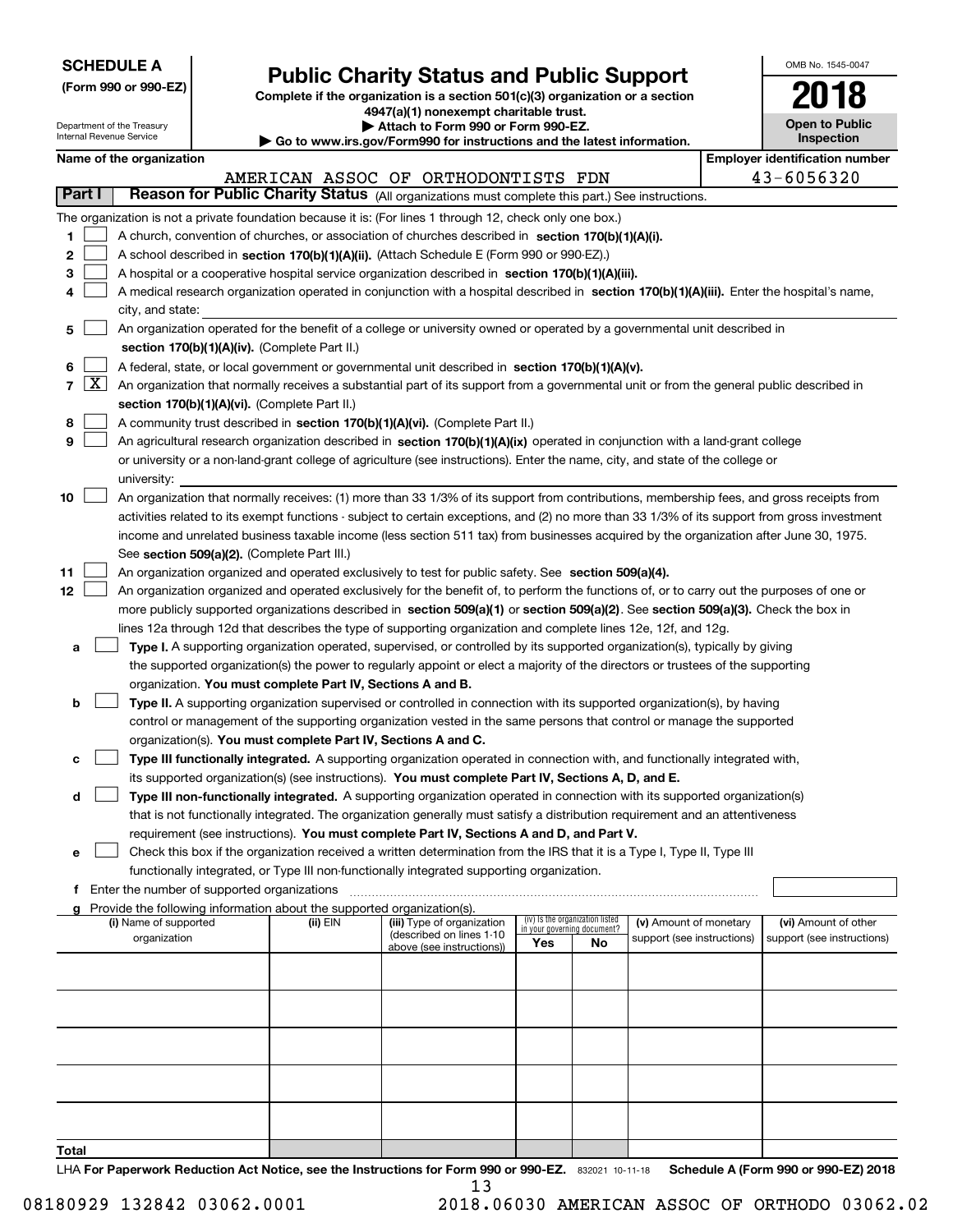# Schedule A (Form 990 or 990-EZ) 2018  $\, {\rm AMERTCAN} \,$   $\, {\rm ASSOC} \,$  Of  $\, {\rm ORTHODONTISTS} \,$   ${\rm FDN} \,$   $\,$   $\,$   $\, 43-6056320$   $\,$   $_{\rm Page}$

(Complete only if you checked the box on line 5, 7, or 8 of Part I or if the organization failed to qualify under Part III. If the organization fails to qualify under the tests listed below, please complete Part III.) **Part II Support Schedule for Organizations Described in Sections 170(b)(1)(A)(iv) and 170(b)(1)(A)(vi)**

|     | <b>Section A. Public Support</b>                                                                                                               |           |            |                        |            |                                      |                                          |
|-----|------------------------------------------------------------------------------------------------------------------------------------------------|-----------|------------|------------------------|------------|--------------------------------------|------------------------------------------|
|     | Calendar year (or fiscal year beginning in) $\blacktriangleright$                                                                              | (a) 2014  | $(b)$ 2015 | $(c)$ 2016             | $(d)$ 2017 | (e) 2018                             | (f) Total                                |
|     | <b>1</b> Gifts, grants, contributions, and                                                                                                     |           |            |                        |            |                                      |                                          |
|     | membership fees received. (Do not                                                                                                              |           |            |                        |            |                                      |                                          |
|     | include any "unusual grants.")                                                                                                                 | 971,077.  | 1082896.   | 936,662.               | 852,050.   | 386,277.                             | 4228962.                                 |
|     | 2 Tax revenues levied for the organ-                                                                                                           |           |            |                        |            |                                      |                                          |
|     | ization's benefit and either paid to                                                                                                           |           |            |                        |            |                                      |                                          |
|     | or expended on its behalf                                                                                                                      |           |            |                        |            |                                      |                                          |
|     | 3 The value of services or facilities                                                                                                          |           |            |                        |            |                                      |                                          |
|     | furnished by a governmental unit to                                                                                                            |           |            |                        |            |                                      |                                          |
|     | the organization without charge                                                                                                                |           |            |                        |            |                                      |                                          |
|     | 4 Total. Add lines 1 through 3                                                                                                                 | 971,077.  | 1082896.   | 936,662.               | 852,050.   | 386, 277.                            | 4228962.                                 |
| 5   | The portion of total contributions                                                                                                             |           |            |                        |            |                                      |                                          |
|     | by each person (other than a                                                                                                                   |           |            |                        |            |                                      |                                          |
|     | governmental unit or publicly                                                                                                                  |           |            |                        |            |                                      |                                          |
|     | supported organization) included                                                                                                               |           |            |                        |            |                                      |                                          |
|     | on line 1 that exceeds 2% of the                                                                                                               |           |            |                        |            |                                      |                                          |
|     |                                                                                                                                                |           |            |                        |            |                                      |                                          |
|     | amount shown on line 11,                                                                                                                       |           |            |                        |            |                                      |                                          |
|     | column (f)                                                                                                                                     |           |            |                        |            |                                      | 330, 581.                                |
|     | 6 Public support. Subtract line 5 from line 4.<br><b>Section B. Total Support</b>                                                              |           |            |                        |            |                                      | 3898381.                                 |
|     |                                                                                                                                                |           |            |                        |            |                                      |                                          |
|     | Calendar year (or fiscal year beginning in) $\blacktriangleright$                                                                              | (a) 2014  | $(b)$ 2015 | $(c)$ 2016             | $(d)$ 2017 | (e) 2018                             | (f) Total                                |
|     | <b>7</b> Amounts from line 4                                                                                                                   | 971,077.  | 1082896.   | $\overline{936,662}$ . | 852,050.   | 386,277.                             | 4228962.                                 |
| 8   | Gross income from interest,                                                                                                                    |           |            |                        |            |                                      |                                          |
|     | dividends, payments received on                                                                                                                |           |            |                        |            |                                      |                                          |
|     | securities loans, rents, royalties,                                                                                                            |           |            |                        |            |                                      |                                          |
|     | and income from similar sources                                                                                                                | 760, 165. | 783,934.   | 531,089.               | 702,661.   | 773,087.                             | 3550936.                                 |
|     | 9 Net income from unrelated business                                                                                                           |           |            |                        |            |                                      |                                          |
|     | activities, whether or not the                                                                                                                 |           |            |                        |            |                                      |                                          |
|     | business is regularly carried on                                                                                                               |           |            |                        |            |                                      |                                          |
|     | 10 Other income. Do not include gain                                                                                                           |           |            |                        |            |                                      |                                          |
|     | or loss from the sale of capital                                                                                                               |           |            |                        |            |                                      |                                          |
|     | assets (Explain in Part VI.)                                                                                                                   | 72,005.   | 15, 235.   | 9, 267.                | 39,804.    | 7,451.                               | 143,762.                                 |
|     | <b>11 Total support.</b> Add lines 7 through 10                                                                                                |           |            |                        |            |                                      | 7923660.                                 |
|     | <b>12</b> Gross receipts from related activities, etc. (see instructions)                                                                      |           |            |                        |            | 12                                   | 10, 293.                                 |
|     | 13 First five years. If the Form 990 is for the organization's first, second, third, fourth, or fifth tax year as a section 501(c)(3)          |           |            |                        |            |                                      |                                          |
|     | organization, check this box and stop here                                                                                                     |           |            |                        |            |                                      |                                          |
|     | Section C. Computation of Public Support Percentage                                                                                            |           |            |                        |            |                                      |                                          |
|     | 14 Public support percentage for 2018 (line 6, column (f) divided by line 11, column (f) <i>manumeronominimi</i> ng                            |           |            |                        |            | 14                                   | 49.20<br>%                               |
|     |                                                                                                                                                |           |            |                        |            | 15                                   | 50.94<br>$\%$                            |
|     | 16a 33 1/3% support test - 2018. If the organization did not check the box on line 13, and line 14 is 33 1/3% or more, check this box and      |           |            |                        |            |                                      |                                          |
|     | stop here. The organization qualifies as a publicly supported organization                                                                     |           |            |                        |            |                                      | $\blacktriangleright$ $\boxed{\text{X}}$ |
|     | b 33 1/3% support test - 2017. If the organization did not check a box on line 13 or 16a, and line 15 is 33 1/3% or more, check this box       |           |            |                        |            |                                      |                                          |
|     | and stop here. The organization qualifies as a publicly supported organization                                                                 |           |            |                        |            |                                      |                                          |
|     | 17a 10% -facts-and-circumstances test - 2018. If the organization did not check a box on line 13, 16a, or 16b, and line 14 is 10% or more,     |           |            |                        |            |                                      |                                          |
|     | and if the organization meets the "facts-and-circumstances" test, check this box and stop here. Explain in Part VI how the organization        |           |            |                        |            |                                      |                                          |
|     | meets the "facts-and-circumstances" test. The organization qualifies as a publicly supported organization                                      |           |            |                        |            |                                      |                                          |
|     | <b>b 10% -facts-and-circumstances test - 2017.</b> If the organization did not check a box on line 13, 16a, 16b, or 17a, and line 15 is 10% or |           |            |                        |            |                                      |                                          |
|     | more, and if the organization meets the "facts-and-circumstances" test, check this box and stop here. Explain in Part VI how the               |           |            |                        |            |                                      |                                          |
|     |                                                                                                                                                |           |            |                        |            |                                      |                                          |
|     | organization meets the "facts-and-circumstances" test. The organization qualifies as a publicly supported organization                         |           |            |                        |            |                                      |                                          |
| 18. | Private foundation. If the organization did not check a box on line 13, 16a, 16b, 17a, or 17b, check this box and see instructions             |           |            |                        |            | Schedule A (Form 990 or 990-F7) 2018 |                                          |

**Schedule A (Form 990 or 990-EZ) 2018**

832022 10-11-18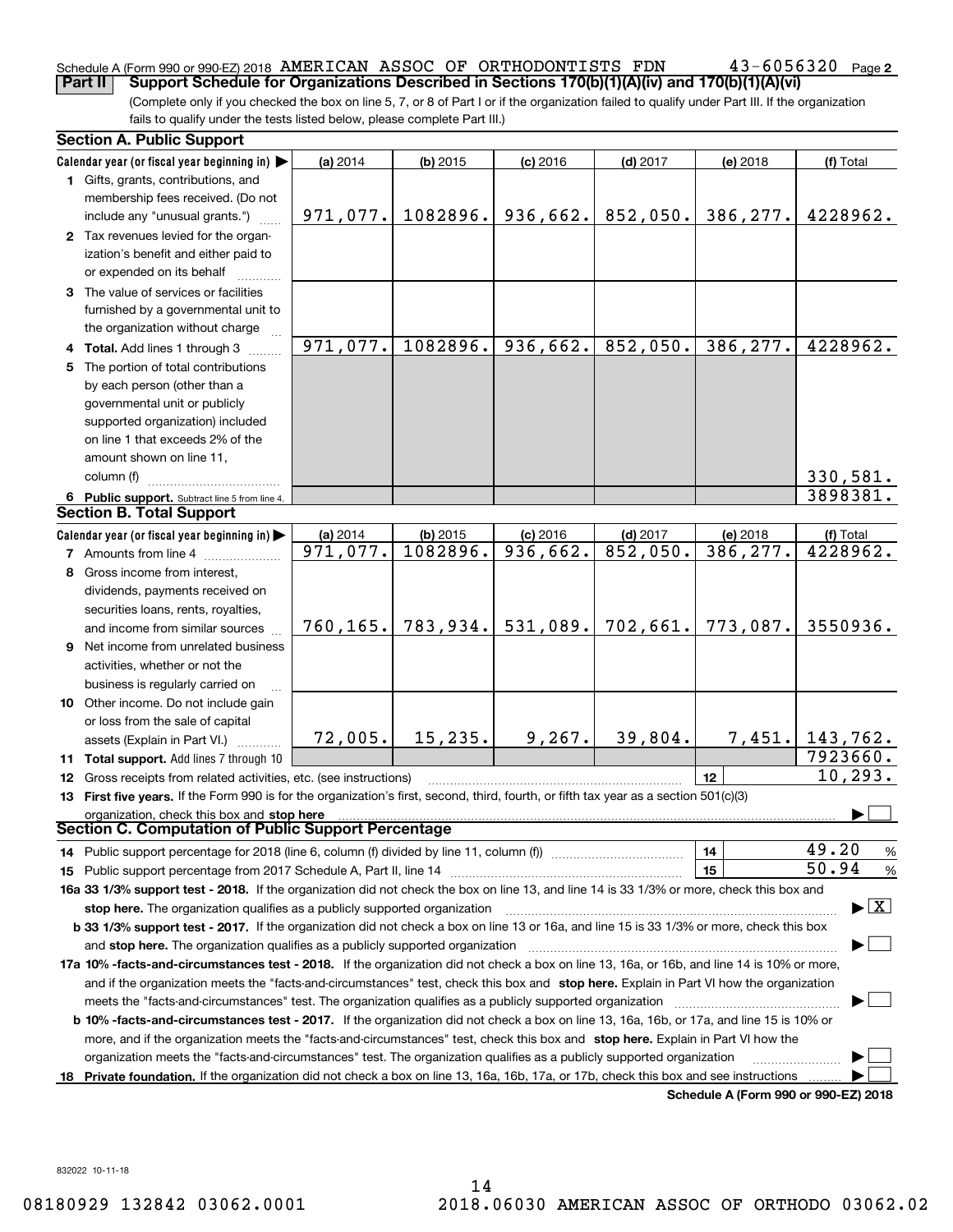## Schedule A (Form 990 or 990-EZ) 2018  $\, {\rm AMERTCAN} \,$   $\, {\rm ASSOC} \,$  Of  $\, {\rm ORTHODONTISTS} \,$   ${\rm FDN} \,$   $\,$   $\,$   $\, 43-6056320$   $\,$   $_{\rm Page}$ **Part III Support Schedule for Organizations Described in Section 509(a)(2)**

(Complete only if you checked the box on line 10 of Part I or if the organization failed to qualify under Part II. If the organization fails to qualify under the tests listed below, please complete Part II.)

|     | <b>Section A. Public Support</b>                                                                                                                                                                                                                                   |          |          |            |            |          |                                           |
|-----|--------------------------------------------------------------------------------------------------------------------------------------------------------------------------------------------------------------------------------------------------------------------|----------|----------|------------|------------|----------|-------------------------------------------|
|     | Calendar year (or fiscal year beginning in) $\blacktriangleright$                                                                                                                                                                                                  | (a) 2014 | (b) 2015 | $(c)$ 2016 | $(d)$ 2017 | (e) 2018 | (f) Total                                 |
|     | 1 Gifts, grants, contributions, and                                                                                                                                                                                                                                |          |          |            |            |          |                                           |
|     | membership fees received. (Do not                                                                                                                                                                                                                                  |          |          |            |            |          |                                           |
|     | include any "unusual grants.")                                                                                                                                                                                                                                     |          |          |            |            |          |                                           |
|     | <b>2</b> Gross receipts from admissions,<br>merchandise sold or services per-<br>formed, or facilities furnished in<br>any activity that is related to the<br>organization's tax-exempt purpose                                                                    |          |          |            |            |          |                                           |
|     | 3 Gross receipts from activities that<br>are not an unrelated trade or bus-                                                                                                                                                                                        |          |          |            |            |          |                                           |
|     | iness under section 513                                                                                                                                                                                                                                            |          |          |            |            |          |                                           |
|     | 4 Tax revenues levied for the organ-<br>ization's benefit and either paid to                                                                                                                                                                                       |          |          |            |            |          |                                           |
|     | or expended on its behalf                                                                                                                                                                                                                                          |          |          |            |            |          |                                           |
|     | 5 The value of services or facilities<br>furnished by a governmental unit to                                                                                                                                                                                       |          |          |            |            |          |                                           |
|     | the organization without charge                                                                                                                                                                                                                                    |          |          |            |            |          |                                           |
|     | <b>6 Total.</b> Add lines 1 through 5                                                                                                                                                                                                                              |          |          |            |            |          |                                           |
|     | 7a Amounts included on lines 1, 2, and<br>3 received from disqualified persons                                                                                                                                                                                     |          |          |            |            |          |                                           |
|     | <b>b</b> Amounts included on lines 2 and 3 received<br>from other than disqualified persons that<br>exceed the greater of \$5,000 or 1% of the<br>amount on line 13 for the year                                                                                   |          |          |            |            |          |                                           |
|     | c Add lines 7a and 7b                                                                                                                                                                                                                                              |          |          |            |            |          |                                           |
|     | 8 Public support. (Subtract line 7c from line 6.)<br><b>Section B. Total Support</b>                                                                                                                                                                               |          |          |            |            |          |                                           |
|     | Calendar year (or fiscal year beginning in)                                                                                                                                                                                                                        | (a) 2014 | (b) 2015 | $(c)$ 2016 | $(d)$ 2017 | (e) 2018 | (f) Total                                 |
|     | 9 Amounts from line 6                                                                                                                                                                                                                                              |          |          |            |            |          |                                           |
|     | <b>10a</b> Gross income from interest,<br>dividends, payments received on<br>securities loans, rents, royalties,<br>and income from similar sources                                                                                                                |          |          |            |            |          |                                           |
|     | <b>b</b> Unrelated business taxable income<br>(less section 511 taxes) from businesses                                                                                                                                                                             |          |          |            |            |          |                                           |
|     | acquired after June 30, 1975                                                                                                                                                                                                                                       |          |          |            |            |          |                                           |
|     | c Add lines 10a and 10b                                                                                                                                                                                                                                            |          |          |            |            |          |                                           |
|     | 11 Net income from unrelated business<br>activities not included in line 10b,<br>whether or not the business is<br>regularly carried on                                                                                                                            |          |          |            |            |          |                                           |
|     | <b>12</b> Other income. Do not include gain<br>or loss from the sale of capital<br>assets (Explain in Part VI.)                                                                                                                                                    |          |          |            |            |          |                                           |
|     | 13 Total support. (Add lines 9, 10c, 11, and 12.)                                                                                                                                                                                                                  |          |          |            |            |          |                                           |
|     | 14 First five years. If the Form 990 is for the organization's first, second, third, fourth, or fifth tax year as a section 501(c)(3) organization,                                                                                                                |          |          |            |            |          |                                           |
|     | check this box and stop here measurements and contact the contract of the contract of the contract of the contract of the contract of the contract of the contract of the contract of the contract of the contract of the cont                                     |          |          |            |            |          |                                           |
|     | <b>Section C. Computation of Public Support Percentage</b>                                                                                                                                                                                                         |          |          |            |            |          |                                           |
|     |                                                                                                                                                                                                                                                                    |          |          |            |            | 15       | %                                         |
| 16. | Public support percentage from 2017 Schedule A, Part III, line 15                                                                                                                                                                                                  |          |          |            |            | 16       | %                                         |
|     | <b>Section D. Computation of Investment Income Percentage</b>                                                                                                                                                                                                      |          |          |            |            |          |                                           |
|     | 17 Investment income percentage for 2018 (line 10c, column (f), divided by line 13, column (f))                                                                                                                                                                    |          |          |            |            | 17<br>18 | %                                         |
|     | 18 Investment income percentage from 2017 Schedule A, Part III, line 17<br>19a 33 1/3% support tests - 2018. If the organization did not check the box on line 14, and line 15 is more than 33 1/3%, and line 17 is not                                            |          |          |            |            |          | %                                         |
|     |                                                                                                                                                                                                                                                                    |          |          |            |            |          |                                           |
|     | more than 33 1/3%, check this box and stop here. The organization qualifies as a publicly supported organization                                                                                                                                                   |          |          |            |            |          |                                           |
|     | <b>b 33 1/3% support tests - 2017.</b> If the organization did not check a box on line 14 or line 19a, and line 16 is more than 33 1/3%, and                                                                                                                       |          |          |            |            |          |                                           |
|     | line 18 is not more than 33 1/3%, check this box and stop here. The organization qualifies as a publicly supported organization<br><b>Private foundation.</b> If the organization did not check a box on line 14, 19a, or 19b, check this box and see instructions |          |          |            |            |          |                                           |
| 20  | 832023 10-11-18                                                                                                                                                                                                                                                    |          |          |            |            |          | .<br>Schedule A (Form 990 or 990-EZ) 2018 |
|     |                                                                                                                                                                                                                                                                    |          | 15       |            |            |          |                                           |

 <sup>08180929 132842 03062.0001 2018.06030</sup> AMERICAN ASSOC OF ORTHODO 03062.02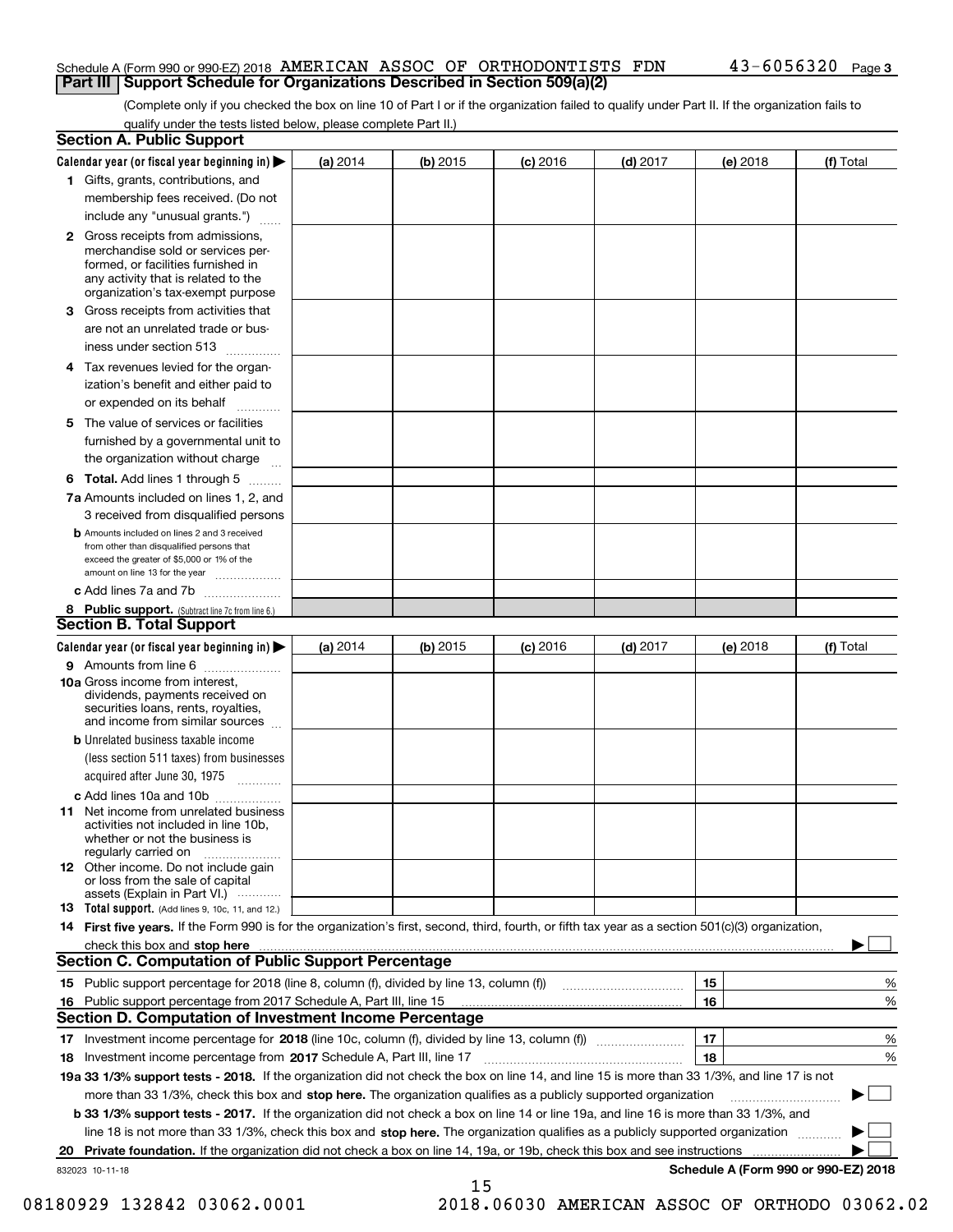# Schedule A (Form 990 or 990-EZ) 2018  $\, {\rm AMERTCAN} \,$   $\, {\rm ASSOC} \,$  Of  $\, {\rm ORTHODONTISTS} \,$   ${\rm FDN} \,$   $\,$   $\,$   $\, 43-6056320$   $\,$   $_{\rm Page}$

# $43 - 6056320$  Page 4

**1**

**2**

**3a**

**3b**

**3c**

**4a**

**4b**

**4c**

**5a**

**5b5c**

**6**

**7**

**8**

**9a**

**9b**

**9c**

**10a**

**10b**

**YesNo**

# **Part IV Supporting Organizations**

(Complete only if you checked a box in line 12 on Part I. If you checked 12a of Part I, complete Sections A and B. If you checked 12b of Part I, complete Sections A and C. If you checked 12c of Part I, complete Sections A, D, and E. If you checked 12d of Part I, complete Sections A and D, and complete Part V.)

## **Section A. All Supporting Organizations**

- **1** Are all of the organization's supported organizations listed by name in the organization's governing documents? If "No," describe in **Part VI** how the supported organizations are designated. If designated by *class or purpose, describe the designation. If historic and continuing relationship, explain.*
- **2** Did the organization have any supported organization that does not have an IRS determination of status under section 509(a)(1) or (2)? If "Yes," explain in Part VI how the organization determined that the supported *organization was described in section 509(a)(1) or (2).*
- **3a** Did the organization have a supported organization described in section 501(c)(4), (5), or (6)? If "Yes," answer *(b) and (c) below.*
- **b** Did the organization confirm that each supported organization qualified under section 501(c)(4), (5), or (6) and satisfied the public support tests under section 509(a)(2)? If "Yes," describe in **Part VI** when and how the *organization made the determination.*
- **c**Did the organization ensure that all support to such organizations was used exclusively for section 170(c)(2)(B) purposes? If "Yes," explain in **Part VI** what controls the organization put in place to ensure such use.
- **4a***If* Was any supported organization not organized in the United States ("foreign supported organization")? *"Yes," and if you checked 12a or 12b in Part I, answer (b) and (c) below.*
- **b** Did the organization have ultimate control and discretion in deciding whether to make grants to the foreign supported organization? If "Yes," describe in **Part VI** how the organization had such control and discretion *despite being controlled or supervised by or in connection with its supported organizations.*
- **c** Did the organization support any foreign supported organization that does not have an IRS determination under sections 501(c)(3) and 509(a)(1) or (2)? If "Yes," explain in **Part VI** what controls the organization used *to ensure that all support to the foreign supported organization was used exclusively for section 170(c)(2)(B) purposes.*
- **5a** Did the organization add, substitute, or remove any supported organizations during the tax year? If "Yes," answer (b) and (c) below (if applicable). Also, provide detail in **Part VI,** including (i) the names and EIN *numbers of the supported organizations added, substituted, or removed; (ii) the reasons for each such action; (iii) the authority under the organization's organizing document authorizing such action; and (iv) how the action was accomplished (such as by amendment to the organizing document).*
- **b** Type I or Type II only. Was any added or substituted supported organization part of a class already designated in the organization's organizing document?
- **cSubstitutions only.**  Was the substitution the result of an event beyond the organization's control?
- **6** Did the organization provide support (whether in the form of grants or the provision of services or facilities) to **Part VI.** *If "Yes," provide detail in* support or benefit one or more of the filing organization's supported organizations? anyone other than (i) its supported organizations, (ii) individuals that are part of the charitable class benefited by one or more of its supported organizations, or (iii) other supporting organizations that also
- **7**Did the organization provide a grant, loan, compensation, or other similar payment to a substantial contributor *If "Yes," complete Part I of Schedule L (Form 990 or 990-EZ).* regard to a substantial contributor? (as defined in section 4958(c)(3)(C)), a family member of a substantial contributor, or a 35% controlled entity with
- **8** Did the organization make a loan to a disqualified person (as defined in section 4958) not described in line 7? *If "Yes," complete Part I of Schedule L (Form 990 or 990-EZ).*
- **9a** Was the organization controlled directly or indirectly at any time during the tax year by one or more in section 509(a)(1) or (2))? If "Yes," *provide detail in* <code>Part VI.</code> disqualified persons as defined in section 4946 (other than foundation managers and organizations described
- **b** Did one or more disqualified persons (as defined in line 9a) hold a controlling interest in any entity in which the supporting organization had an interest? If "Yes," provide detail in P**art VI**.
- **c**Did a disqualified person (as defined in line 9a) have an ownership interest in, or derive any personal benefit from, assets in which the supporting organization also had an interest? If "Yes," provide detail in P**art VI.**
- **10a** Was the organization subject to the excess business holdings rules of section 4943 because of section supporting organizations)? If "Yes," answer 10b below. 4943(f) (regarding certain Type II supporting organizations, and all Type III non-functionally integrated
- **b** Did the organization have any excess business holdings in the tax year? (Use Schedule C, Form 4720, to *determine whether the organization had excess business holdings.)*

16

832024 10-11-18

**Schedule A (Form 990 or 990-EZ) 2018**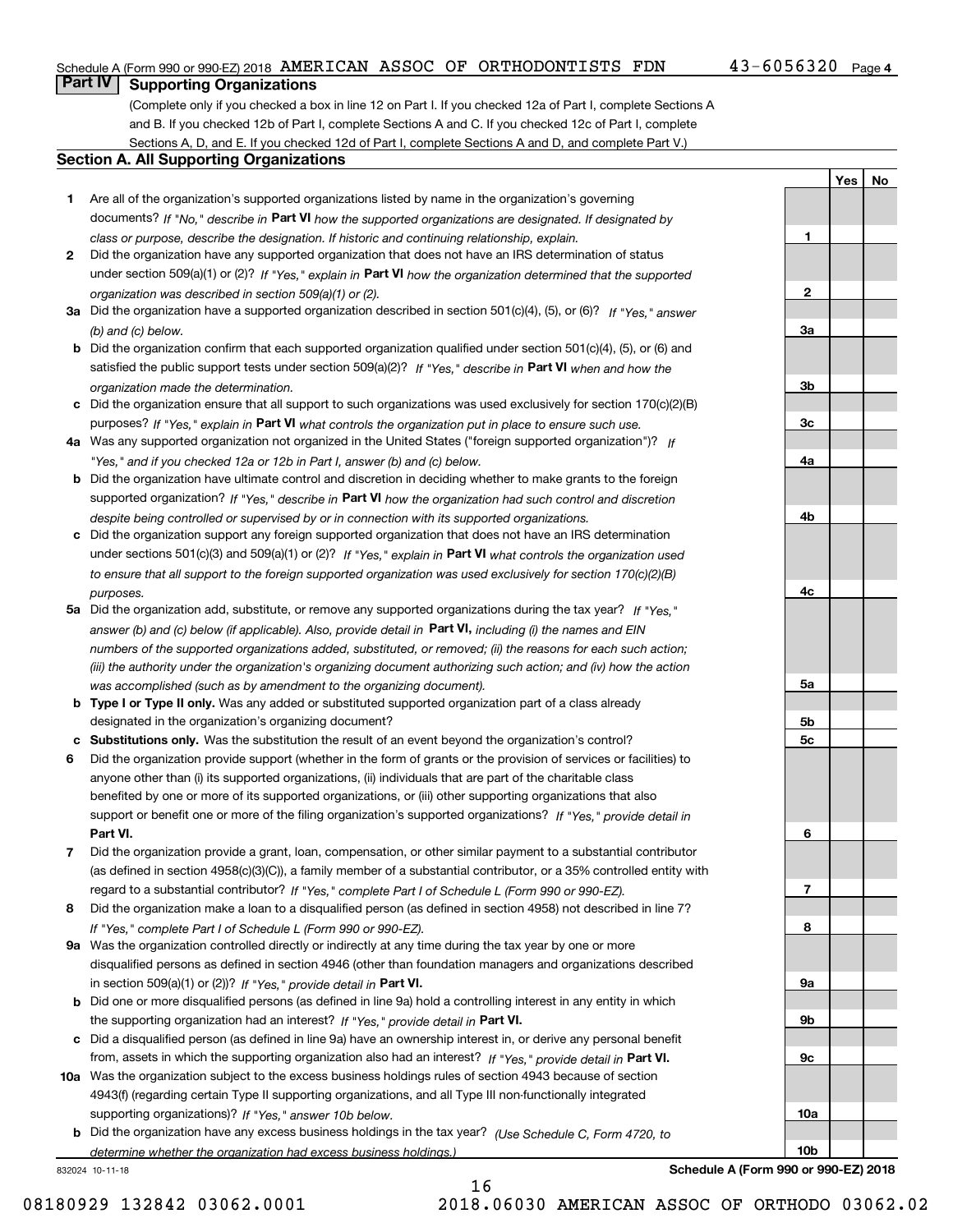### Schedule A (Form 990 or 990-EZ) 2018 AMERICAN ASSOC OF ORTHODONTISTS FDN 4 3 = 6 0 5 6 3 2 0 Page AMERICAN ASSOC OF ORTHODONTISTS FDN 43-6056320

**5**

|    | Part IV<br><b>Supporting Organizations (continued)</b>                                                                            |     |     |    |
|----|-----------------------------------------------------------------------------------------------------------------------------------|-----|-----|----|
|    |                                                                                                                                   |     | Yes | No |
| 11 | Has the organization accepted a gift or contribution from any of the following persons?                                           |     |     |    |
|    | a A person who directly or indirectly controls, either alone or together with persons described in (b) and (c)                    |     |     |    |
|    | below, the governing body of a supported organization?                                                                            | 11a |     |    |
|    | <b>b</b> A family member of a person described in (a) above?                                                                      | 11b |     |    |
|    | c A 35% controlled entity of a person described in (a) or (b) above? If "Yes" to a, b, or c, provide detail in Part VI.           | 11c |     |    |
|    | <b>Section B. Type I Supporting Organizations</b>                                                                                 |     |     |    |
|    |                                                                                                                                   |     | Yes | No |
| 1  | Did the directors, trustees, or membership of one or more supported organizations have the power to                               |     |     |    |
|    | regularly appoint or elect at least a majority of the organization's directors or trustees at all times during the                |     |     |    |
|    | tax year? If "No," describe in Part VI how the supported organization(s) effectively operated, supervised, or                     |     |     |    |
|    | controlled the organization's activities. If the organization had more than one supported organization,                           |     |     |    |
|    | describe how the powers to appoint and/or remove directors or trustees were allocated among the supported                         |     |     |    |
|    | organizations and what conditions or restrictions, if any, applied to such powers during the tax year.                            | 1   |     |    |
| 2  | Did the organization operate for the benefit of any supported organization other than the supported                               |     |     |    |
|    | organization(s) that operated, supervised, or controlled the supporting organization? If "Yes," explain in                        |     |     |    |
|    | Part VI how providing such benefit carried out the purposes of the supported organization(s) that operated,                       |     |     |    |
|    | supervised, or controlled the supporting organization.                                                                            | 2   |     |    |
|    | <b>Section C. Type II Supporting Organizations</b>                                                                                |     |     |    |
|    |                                                                                                                                   |     | Yes | No |
| 1  | Were a majority of the organization's directors or trustees during the tax year also a majority of the directors                  |     |     |    |
|    | or trustees of each of the organization's supported organization(s)? If "No," describe in Part VI how control                     |     |     |    |
|    | or management of the supporting organization was vested in the same persons that controlled or managed                            |     |     |    |
|    | the supported organization(s).                                                                                                    |     |     |    |
|    | <b>Section D. All Type III Supporting Organizations</b>                                                                           |     |     |    |
|    |                                                                                                                                   |     | Yes | No |
| 1  | Did the organization provide to each of its supported organizations, by the last day of the fifth month of the                    |     |     |    |
|    | organization's tax year, (i) a written notice describing the type and amount of support provided during the prior tax             |     |     |    |
|    | year, (ii) a copy of the Form 990 that was most recently filed as of the date of notification, and (iii) copies of the            |     |     |    |
|    | organization's governing documents in effect on the date of notification, to the extent not previously provided?                  | 1   |     |    |
| 2  | Were any of the organization's officers, directors, or trustees either (i) appointed or elected by the supported                  |     |     |    |
|    | organization(s) or (ii) serving on the governing body of a supported organization? If "No," explain in Part VI how                |     |     |    |
|    | the organization maintained a close and continuous working relationship with the supported organization(s).                       | 2   |     |    |
| з  | By reason of the relationship described in (2), did the organization's supported organizations have a                             |     |     |    |
|    | significant voice in the organization's investment policies and in directing the use of the organization's                        |     |     |    |
|    | income or assets at all times during the tax year? If "Yes," describe in Part VI the role the organization's                      |     |     |    |
|    | supported organizations played in this regard.                                                                                    | 3   |     |    |
|    | Section E. Type III Functionally Integrated Supporting Organizations                                                              |     |     |    |
| 1  | Check the box next to the method that the organization used to satisfy the Integral Part Test during the year (see instructions). |     |     |    |
| a  | The organization satisfied the Activities Test. Complete line 2 below.                                                            |     |     |    |
| b  | The organization is the parent of each of its supported organizations. Complete line 3 below.                                     |     |     |    |
| C  | The organization supported a governmental entity. Describe in Part VI how you supported a government entity (see instructions).   |     |     |    |
| 2  | Activities Test. Answer (a) and (b) below.                                                                                        |     | Yes | No |
| a  | Did substantially all of the organization's activities during the tax year directly further the exempt purposes of                |     |     |    |
|    | the supported organization(s) to which the organization was responsive? If "Yes," then in Part VI identify                        |     |     |    |
|    | those supported organizations and explain how these activities directly furthered their exempt purposes,                          |     |     |    |
|    | how the organization was responsive to those supported organizations, and how the organization determined                         |     |     |    |
|    | that these activities constituted substantially all of its activities.                                                            | 2a  |     |    |
|    | <b>b</b> Did the activities described in (a) constitute activities that, but for the organization's involvement, one or more      |     |     |    |
|    | of the organization's supported organization(s) would have been engaged in? If "Yes," explain in Part VI the                      |     |     |    |
|    | reasons for the organization's position that its supported organization(s) would have engaged in these                            |     |     |    |
|    | activities but for the organization's involvement.                                                                                | 2b  |     |    |
| з  | Parent of Supported Organizations. Answer (a) and (b) below.                                                                      |     |     |    |
| а  | Did the organization have the power to regularly appoint or elect a majority of the officers, directors, or                       |     |     |    |
|    | trustees of each of the supported organizations? Provide details in Part VI.                                                      | 3a  |     |    |
|    | <b>b</b> Did the organization exercise a substantial degree of direction over the policies, programs, and activities of each      |     |     |    |
|    | of its supported organizations? If "Yes," describe in Part VI the role played by the organization in this regard                  | Зb  |     |    |
|    | Schedule A (Form 990 or 990-EZ) 2018<br>832025 10-11-18                                                                           |     |     |    |

17

**Schedule A (Form 990 or 990-EZ) 2018**

08180929 132842 03062.0001 2018.06030 AMERICAN ASSOC OF ORTHODO 03062.02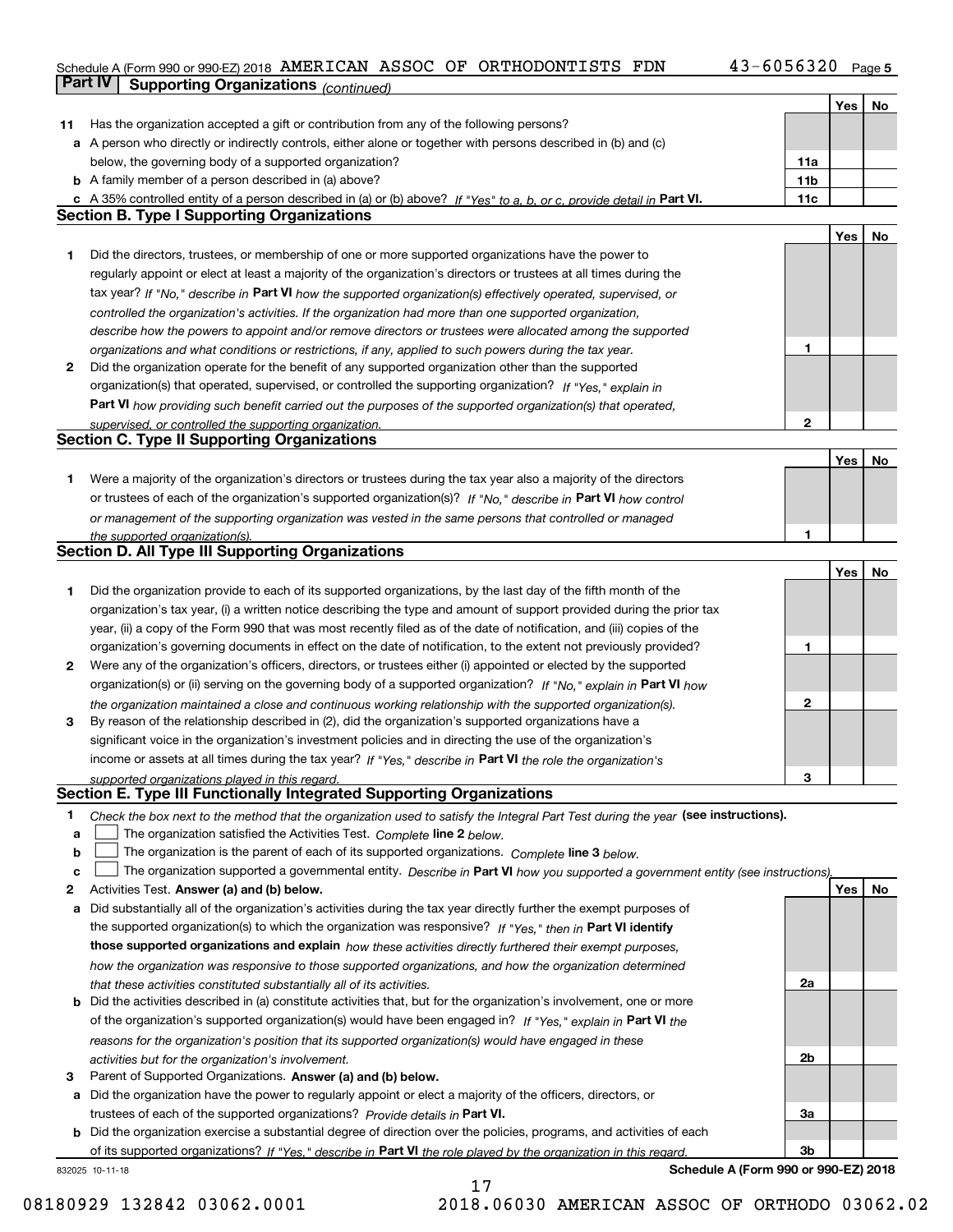| 1 Check here if the organization satisfied the Integral Part Test as a qualifying trust on Nov. 20, 1970 (explain in Part VI.) See instructions. All |  |
|------------------------------------------------------------------------------------------------------------------------------------------------------|--|
| other Type III non-functionally integrated supporting organizations must complete Sections A through E.                                              |  |

| Section A - Adjusted Net Income |                                                                              | (A) Prior Year | (B) Current Year<br>(optional) |                                |
|---------------------------------|------------------------------------------------------------------------------|----------------|--------------------------------|--------------------------------|
| 1                               | Net short-term capital gain                                                  | 1              |                                |                                |
| 2                               | Recoveries of prior-year distributions                                       | $\mathbf{2}$   |                                |                                |
| 3                               | Other gross income (see instructions)                                        | 3              |                                |                                |
| 4                               | Add lines 1 through 3                                                        | 4              |                                |                                |
| 5                               | Depreciation and depletion                                                   | 5              |                                |                                |
| 6                               | Portion of operating expenses paid or incurred for production or             |                |                                |                                |
|                                 | collection of gross income or for management, conservation, or               |                |                                |                                |
|                                 | maintenance of property held for production of income (see instructions)     | 6              |                                |                                |
| 7                               | Other expenses (see instructions)                                            | $\overline{7}$ |                                |                                |
| 8                               | Adjusted Net Income (subtract lines 5, 6, and 7 from line 4)                 | 8              |                                |                                |
|                                 | <b>Section B - Minimum Asset Amount</b>                                      |                | (A) Prior Year                 | (B) Current Year<br>(optional) |
| 1                               | Aggregate fair market value of all non-exempt-use assets (see                |                |                                |                                |
|                                 | instructions for short tax year or assets held for part of year):            |                |                                |                                |
|                                 | <b>a</b> Average monthly value of securities                                 | 1a             |                                |                                |
|                                 | <b>b</b> Average monthly cash balances                                       | 1 <sub>b</sub> |                                |                                |
|                                 | <b>c</b> Fair market value of other non-exempt-use assets                    | 1c             |                                |                                |
|                                 | d Total (add lines 1a, 1b, and 1c)                                           | 1d             |                                |                                |
|                                 | <b>e</b> Discount claimed for blockage or other                              |                |                                |                                |
|                                 | factors (explain in detail in Part VI):                                      |                |                                |                                |
| 2                               | Acquisition indebtedness applicable to non-exempt-use assets                 | $\overline{2}$ |                                |                                |
| 3                               | Subtract line 2 from line 1d                                                 | 3              |                                |                                |
| 4                               | Cash deemed held for exempt use. Enter 1-1/2% of line 3 (for greater amount, |                |                                |                                |
|                                 | see instructions)                                                            | 4              |                                |                                |
| 5                               | Net value of non-exempt-use assets (subtract line 4 from line 3)             | 5              |                                |                                |
| 6                               | Multiply line 5 by .035                                                      | 6              |                                |                                |
| 7                               | Recoveries of prior-year distributions                                       | $\overline{7}$ |                                |                                |
| 8                               | Minimum Asset Amount (add line 7 to line 6)                                  | 8              |                                |                                |
|                                 | <b>Section C - Distributable Amount</b>                                      |                |                                | <b>Current Year</b>            |
| 1                               | Adjusted net income for prior year (from Section A, line 8, Column A)        | 1              |                                |                                |
| $\mathbf{2}$                    | Enter 85% of line 1                                                          | $\mathbf{2}$   |                                |                                |
| 3                               | Minimum asset amount for prior year (from Section B, line 8, Column A)       | 3              |                                |                                |
| 4                               | Enter greater of line 2 or line 3                                            | 4              |                                |                                |
| 5                               | Income tax imposed in prior year                                             | 5              |                                |                                |
| 6                               | <b>Distributable Amount.</b> Subtract line 5 from line 4, unless subject to  |                |                                |                                |
|                                 | emergency temporary reduction (see instructions)                             | 6              |                                |                                |
|                                 |                                                                              |                |                                |                                |

**7**Check here if the current year is the organization's first as a non-functionally integrated Type III supporting organization (see instructions).

**Schedule A (Form 990 or 990-EZ) 2018**

832026 10-11-18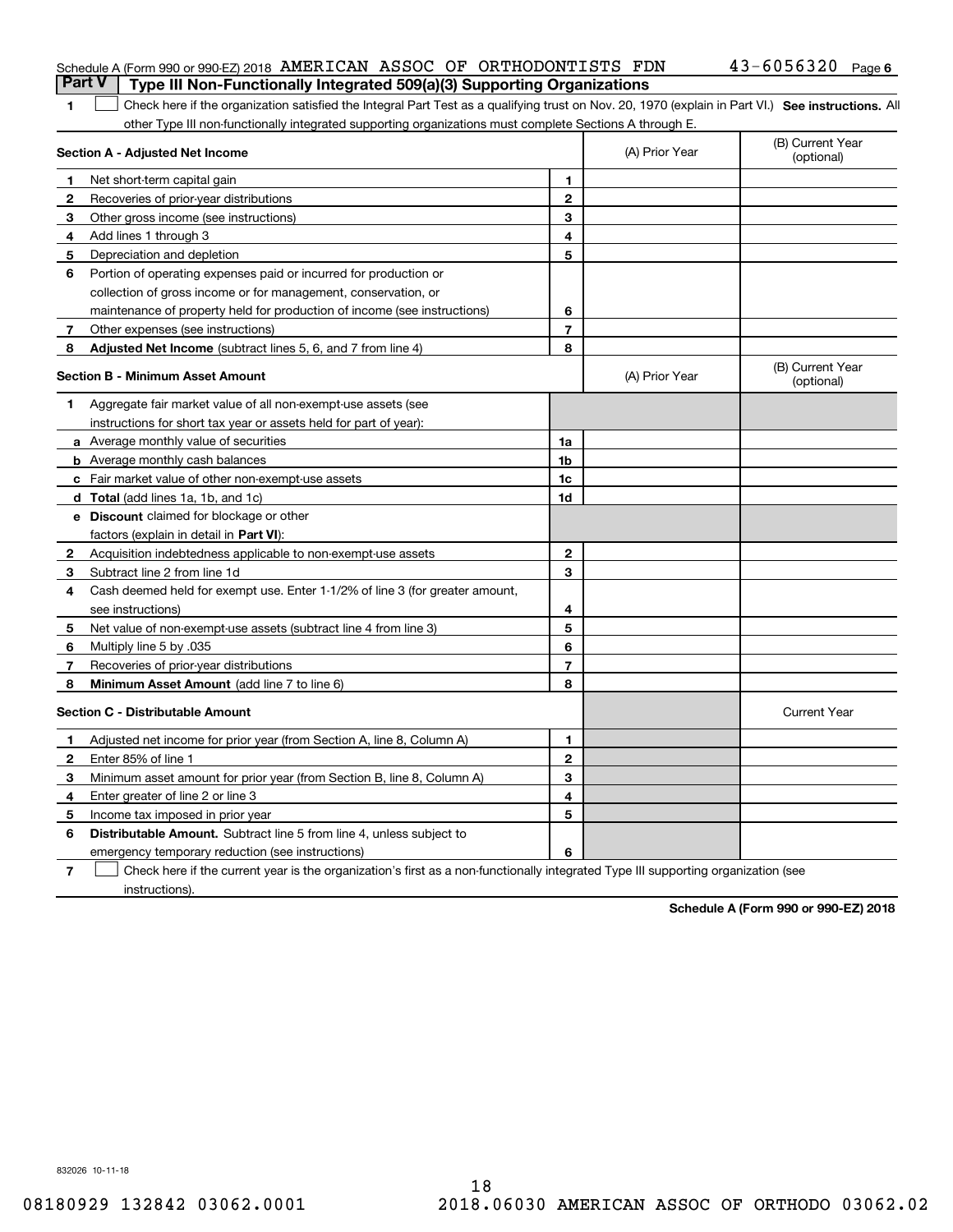# Schedule A (Form 990 or 990-EZ) 2018  $\, {\rm AMERTCAN} \,$   $\, {\rm ASSOC} \,$  Of  $\, {\rm ORTHODONTISTS} \,$   ${\rm FDN} \,$   $\,$   $\,$   $\, 43-6056320$   $\,$   $_{\rm Page}$

| <b>Part V</b> | Type III Non-Functionally Integrated 509(a)(3) Supporting Organizations                    |                             | (continued)                           |                                         |
|---------------|--------------------------------------------------------------------------------------------|-----------------------------|---------------------------------------|-----------------------------------------|
|               | <b>Section D - Distributions</b>                                                           |                             |                                       | <b>Current Year</b>                     |
| 1             | Amounts paid to supported organizations to accomplish exempt purposes                      |                             |                                       |                                         |
| 2             | Amounts paid to perform activity that directly furthers exempt purposes of supported       |                             |                                       |                                         |
|               | organizations, in excess of income from activity                                           |                             |                                       |                                         |
| 3             | Administrative expenses paid to accomplish exempt purposes of supported organizations      |                             |                                       |                                         |
| 4             | Amounts paid to acquire exempt-use assets                                                  |                             |                                       |                                         |
| 5             | Qualified set-aside amounts (prior IRS approval required)                                  |                             |                                       |                                         |
| 6             | Other distributions (describe in Part VI). See instructions.                               |                             |                                       |                                         |
| 7             | <b>Total annual distributions.</b> Add lines 1 through 6.                                  |                             |                                       |                                         |
| 8             | Distributions to attentive supported organizations to which the organization is responsive |                             |                                       |                                         |
|               | (provide details in Part VI). See instructions.                                            |                             |                                       |                                         |
| 9             | Distributable amount for 2018 from Section C, line 6                                       |                             |                                       |                                         |
| 10            | Line 8 amount divided by line 9 amount                                                     |                             |                                       |                                         |
|               |                                                                                            | (i)                         | (iii)                                 | (iii)                                   |
|               | <b>Section E - Distribution Allocations</b> (see instructions)                             | <b>Excess Distributions</b> | <b>Underdistributions</b><br>Pre-2018 | <b>Distributable</b><br>Amount for 2018 |
| 1             | Distributable amount for 2018 from Section C, line 6                                       |                             |                                       |                                         |
| 2             | Underdistributions, if any, for years prior to 2018 (reason-                               |                             |                                       |                                         |
|               | able cause required- explain in Part VI). See instructions.                                |                             |                                       |                                         |
| З             | Excess distributions carryover, if any, to 2018                                            |                             |                                       |                                         |
|               | <b>a</b> From 2013                                                                         |                             |                                       |                                         |
|               | <b>b</b> From 2014                                                                         |                             |                                       |                                         |
|               | $c$ From 2015                                                                              |                             |                                       |                                         |
|               | d From 2016                                                                                |                             |                                       |                                         |
|               | e From 2017                                                                                |                             |                                       |                                         |
|               | Total of lines 3a through e                                                                |                             |                                       |                                         |
| g             | Applied to underdistributions of prior years                                               |                             |                                       |                                         |
|               | <b>h</b> Applied to 2018 distributable amount                                              |                             |                                       |                                         |
|               | Carryover from 2013 not applied (see instructions)                                         |                             |                                       |                                         |
|               | Remainder. Subtract lines 3g, 3h, and 3i from 3f.                                          |                             |                                       |                                         |
| 4             | Distributions for 2018 from Section D,                                                     |                             |                                       |                                         |
|               | line $7:$                                                                                  |                             |                                       |                                         |
|               | <b>a</b> Applied to underdistributions of prior years                                      |                             |                                       |                                         |
|               | <b>b</b> Applied to 2018 distributable amount                                              |                             |                                       |                                         |
|               | c Remainder. Subtract lines 4a and 4b from 4.                                              |                             |                                       |                                         |
| 5             | Remaining underdistributions for years prior to 2018, if                                   |                             |                                       |                                         |
|               | any. Subtract lines 3g and 4a from line 2. For result greater                              |                             |                                       |                                         |
|               | than zero, explain in Part VI. See instructions.                                           |                             |                                       |                                         |
| 6             | Remaining underdistributions for 2018. Subtract lines 3h                                   |                             |                                       |                                         |
|               | and 4b from line 1. For result greater than zero, explain in                               |                             |                                       |                                         |
|               | Part VI. See instructions.                                                                 |                             |                                       |                                         |
|               |                                                                                            |                             |                                       |                                         |
| 7             | Excess distributions carryover to 2019. Add lines 3j                                       |                             |                                       |                                         |
|               | and 4c.                                                                                    |                             |                                       |                                         |
| 8             | Breakdown of line 7:                                                                       |                             |                                       |                                         |
|               | a Excess from 2014                                                                         |                             |                                       |                                         |
|               | <b>b</b> Excess from 2015                                                                  |                             |                                       |                                         |
|               | c Excess from 2016                                                                         |                             |                                       |                                         |
|               | d Excess from 2017                                                                         |                             |                                       |                                         |
|               | e Excess from 2018                                                                         |                             |                                       |                                         |

**Schedule A (Form 990 or 990-EZ) 2018**

832027 10-11-18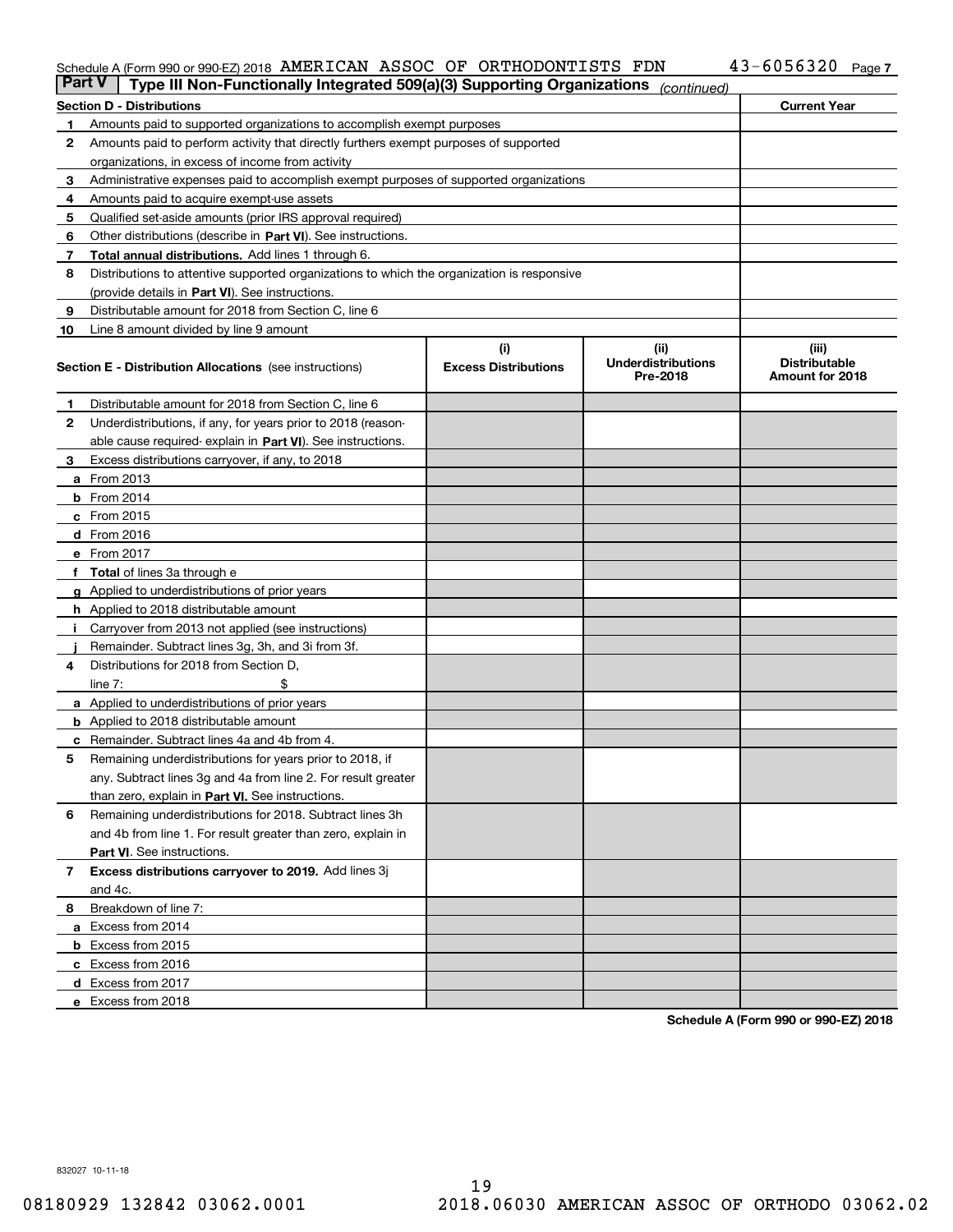**8** 43-6056320 Schedule A (Form 990 or 990-EZ) 2018  $\, {\rm AMERTCAN} \,$   $\, {\rm ASSOC} \,$  OF  $\, {\rm ORTHODONTISTS} \,$   ${\rm FDN} \qquad \qquad 43\,$  –  $6\, 0\, 5\, 6\, 3\, 2\, 0$   $\,$  Page

Part VI | Supplemental Information. Provide the explanations required by Part II, line 10; Part II, line 17a or 17b; Part III, line 12; Part IV, Section A, lines 1, 2, 3b, 3c, 4b, 4c, 5a, 6, 9a, 9b, 9c, 11a, 11b, and 11c; Part IV, Section B, lines 1 and 2; Part IV, Section C, line 1; Part IV, Section D, lines 2 and 3; Part IV, Section E, lines 1c, 2a, 2b, 3a, and 3b; Part V, line 1; Part V, Section B, line 1e; Part V, Section D, lines 5, 6, and 8; and Part V, Section E, lines 2, 5, and 6. Also complete this part for any additional information. (See instructions.)

SCHEDULE A, PART II, LINE 10, EXPLANATION FOR OTHER INCOME:

| OTHER INCOME                 |                                                                                                                                                                                                                                         |
|------------------------------|-----------------------------------------------------------------------------------------------------------------------------------------------------------------------------------------------------------------------------------------|
| 2014 AMOUNT: \$              | 4,557.<br><u> 1989 - John Stein, Amerikaansk politiker (</u>                                                                                                                                                                            |
| 2015 AMOUNT:<br>\$           | 190.<br>the control of the control of the control of the control of the control of the control of the control of the control of the control of the control of the control of the control of the control of the control of the control   |
| 2016 AMOUNT: \$              | <u>1,031.</u><br><u> 1980 - Jan James James Sandarík (f. 1980)</u>                                                                                                                                                                      |
| 2017<br>AMOUNT: \$           | 1,720.                                                                                                                                                                                                                                  |
| 2018 AMOUNT: \$              | 90.                                                                                                                                                                                                                                     |
|                              |                                                                                                                                                                                                                                         |
| REIMBURSEMENTS               |                                                                                                                                                                                                                                         |
| 2014 AMOUNT: \$              | 67,448.                                                                                                                                                                                                                                 |
| 2015 AMOUNT: \$              | 15,045.                                                                                                                                                                                                                                 |
| 2016 AMOUNT:<br>\$           | 8, 236.                                                                                                                                                                                                                                 |
| <b>AMOUNT:</b><br>2017<br>\$ | 38,084.                                                                                                                                                                                                                                 |
| 2018 AMOUNT: \$              | 7,361.<br>the control of the control of the control of the control of the control of the control of the control of the control of the control of the control of the control of the control of the control of the control of the control |
|                              |                                                                                                                                                                                                                                         |
|                              |                                                                                                                                                                                                                                         |
|                              |                                                                                                                                                                                                                                         |
|                              |                                                                                                                                                                                                                                         |
|                              |                                                                                                                                                                                                                                         |
|                              |                                                                                                                                                                                                                                         |
|                              |                                                                                                                                                                                                                                         |
|                              |                                                                                                                                                                                                                                         |
|                              |                                                                                                                                                                                                                                         |
|                              |                                                                                                                                                                                                                                         |
|                              |                                                                                                                                                                                                                                         |
|                              |                                                                                                                                                                                                                                         |
|                              |                                                                                                                                                                                                                                         |
| 832028 10-11-18              | Schedule A (Form 990 or 990-EZ) 2018                                                                                                                                                                                                    |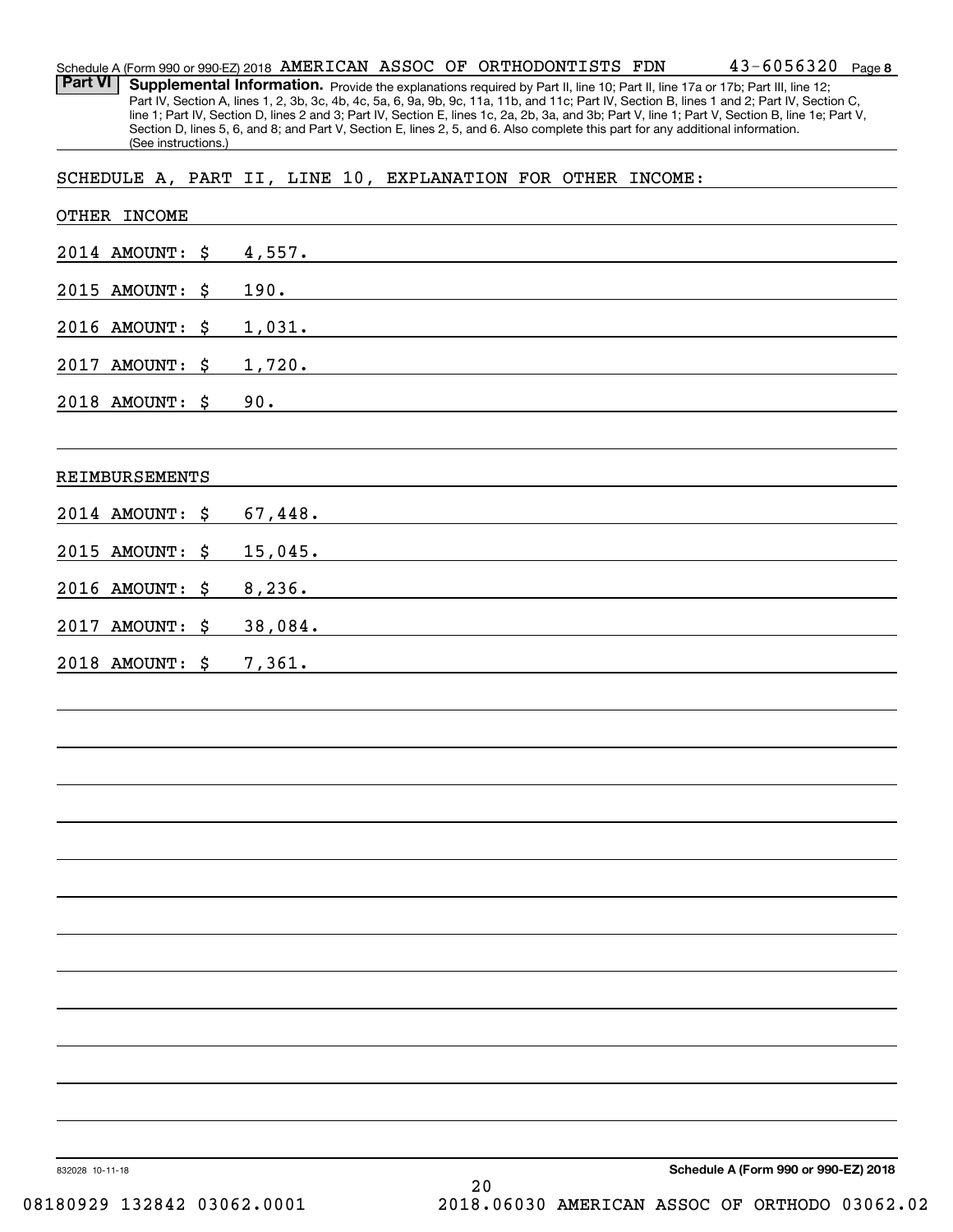Department of the Treasury Internal Revenue Service **(Form 990, 990-EZ, or 990-PF)**

Name of the organization

\*\* PUBLIC DISCLOSURE COPY \*\*

# **Schedule B Schedule of Contributors**

**| Attach to Form 990, Form 990-EZ, or Form 990-PF. | Go to www.irs.gov/Form990 for the latest information.** OMB No. 1545-0047

**2018**

**Employer identification number**

|                                       | AMERICAN ASSOC OF |  |
|---------------------------------------|-------------------|--|
| <b>Organization type</b> (check one): |                   |  |

|  | ICAN ASSOC OF ORTHODONTISTS FDN. |  |
|--|----------------------------------|--|

43-6056320

| Filers of:         | Section:                                                                    |
|--------------------|-----------------------------------------------------------------------------|
| Form 990 or 990-FZ | $X$ 501(c)(<br>$3$ ) (enter number) organization                            |
|                    | $4947(a)(1)$ nonexempt charitable trust not treated as a private foundation |
|                    | 527 political organization                                                  |
| Form 990-PF        | 501(c)(3) exempt private foundation                                         |
|                    | 4947(a)(1) nonexempt charitable trust treated as a private foundation       |
|                    | 501(c)(3) taxable private foundation                                        |

Check if your organization is covered by the **General Rule** or a **Special Rule. Note:**  Only a section 501(c)(7), (8), or (10) organization can check boxes for both the General Rule and a Special Rule. See instructions.

## **General Rule**

 $\mathcal{L}^{\text{max}}$ 

For an organization filing Form 990, 990-EZ, or 990-PF that received, during the year, contributions totaling \$5,000 or more (in money or property) from any one contributor. Complete Parts I and II. See instructions for determining a contributor's total contributions.

## **Special Rules**

any one contributor, during the year, total contributions of the greater of  $\,$  (1) \$5,000; or **(2)** 2% of the amount on (i) Form 990, Part VIII, line 1h;  $\boxed{\textbf{X}}$  For an organization described in section 501(c)(3) filing Form 990 or 990-EZ that met the 33 1/3% support test of the regulations under sections 509(a)(1) and 170(b)(1)(A)(vi), that checked Schedule A (Form 990 or 990-EZ), Part II, line 13, 16a, or 16b, and that received from or (ii) Form 990-EZ, line 1. Complete Parts I and II.

year, total contributions of more than \$1,000 *exclusively* for religious, charitable, scientific, literary, or educational purposes, or for the For an organization described in section 501(c)(7), (8), or (10) filing Form 990 or 990-EZ that received from any one contributor, during the prevention of cruelty to children or animals. Complete Parts I (entering "N/A" in column (b) instead of the contributor name and address), II, and III.  $\mathcal{L}^{\text{max}}$ 

purpose. Don't complete any of the parts unless the **General Rule** applies to this organization because it received *nonexclusively* year, contributions <sub>exclusively</sub> for religious, charitable, etc., purposes, but no such contributions totaled more than \$1,000. If this box is checked, enter here the total contributions that were received during the year for an  $\;$ exclusively religious, charitable, etc., For an organization described in section 501(c)(7), (8), or (10) filing Form 990 or 990-EZ that received from any one contributor, during the religious, charitable, etc., contributions totaling \$5,000 or more during the year  $\Box$ — $\Box$   $\Box$  $\mathcal{L}^{\text{max}}$ 

**Caution:**  An organization that isn't covered by the General Rule and/or the Special Rules doesn't file Schedule B (Form 990, 990-EZ, or 990-PF),  **must** but it answer "No" on Part IV, line 2, of its Form 990; or check the box on line H of its Form 990-EZ or on its Form 990-PF, Part I, line 2, to certify that it doesn't meet the filing requirements of Schedule B (Form 990, 990-EZ, or 990-PF).

**For Paperwork Reduction Act Notice, see the instructions for Form 990, 990-EZ, or 990-PF. Schedule B (Form 990, 990-EZ, or 990-PF) (2018)** LHA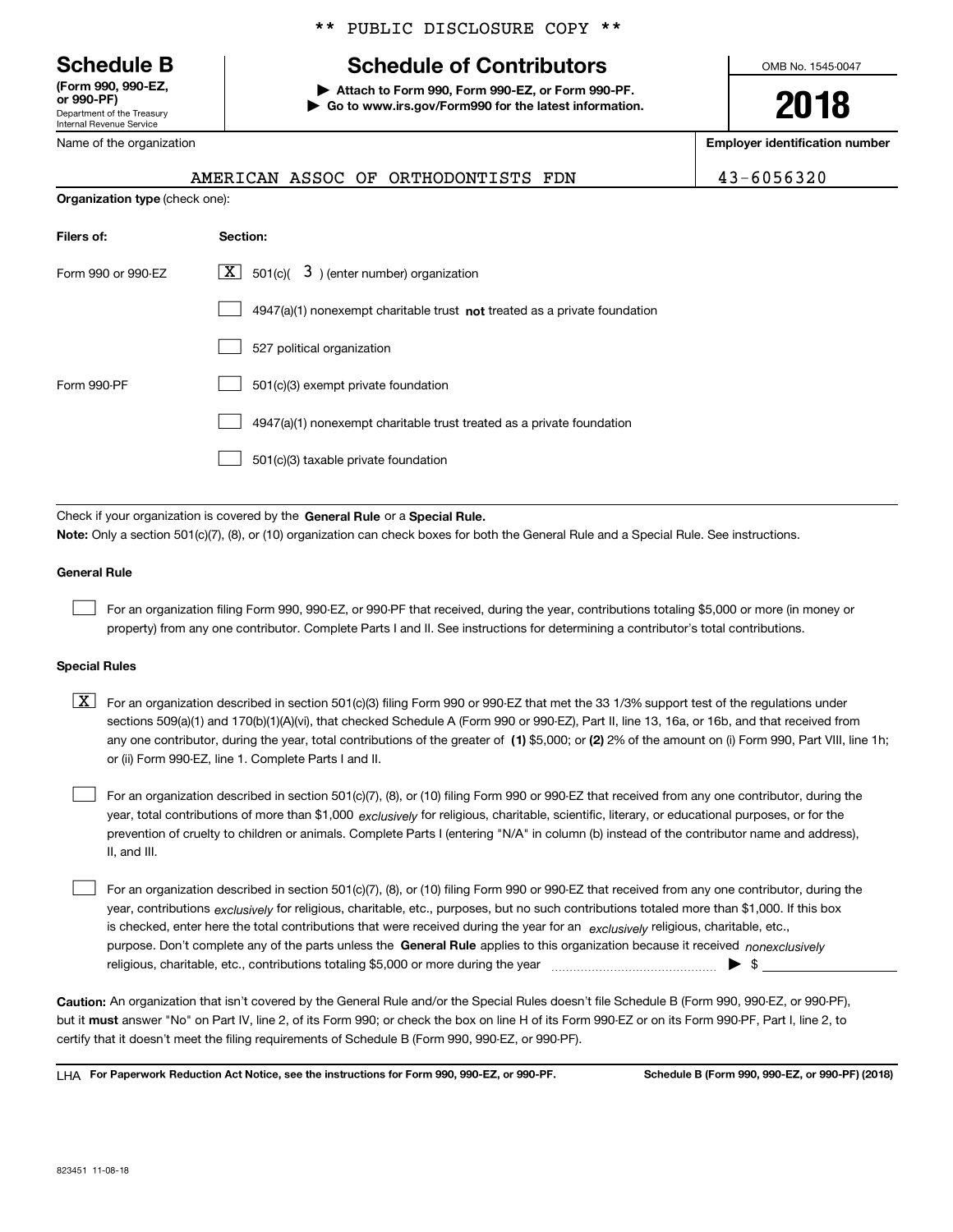**Employer identification number**

**(d)**

# AMERICAN ASSOC OF ORTHODONTISTS FDN 43-6056320

**(a) No.(b) Name, address, and ZIP + 4 (c) Total contributions** Contributors (see instructions). Use duplicate copies of Part I if additional space is needed. Chedule B (Form 990, 990-EZ, or 990-PF) (2018)<br>Iame of organization<br>**2Part I 2Part I Contributors** (see instructions). Use duplicate copies of Part I if additional space is needed.

| No.        | Name, address, and ZIP + 4        | <b>Total contributions</b>        | Type of contribution                                                                                        |
|------------|-----------------------------------|-----------------------------------|-------------------------------------------------------------------------------------------------------------|
| 1          |                                   | 50,000.<br>\$                     | $\overline{\texttt{X}}$<br>Person<br>Payroll<br>Noncash<br>(Complete Part II for<br>noncash contributions.) |
| (a)<br>No. | (b)<br>Name, address, and ZIP + 4 | (c)<br><b>Total contributions</b> | (d)<br>Type of contribution                                                                                 |
| 2          |                                   | 81,000.<br>\$                     | x<br>Person<br>Payroll<br>Noncash<br>(Complete Part II for<br>noncash contributions.)                       |
| (a)<br>No. | (b)<br>Name, address, and ZIP + 4 | (c)<br><b>Total contributions</b> | (d)<br>Type of contribution                                                                                 |
| 3          |                                   | 15,000.<br>\$                     | x<br>Person<br>Payroll<br>Noncash<br>(Complete Part II for<br>noncash contributions.)                       |
| (a)<br>No. | (b)<br>Name, address, and ZIP + 4 | (c)<br><b>Total contributions</b> | (d)<br>Type of contribution                                                                                 |
| 4          |                                   | 13,943.<br>\$                     | x<br>Person<br>Payroll<br>Noncash<br>(Complete Part II for<br>noncash contributions.)                       |
| (a)<br>No. | (b)<br>Name, address, and ZIP + 4 | (c)<br><b>Total contributions</b> | (d)<br>Type of contribution                                                                                 |
| 5          |                                   | 50,000.<br>\$                     | $\overline{\texttt{X}}$<br>Person<br>Payroll<br>Noncash<br>(Complete Part II for<br>noncash contributions.) |
| (a)<br>No. | (b)<br>Name, address, and ZIP + 4 | (c)<br><b>Total contributions</b> | (d)<br>Type of contribution                                                                                 |
| 6          |                                   | 11,000.<br>\$                     | $\overline{\text{X}}$<br>Person<br>Payroll<br>Noncash<br>(Complete Part II for<br>noncash contributions.)   |

823452 11-08-18 **Schedule B (Form 990, 990-EZ, or 990-PF) (2018)**

08180929 132842 03062.0001 2018.06030 AMERICAN ASSOC OF ORTHODO 03062.02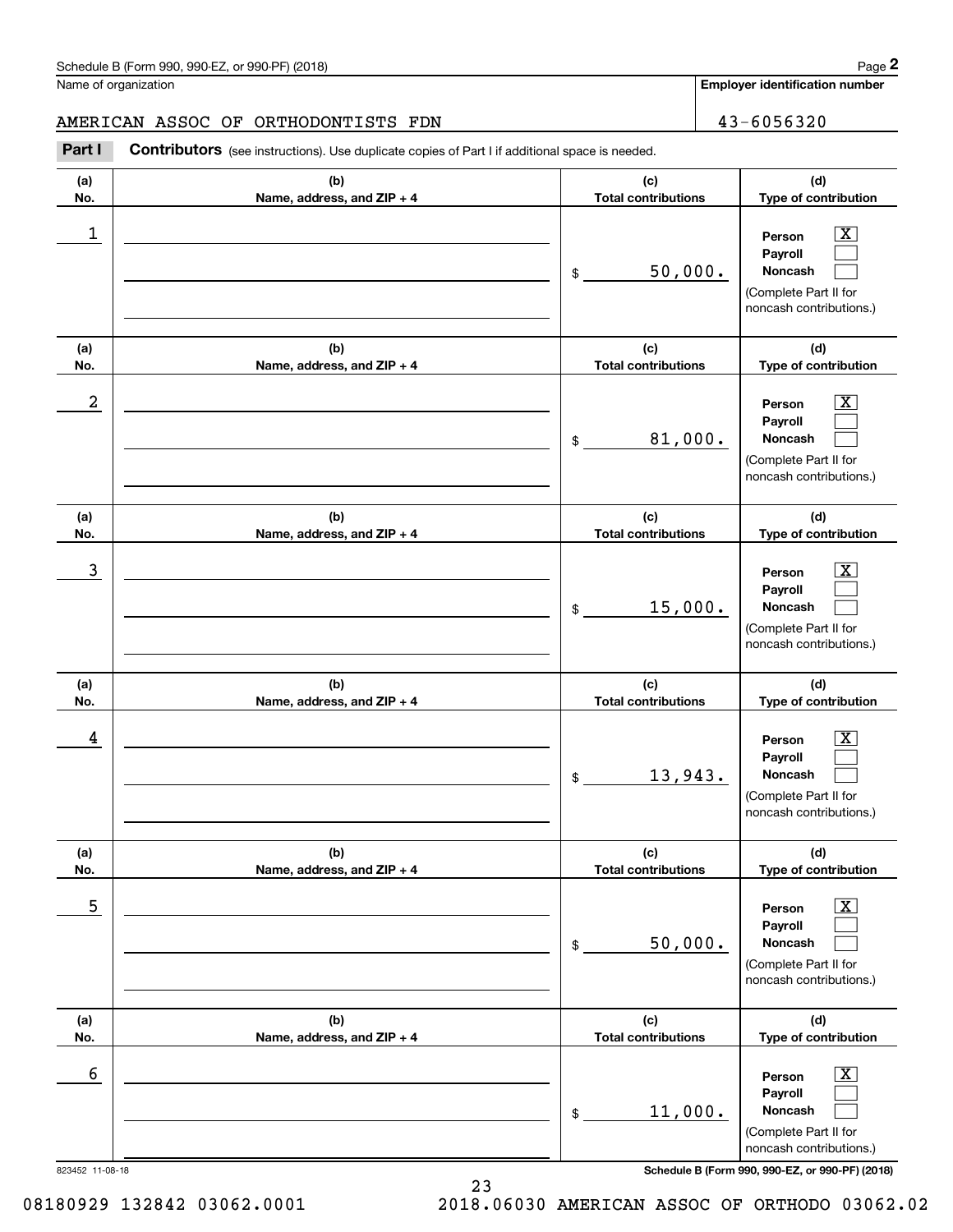**Employer identification number**

**(d)**

 $|X|$  $\mathcal{L}^{\text{max}}$  $\mathcal{L}^{\text{max}}$ 

 $\boxed{\text{X}}$  $\mathcal{L}^{\text{max}}$  $\mathcal{L}^{\text{max}}$ 

 $|X|$  $\mathcal{L}^{\text{max}}$  $\mathcal{L}^{\text{max}}$ 

 $\mathcal{L}^{\text{max}}$  $\mathcal{L}^{\text{max}}$  $\mathcal{L}^{\text{max}}$ 

 $\mathcal{L}^{\text{max}}$  $\mathcal{L}^{\text{max}}$  $\mathcal{L}^{\text{max}}$ 

**(d)**

**(d)**

**(d)**

**(d)**

**(a)No.(b)Name, address, and ZIP + 4 (c)Total contributions Type of contribution PersonPayrollNoncash (a)No.(b)Name, address, and ZIP + 4 (c)Total contributions Type of contribution PersonPayrollNoncash (a)No.(b)Name, address, and ZIP + 4 (c)Total contributions Type of contribution PersonPayrollNoncash (a) No.(b) Name, address, and ZIP + 4 (c) Total contributions Type of contribution PersonPayrollNoncash (a) No.(b) Name, address, and ZIP + 4 (c) Total contributions Type of contribution PersonPayrollNoncash**Schedule B (Form 990, 990-EZ, or 990-PF) (2018) **Page 2** Page 1 and 2018 Page 2 Name of organization Contributors (see instructions). Use duplicate copies of Part I if additional space is needed. \$(Complete Part II for noncash contributions.) \$(Complete Part II for noncash contributions.) \$(Complete Part II for noncash contributions.) \$(Complete Part II for noncash contributions.) \$Chedule B (Form 990, 990-EZ, or 990-PF) (2018)<br>Iame of organization<br>**2Part I 2Part I Contributors** (see instructions). Use duplicate copies of Part I if additional space is needed. 7 X 10,000. 8 X 10,000. example and the set of the set of the set of the set of the set of the set of the set of the set of the set of 10,000. AMERICAN ASSOC OF ORTHODONTISTS FDN 13-6056320

**(a) No.(b)Name, address, and ZIP + 4 (c) Total contributions (d)Type of contribution PersonPayrollNoncash** (Complete Part II for noncash contributions.) \$(Complete Part II for noncash contributions.)  $\mathcal{L}^{\text{max}}$  $\mathcal{L}^{\text{max}}$  $\mathcal{L}^{\text{max}}$ 

823452 11-08-18 **Schedule B (Form 990, 990-EZ, or 990-PF) (2018)**

08180929 132842 03062.0001 2018.06030 AMERICAN ASSOC OF ORTHODO 03062.02

24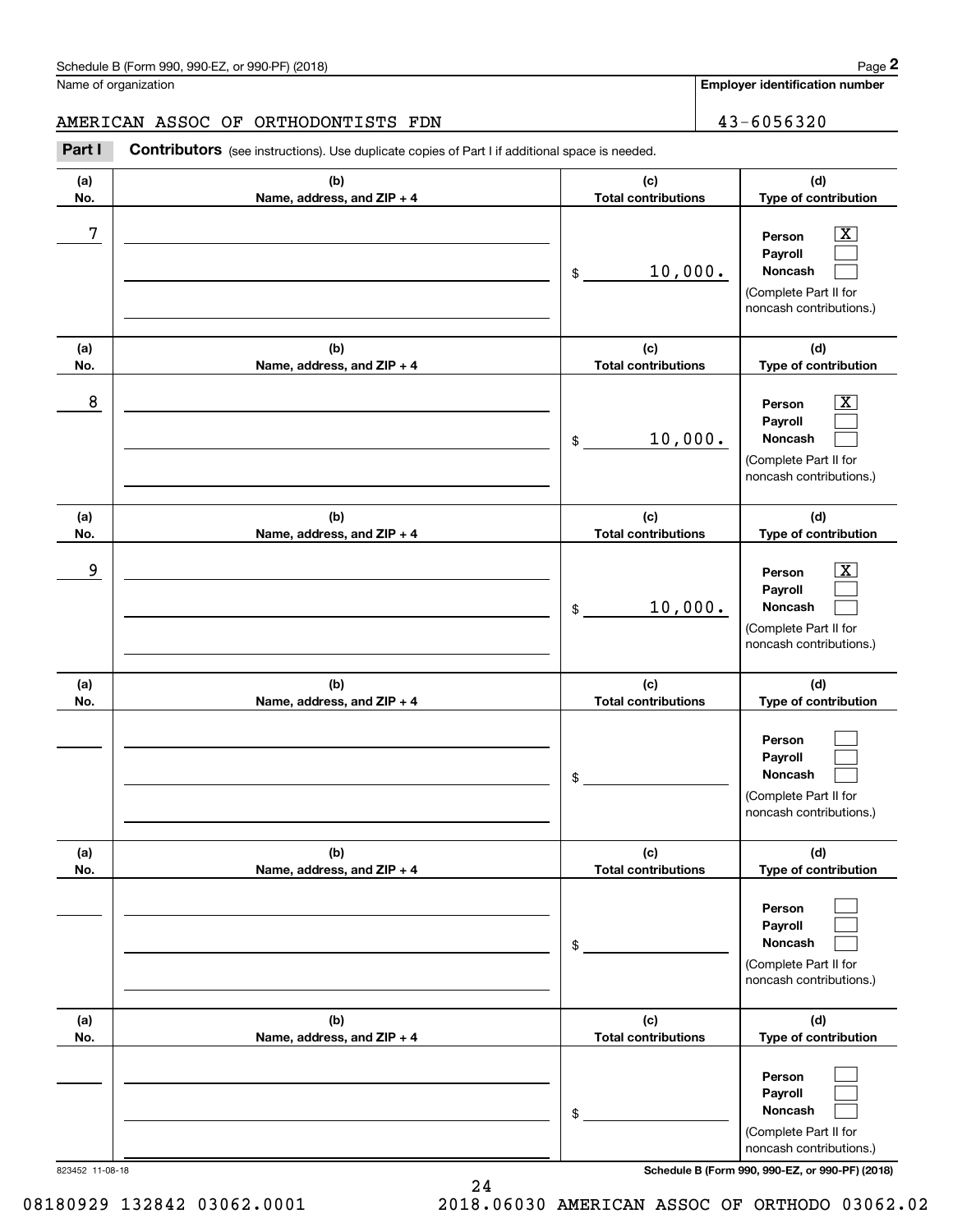**Employer identification number**

# AMERICAN ASSOC OF ORTHODONTISTS FDN 43-6056320

Chedule B (Form 990, 990-EZ, or 990-PF) (2018)<br>
Iame of organization<br> **3Part II Noncash Property** (see instructions). Use duplicate copies of Part II if additional space is needed.<br> **Part II Noncash Property** (see inst

| (a)<br>No.<br>from<br>Part I | (b)<br>Description of noncash property given | (c)<br>FMV (or estimate)<br>(See instructions.) | (d)<br>Date received |
|------------------------------|----------------------------------------------|-------------------------------------------------|----------------------|
|                              |                                              |                                                 |                      |
|                              |                                              | $\sim$                                          |                      |
| (a)<br>No.<br>from           | (b)<br>Description of noncash property given | (c)<br>FMV (or estimate)                        | (d)<br>Date received |
| Part I                       |                                              | (See instructions.)                             |                      |
|                              |                                              | $\sim$                                          |                      |
| (a)<br>No.<br>from<br>Part I | (b)<br>Description of noncash property given | (c)<br>FMV (or estimate)<br>(See instructions.) | (d)<br>Date received |
|                              |                                              | $\mathfrak{S}$                                  |                      |
| (a)<br>No.<br>from<br>Part I | (b)<br>Description of noncash property given | (c)<br>FMV (or estimate)<br>(See instructions.) | (d)<br>Date received |
|                              |                                              |                                                 |                      |
|                              |                                              | \$                                              |                      |
| (a)<br>No.<br>from<br>Part I | (b)<br>Description of noncash property given | (c)<br>FMV (or estimate)<br>(See instructions.) | (d)<br>Date received |
|                              |                                              | $\$$                                            |                      |
| (a)<br>No.<br>from<br>Part I | (b)<br>Description of noncash property given | (c)<br>FMV (or estimate)<br>(See instructions.) | (d)<br>Date received |
|                              |                                              | \$                                              |                      |

25

823453 11-08-18 **Schedule B (Form 990, 990-EZ, or 990-PF) (2018)**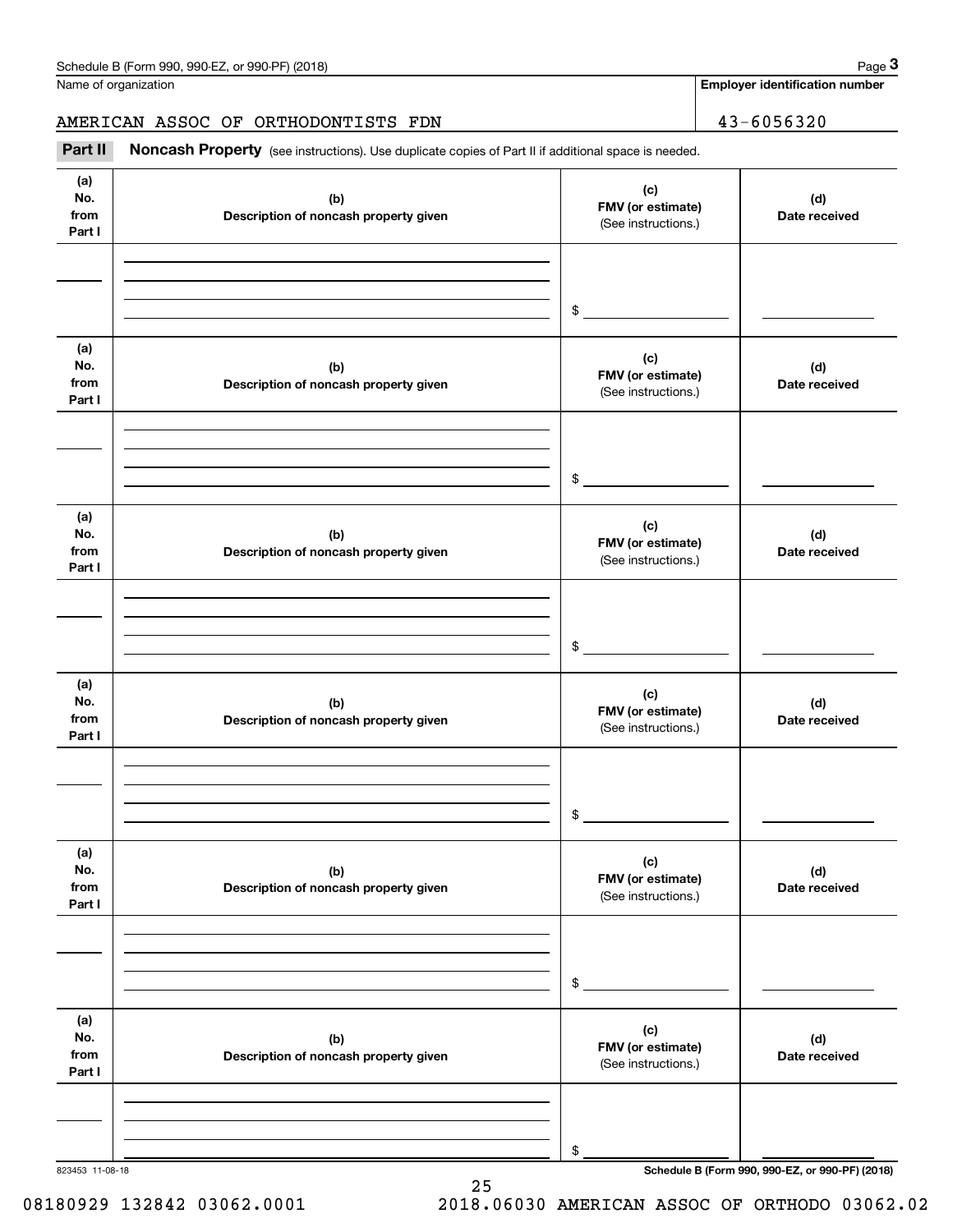|                           | Schedule B (Form 990, 990-EZ, or 990-PF) (2018)                                                                                                                                                                                                                              |                      | Page 4                                          |
|---------------------------|------------------------------------------------------------------------------------------------------------------------------------------------------------------------------------------------------------------------------------------------------------------------------|----------------------|-------------------------------------------------|
|                           | Name of organization                                                                                                                                                                                                                                                         |                      | <b>Employer identification number</b>           |
|                           | AMERICAN ASSOC OF ORTHODONTISTS FDN                                                                                                                                                                                                                                          |                      | 43-6056320                                      |
| Part III                  | Exclusively religious, charitable, etc., contributions to organizations described in section 501(c)(7), (8), or (10) that total more than \$1,000 for the year<br>from any one contributor. Complete columns (a) through (e) and the following line entry. For organizations |                      |                                                 |
|                           | completing Part III, enter the total of exclusively religious, charitable, etc., contributions of \$1,000 or less for the year. (Enter this info. once.) $\blacktriangleright$ \$<br>Use duplicate copies of Part III if additional space is needed.                         |                      |                                                 |
| (a) No.<br>from<br>Part I | (b) Purpose of gift                                                                                                                                                                                                                                                          | (c) Use of gift      | (d) Description of how gift is held             |
|                           |                                                                                                                                                                                                                                                                              |                      |                                                 |
|                           |                                                                                                                                                                                                                                                                              | (e) Transfer of gift |                                                 |
|                           | Transferee's name, address, and ZIP + 4                                                                                                                                                                                                                                      |                      | Relationship of transferor to transferee        |
|                           |                                                                                                                                                                                                                                                                              |                      |                                                 |
|                           |                                                                                                                                                                                                                                                                              |                      |                                                 |
| (a) No.<br>from<br>Part I | (b) Purpose of gift                                                                                                                                                                                                                                                          | (c) Use of gift      | (d) Description of how gift is held             |
|                           |                                                                                                                                                                                                                                                                              |                      |                                                 |
|                           |                                                                                                                                                                                                                                                                              | (e) Transfer of gift |                                                 |
|                           | Transferee's name, address, and ZIP + 4                                                                                                                                                                                                                                      |                      | Relationship of transferor to transferee        |
|                           |                                                                                                                                                                                                                                                                              |                      |                                                 |
| (a) No.                   |                                                                                                                                                                                                                                                                              |                      |                                                 |
| from<br>Part I            | (b) Purpose of gift                                                                                                                                                                                                                                                          | (c) Use of gift      | (d) Description of how gift is held             |
|                           |                                                                                                                                                                                                                                                                              |                      |                                                 |
|                           |                                                                                                                                                                                                                                                                              | (e) Transfer of gift |                                                 |
|                           | Transferee's name, address, and ZIP + 4                                                                                                                                                                                                                                      |                      | Relationship of transferor to transferee        |
|                           |                                                                                                                                                                                                                                                                              |                      |                                                 |
|                           |                                                                                                                                                                                                                                                                              |                      |                                                 |
| (a) No.<br>from<br>Part I | (b) Purpose of gift                                                                                                                                                                                                                                                          | (c) Use of gift      | (d) Description of how gift is held             |
|                           |                                                                                                                                                                                                                                                                              |                      |                                                 |
|                           |                                                                                                                                                                                                                                                                              | (e) Transfer of gift |                                                 |
|                           | Transferee's name, address, and ZIP + 4                                                                                                                                                                                                                                      |                      | Relationship of transferor to transferee        |
|                           |                                                                                                                                                                                                                                                                              |                      |                                                 |
|                           |                                                                                                                                                                                                                                                                              |                      |                                                 |
| 823454 11-08-18           |                                                                                                                                                                                                                                                                              | 26                   | Schedule B (Form 990, 990-EZ, or 990-PF) (2018) |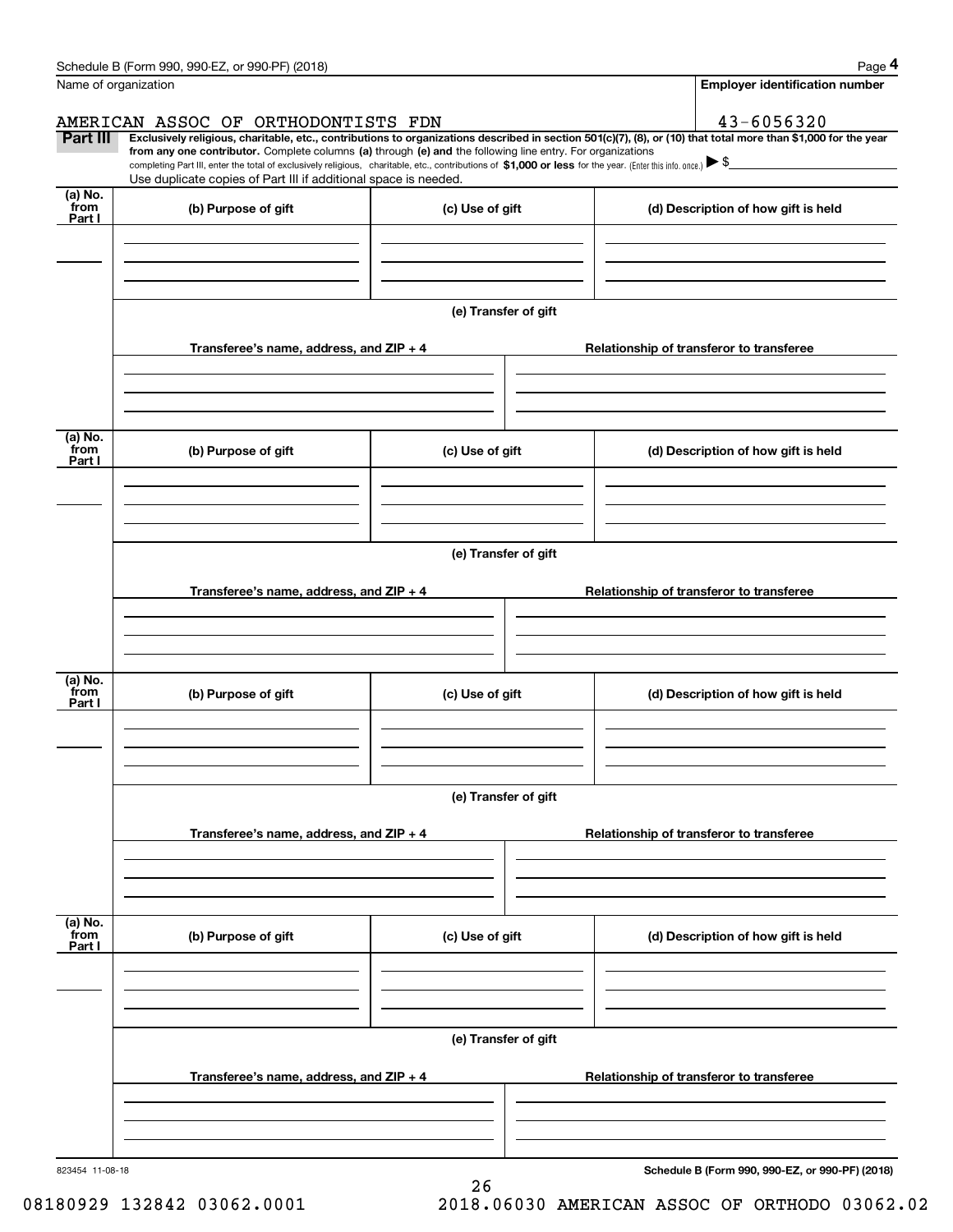| <b>SCHEDULE D</b> |  |
|-------------------|--|
|-------------------|--|

| (Form 990) |  |
|------------|--|
|------------|--|

# **Supplemental Financial Statements**

(Form 990)<br>
Pepartment of the Treasury<br>
Department of the Treasury<br>
Department of the Treasury<br>
Department of the Treasury<br> **Co to www.irs.gov/Form990 for instructions and the latest information.**<br> **Co to www.irs.gov/Form9** 



Department of the Treasury Internal Revenue Service

**Name of the organization Employer identification number**

|                | $r$ anne or une organization<br>AMERICAN ASSOC OF ORTHODONTISTS FDN                                                                                                                                                           | <b>Linpiover identification num</b><br>43-6056320 |
|----------------|-------------------------------------------------------------------------------------------------------------------------------------------------------------------------------------------------------------------------------|---------------------------------------------------|
| Part I         | Organizations Maintaining Donor Advised Funds or Other Similar Funds or Accounts. Complete if the                                                                                                                             |                                                   |
|                | organization answered "Yes" on Form 990, Part IV, line 6.                                                                                                                                                                     |                                                   |
|                | (a) Donor advised funds                                                                                                                                                                                                       | (b) Funds and other accounts                      |
| 1.             |                                                                                                                                                                                                                               |                                                   |
| 2              | Aggregate value of contributions to (during year)                                                                                                                                                                             |                                                   |
| з              | Aggregate value of grants from (during year)                                                                                                                                                                                  |                                                   |
| 4              |                                                                                                                                                                                                                               |                                                   |
| 5              | Did the organization inform all donors and donor advisors in writing that the assets held in donor advised funds                                                                                                              |                                                   |
|                |                                                                                                                                                                                                                               | Yes<br>No                                         |
| 6              | Did the organization inform all grantees, donors, and donor advisors in writing that grant funds can be used only                                                                                                             |                                                   |
|                | for charitable purposes and not for the benefit of the donor or donor advisor, or for any other purpose conferring                                                                                                            |                                                   |
|                | impermissible private benefit?                                                                                                                                                                                                | Yes<br>No                                         |
| <b>Part II</b> | Conservation Easements. Complete if the organization answered "Yes" on Form 990, Part IV, line 7.                                                                                                                             |                                                   |
| 1              | Purpose(s) of conservation easements held by the organization (check all that apply).                                                                                                                                         |                                                   |
|                | Preservation of land for public use (e.g., recreation or education)<br>Preservation of a historically important land area                                                                                                     |                                                   |
|                | Protection of natural habitat<br>Preservation of a certified historic structure                                                                                                                                               |                                                   |
|                | Preservation of open space                                                                                                                                                                                                    |                                                   |
| 2              | Complete lines 2a through 2d if the organization held a qualified conservation contribution in the form of a conservation easement on the last                                                                                |                                                   |
|                | day of the tax year.<br>Total number of conservation easements                                                                                                                                                                | Held at the End of the Tax Year<br>2a             |
| a<br>b         | Total acreage restricted by conservation easements                                                                                                                                                                            | 2b                                                |
| c              | Number of conservation easements on a certified historic structure included in (a) manufacture included in (a)                                                                                                                | 2c                                                |
| d              | Number of conservation easements included in (c) acquired after 7/25/06, and not on a historic structure                                                                                                                      |                                                   |
|                | listed in the National Register [111] Marshall Register [11] Marshall Register [11] Marshall Register [11] Marshall Register [11] Marshall Register [11] Marshall Register [11] Marshall Register [11] Marshall Register [11] | 2d                                                |
| З              | Number of conservation easements modified, transferred, released, extinguished, or terminated by the organization during the tax                                                                                              |                                                   |
|                | year                                                                                                                                                                                                                          |                                                   |
| 4              | Number of states where property subject to conservation easement is located >                                                                                                                                                 |                                                   |
| 5              | Does the organization have a written policy regarding the periodic monitoring, inspection, handling of                                                                                                                        |                                                   |
|                | violations, and enforcement of the conservation easements it holds?                                                                                                                                                           | Yes<br>No                                         |
| 6              | Staff and volunteer hours devoted to monitoring, inspecting, handling of violations, and enforcing conservation easements during the year                                                                                     |                                                   |
|                |                                                                                                                                                                                                                               |                                                   |
| 7              | Amount of expenses incurred in monitoring, inspecting, handling of violations, and enforcing conservation easements during the year                                                                                           |                                                   |
|                | $\blacktriangleright$ \$                                                                                                                                                                                                      |                                                   |
| 8              | Does each conservation easement reported on line 2(d) above satisfy the requirements of section 170(h)(4)(B)(i)                                                                                                               |                                                   |
|                | and section $170(h)(4)(B)(ii)?$                                                                                                                                                                                               | Yes<br>No                                         |
| 9              | In Part XIII, describe how the organization reports conservation easements in its revenue and expense statement, and balance sheet, and                                                                                       |                                                   |
|                | include, if applicable, the text of the footnote to the organization's financial statements that describes the organization's accounting for                                                                                  |                                                   |
|                | conservation easements.<br>Organizations Maintaining Collections of Art, Historical Treasures, or Other Similar Assets.<br><b>Part III</b>                                                                                    |                                                   |
|                | Complete if the organization answered "Yes" on Form 990, Part IV, line 8.                                                                                                                                                     |                                                   |
|                | 1a If the organization elected, as permitted under SFAS 116 (ASC 958), not to report in its revenue statement and balance sheet works of art,                                                                                 |                                                   |
|                | historical treasures, or other similar assets held for public exhibition, education, or research in furtherance of public service, provide, in Part XIII,                                                                     |                                                   |
|                | the text of the footnote to its financial statements that describes these items.                                                                                                                                              |                                                   |
| b              | If the organization elected, as permitted under SFAS 116 (ASC 958), to report in its revenue statement and balance sheet works of art, historical                                                                             |                                                   |
|                | treasures, or other similar assets held for public exhibition, education, or research in furtherance of public service, provide the following amounts                                                                         |                                                   |
|                | relating to these items:                                                                                                                                                                                                      |                                                   |
|                | (i)                                                                                                                                                                                                                           | $\frac{1}{2}$                                     |
|                | (ii) Assets included in Form 990, Part X                                                                                                                                                                                      | $\blacktriangleright$ \$                          |
| 2              | If the organization received or held works of art, historical treasures, or other similar assets for financial gain, provide                                                                                                  |                                                   |
|                | the following amounts required to be reported under SFAS 116 (ASC 958) relating to these items:                                                                                                                               |                                                   |
|                |                                                                                                                                                                                                                               | $\frac{1}{\sqrt{2}}$                              |
|                |                                                                                                                                                                                                                               | $\blacktriangleright$ \$                          |

| Schedule D (Form 990) 2018 |  |  |
|----------------------------|--|--|
|                            |  |  |

27

08180929 132842 03062.0001 2018.06030 AMERICAN ASSOC OF ORTHODO 03062.02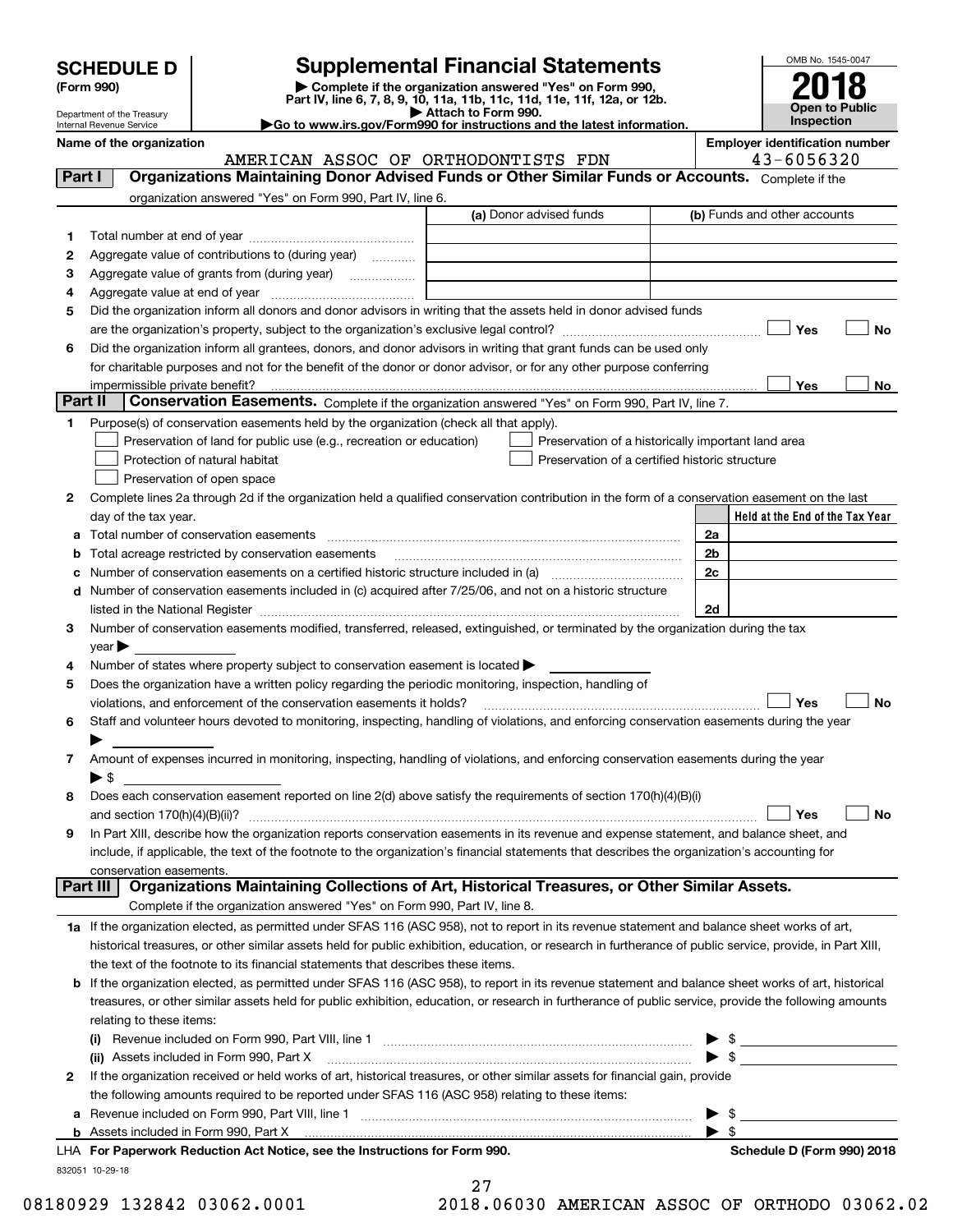|               | Schedule D (Form 990) 2018                                                                                                                                                                                                     | AMERICAN ASSOC OF ORTHODONTISTS FDN     |   |                                                                                                                                                                                                                                |                    |               |                                 | $43 - 6056320$ Page 2      |                     |               |             |
|---------------|--------------------------------------------------------------------------------------------------------------------------------------------------------------------------------------------------------------------------------|-----------------------------------------|---|--------------------------------------------------------------------------------------------------------------------------------------------------------------------------------------------------------------------------------|--------------------|---------------|---------------------------------|----------------------------|---------------------|---------------|-------------|
| Part III      | Organizations Maintaining Collections of Art, Historical Treasures, or Other Similar Assets (continued)                                                                                                                        |                                         |   |                                                                                                                                                                                                                                |                    |               |                                 |                            |                     |               |             |
| 3             | Using the organization's acquisition, accession, and other records, check any of the following that are a significant use of its collection items                                                                              |                                         |   |                                                                                                                                                                                                                                |                    |               |                                 |                            |                     |               |             |
|               | (check all that apply):                                                                                                                                                                                                        |                                         |   |                                                                                                                                                                                                                                |                    |               |                                 |                            |                     |               |             |
| a             | Public exhibition                                                                                                                                                                                                              | d                                       |   | Loan or exchange programs                                                                                                                                                                                                      |                    |               |                                 |                            |                     |               |             |
| b             | Scholarly research                                                                                                                                                                                                             | e                                       |   | Other the contract of the contract of the contract of the contract of the contract of the contract of the contract of the contract of the contract of the contract of the contract of the contract of the contract of the cont |                    |               |                                 |                            |                     |               |             |
| c             | Preservation for future generations                                                                                                                                                                                            |                                         |   |                                                                                                                                                                                                                                |                    |               |                                 |                            |                     |               |             |
|               | Provide a description of the organization's collections and explain how they further the organization's exempt purpose in Part XIII.                                                                                           |                                         |   |                                                                                                                                                                                                                                |                    |               |                                 |                            |                     |               |             |
| 5             | During the year, did the organization solicit or receive donations of art, historical treasures, or other similar assets                                                                                                       |                                         |   |                                                                                                                                                                                                                                |                    |               |                                 |                            |                     |               |             |
|               | Yes<br>to be sold to raise funds rather than to be maintained as part of the organization's collection?<br>No                                                                                                                  |                                         |   |                                                                                                                                                                                                                                |                    |               |                                 |                            |                     |               |             |
|               | <b>Part IV</b><br>Escrow and Custodial Arrangements. Complete if the organization answered "Yes" on Form 990, Part IV, line 9, or                                                                                              |                                         |   |                                                                                                                                                                                                                                |                    |               |                                 |                            |                     |               |             |
|               | reported an amount on Form 990, Part X, line 21.                                                                                                                                                                               |                                         |   |                                                                                                                                                                                                                                |                    |               |                                 |                            |                     |               |             |
|               | 1a Is the organization an agent, trustee, custodian or other intermediary for contributions or other assets not included                                                                                                       |                                         |   |                                                                                                                                                                                                                                |                    |               |                                 |                            |                     |               |             |
|               | on Form 990, Part X? <b>William Constitution Constitution</b> Construction Construction Construction Construction Cons                                                                                                         |                                         |   |                                                                                                                                                                                                                                |                    |               |                                 |                            | Yes                 |               | No          |
|               | b If "Yes," explain the arrangement in Part XIII and complete the following table:                                                                                                                                             |                                         |   |                                                                                                                                                                                                                                |                    |               |                                 |                            |                     |               |             |
|               |                                                                                                                                                                                                                                |                                         |   |                                                                                                                                                                                                                                |                    |               |                                 |                            | Amount              |               |             |
|               | c Beginning balance                                                                                                                                                                                                            |                                         |   |                                                                                                                                                                                                                                |                    |               | 1c                              |                            |                     |               |             |
|               |                                                                                                                                                                                                                                |                                         |   |                                                                                                                                                                                                                                |                    |               | 1d                              |                            |                     |               |             |
|               | e Distributions during the year manufactured and continuum and contact the year manufactured and contact the year manufactured and contact the year manufactured and contact the year manufactured and contact the year manufa |                                         |   |                                                                                                                                                                                                                                |                    |               | 1e                              |                            |                     |               |             |
|               | Ending balance manufactured and contract the contract of the contract of the contract of the contract of the contract of the contract of the contract of the contract of the contract of the contract of the contract of the c |                                         |   |                                                                                                                                                                                                                                |                    |               | 1f                              |                            |                     |               |             |
|               | 2a Did the organization include an amount on Form 990, Part X, line 21, for escrow or custodial account liability?                                                                                                             |                                         |   |                                                                                                                                                                                                                                |                    |               |                                 |                            | Yes                 |               | No          |
|               | <b>b</b> If "Yes," explain the arrangement in Part XIII. Check here if the explanation has been provided on Part XIII                                                                                                          |                                         |   |                                                                                                                                                                                                                                |                    |               |                                 |                            |                     |               |             |
| <b>Part V</b> | Endowment Funds. Complete if the organization answered "Yes" on Form 990, Part IV, line 10.                                                                                                                                    |                                         |   |                                                                                                                                                                                                                                |                    |               |                                 |                            |                     |               |             |
|               |                                                                                                                                                                                                                                | (a) Current year                        |   | (b) Prior year                                                                                                                                                                                                                 | (c) Two years back |               |                                 | (d) Three years back       | (e) Four years back |               |             |
| 1a            | Beginning of year balance                                                                                                                                                                                                      | 26, 269, 148.                           |   | 25, 389, 163.                                                                                                                                                                                                                  | 23, 203, 889.      |               |                                 | 23,789,765.                |                     | 25, 348, 730. |             |
|               |                                                                                                                                                                                                                                | 202,436.                                |   | 165,060.                                                                                                                                                                                                                       |                    | 190,276.      |                                 | 313,812.                   |                     | 354,890.      |             |
|               | Net investment earnings, gains, and losses                                                                                                                                                                                     | 676,256.                                |   | 1,538,980.                                                                                                                                                                                                                     |                    | 2,507,584.    |                                 | 167,281.                   |                     | $-890,926.$   |             |
|               |                                                                                                                                                                                                                                | 957,374.                                |   | 824,055.                                                                                                                                                                                                                       |                    | 512,586.      |                                 | 805,630.                   |                     | 692,270.      |             |
|               | e Other expenditures for facilities                                                                                                                                                                                            |                                         |   |                                                                                                                                                                                                                                |                    |               |                                 |                            |                     |               |             |
|               | and programs                                                                                                                                                                                                                   |                                         |   |                                                                                                                                                                                                                                |                    |               |                                 |                            |                     |               |             |
|               |                                                                                                                                                                                                                                |                                         |   |                                                                                                                                                                                                                                |                    |               |                                 | 261,339.                   |                     | 330,659.      |             |
| g             | End of year balance                                                                                                                                                                                                            | 26, 190, 466.                           |   | 26, 269, 148.                                                                                                                                                                                                                  |                    | 25, 389, 163. |                                 | 23, 203, 889.              |                     | 23,789,765.   |             |
| 2             | Provide the estimated percentage of the current year end balance (line 1g, column (a)) held as:                                                                                                                                |                                         |   |                                                                                                                                                                                                                                |                    |               |                                 |                            |                     |               |             |
|               | Board designated or quasi-endowment                                                                                                                                                                                            |                                         | % |                                                                                                                                                                                                                                |                    |               |                                 |                            |                     |               |             |
| b             | Permanent endowment $\triangleright$ 82.74                                                                                                                                                                                     | %                                       |   |                                                                                                                                                                                                                                |                    |               |                                 |                            |                     |               |             |
| c             | Temporarily restricted endowment $\blacktriangleright$ 17.26                                                                                                                                                                   | %                                       |   |                                                                                                                                                                                                                                |                    |               |                                 |                            |                     |               |             |
|               | The percentages on lines 2a, 2b, and 2c should equal 100%.                                                                                                                                                                     |                                         |   |                                                                                                                                                                                                                                |                    |               |                                 |                            |                     |               |             |
|               | 3a Are there endowment funds not in the possession of the organization that are held and administered for the organization                                                                                                     |                                         |   |                                                                                                                                                                                                                                |                    |               |                                 |                            |                     |               |             |
|               | by:                                                                                                                                                                                                                            |                                         |   |                                                                                                                                                                                                                                |                    |               |                                 |                            |                     | Yes           | No          |
|               | (i)                                                                                                                                                                                                                            |                                         |   |                                                                                                                                                                                                                                |                    |               |                                 |                            | 3a(i)               |               | X           |
|               | (ii)                                                                                                                                                                                                                           |                                         |   |                                                                                                                                                                                                                                |                    |               |                                 |                            | 3a(ii)              |               | $\mathbf X$ |
|               |                                                                                                                                                                                                                                |                                         |   |                                                                                                                                                                                                                                |                    |               |                                 |                            | 3b                  |               |             |
|               | Describe in Part XIII the intended uses of the organization's endowment funds.<br>Land, Buildings, and Equipment.<br><b>Part VI</b>                                                                                            |                                         |   |                                                                                                                                                                                                                                |                    |               |                                 |                            |                     |               |             |
|               |                                                                                                                                                                                                                                |                                         |   |                                                                                                                                                                                                                                |                    |               |                                 |                            |                     |               |             |
|               | Complete if the organization answered "Yes" on Form 990, Part IV, line 11a. See Form 990, Part X, line 10.                                                                                                                     |                                         |   |                                                                                                                                                                                                                                |                    |               |                                 |                            |                     |               |             |
|               | Description of property                                                                                                                                                                                                        | (a) Cost or other<br>basis (investment) |   | (b) Cost or other<br>basis (other)                                                                                                                                                                                             |                    |               | (c) Accumulated<br>depreciation |                            | (d) Book value      |               |             |
|               |                                                                                                                                                                                                                                |                                         |   |                                                                                                                                                                                                                                |                    |               |                                 |                            |                     |               |             |
|               |                                                                                                                                                                                                                                |                                         |   |                                                                                                                                                                                                                                |                    |               |                                 |                            |                     |               |             |
|               |                                                                                                                                                                                                                                |                                         |   |                                                                                                                                                                                                                                |                    |               |                                 |                            |                     |               |             |
|               |                                                                                                                                                                                                                                |                                         |   |                                                                                                                                                                                                                                |                    |               |                                 |                            |                     |               |             |
|               |                                                                                                                                                                                                                                |                                         |   |                                                                                                                                                                                                                                |                    |               |                                 |                            |                     |               |             |
|               |                                                                                                                                                                                                                                |                                         |   |                                                                                                                                                                                                                                |                    |               |                                 |                            |                     |               | 0.          |
|               |                                                                                                                                                                                                                                |                                         |   |                                                                                                                                                                                                                                |                    |               |                                 | Schedule D (Form 990) 2018 |                     |               |             |
|               |                                                                                                                                                                                                                                |                                         |   |                                                                                                                                                                                                                                |                    |               |                                 |                            |                     |               |             |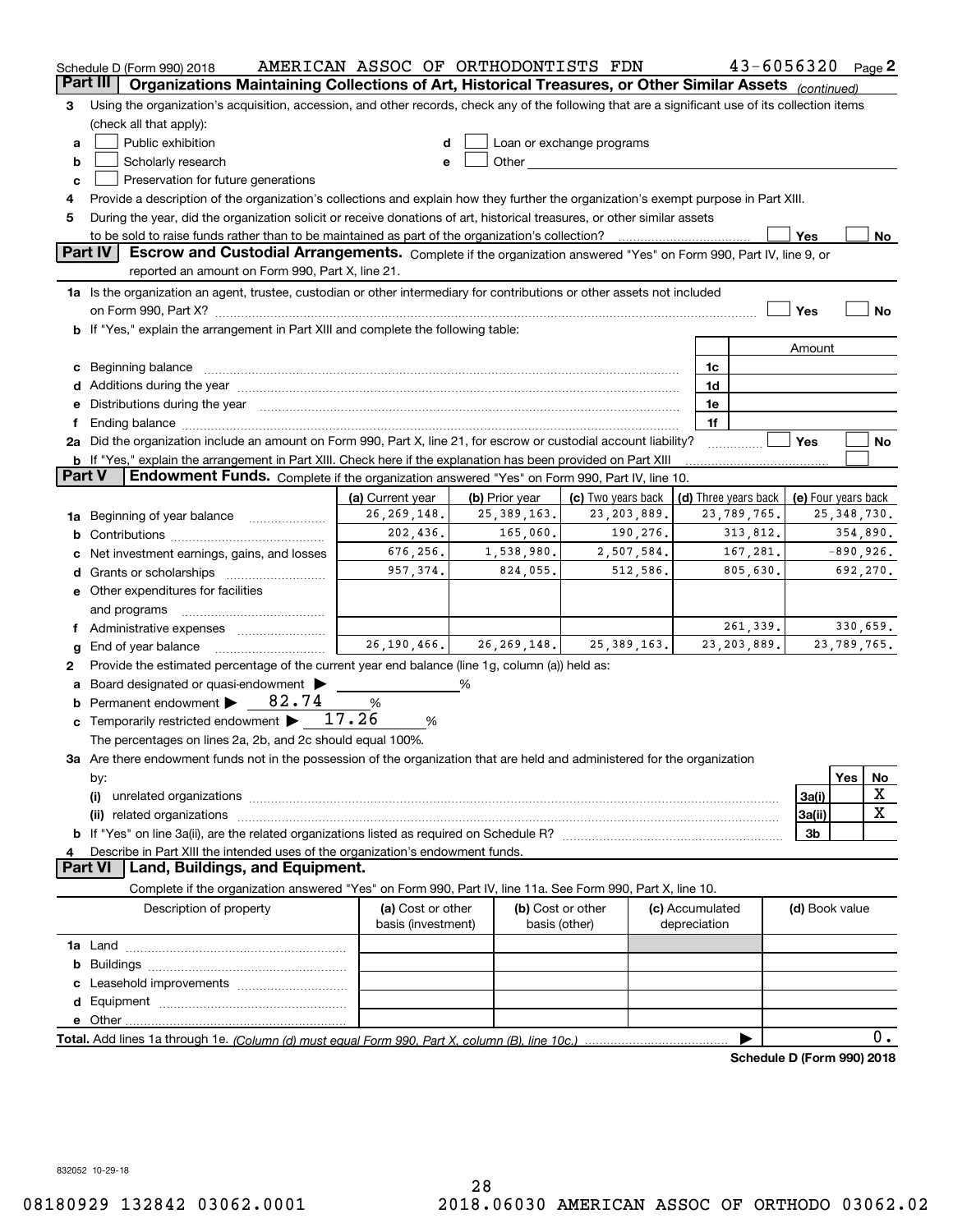|                 | Schedule D (Form 990) 2018                                                                                                                           | AMERICAN ASSOC OF ORTHODONTISTS FDN                                                                                                               |                 |                |                |                          | 43-6056320                                                | Page $3$ |
|-----------------|------------------------------------------------------------------------------------------------------------------------------------------------------|---------------------------------------------------------------------------------------------------------------------------------------------------|-----------------|----------------|----------------|--------------------------|-----------------------------------------------------------|----------|
| <b>Part VII</b> | <b>Investments - Other Securities.</b>                                                                                                               |                                                                                                                                                   |                 |                |                |                          |                                                           |          |
|                 |                                                                                                                                                      | Complete if the organization answered "Yes" on Form 990, Part IV, line 11b. See Form 990, Part X, line 12.                                        |                 |                |                |                          |                                                           |          |
|                 | (a) Description of security or category (including name of security)                                                                                 |                                                                                                                                                   |                 | (b) Book value |                |                          | (c) Method of valuation: Cost or end-of-year market value |          |
|                 | (1) Financial derivatives                                                                                                                            |                                                                                                                                                   |                 |                |                |                          |                                                           |          |
|                 | (2) Closely-held equity interests                                                                                                                    |                                                                                                                                                   |                 |                |                |                          |                                                           |          |
| (3) Other       |                                                                                                                                                      |                                                                                                                                                   |                 |                |                |                          |                                                           |          |
| (A)             | HEDGE FUNDS                                                                                                                                          |                                                                                                                                                   |                 | 3, 295, 902.   |                | END-OF-YEAR MARKET VALUE |                                                           |          |
| (B)             |                                                                                                                                                      |                                                                                                                                                   |                 |                |                |                          |                                                           |          |
| (C)             |                                                                                                                                                      |                                                                                                                                                   |                 |                |                |                          |                                                           |          |
| (D)             |                                                                                                                                                      |                                                                                                                                                   |                 |                |                |                          |                                                           |          |
| (E)             |                                                                                                                                                      |                                                                                                                                                   |                 |                |                |                          |                                                           |          |
| (F)             |                                                                                                                                                      |                                                                                                                                                   |                 |                |                |                          |                                                           |          |
| (G)             |                                                                                                                                                      |                                                                                                                                                   |                 |                |                |                          |                                                           |          |
| (H)             |                                                                                                                                                      |                                                                                                                                                   |                 |                |                |                          |                                                           |          |
|                 | Total. (Col. (b) must equal Form 990, Part X, col. (B) line 12.)                                                                                     |                                                                                                                                                   |                 | 3,295,902.     |                |                          |                                                           |          |
|                 | Part VIII Investments - Program Related.                                                                                                             |                                                                                                                                                   |                 |                |                |                          |                                                           |          |
|                 |                                                                                                                                                      | Complete if the organization answered "Yes" on Form 990, Part IV, line 11c. See Form 990, Part X, line 13.                                        |                 |                |                |                          |                                                           |          |
|                 | (a) Description of investment                                                                                                                        |                                                                                                                                                   |                 | (b) Book value |                |                          | (c) Method of valuation: Cost or end-of-year market value |          |
| (1)             |                                                                                                                                                      |                                                                                                                                                   |                 |                |                |                          |                                                           |          |
| (2)             |                                                                                                                                                      |                                                                                                                                                   |                 |                |                |                          |                                                           |          |
| (3)             |                                                                                                                                                      |                                                                                                                                                   |                 |                |                |                          |                                                           |          |
| (4)             |                                                                                                                                                      |                                                                                                                                                   |                 |                |                |                          |                                                           |          |
| (5)             |                                                                                                                                                      |                                                                                                                                                   |                 |                |                |                          |                                                           |          |
| (6)             |                                                                                                                                                      |                                                                                                                                                   |                 |                |                |                          |                                                           |          |
| (7)             |                                                                                                                                                      |                                                                                                                                                   |                 |                |                |                          |                                                           |          |
| (8)             |                                                                                                                                                      |                                                                                                                                                   |                 |                |                |                          |                                                           |          |
| (9)             |                                                                                                                                                      |                                                                                                                                                   |                 |                |                |                          |                                                           |          |
|                 | Total. (Col. (b) must equal Form 990, Part X, col. (B) line 13.)                                                                                     |                                                                                                                                                   |                 |                |                |                          |                                                           |          |
| <b>Part IX</b>  | <b>Other Assets.</b>                                                                                                                                 |                                                                                                                                                   |                 |                |                |                          |                                                           |          |
|                 |                                                                                                                                                      | Complete if the organization answered "Yes" on Form 990, Part IV, line 11d. See Form 990, Part X, line 15.                                        |                 |                |                |                          |                                                           |          |
|                 |                                                                                                                                                      |                                                                                                                                                   | (a) Description |                |                |                          | (b) Book value                                            |          |
| (1)             |                                                                                                                                                      |                                                                                                                                                   |                 |                |                |                          |                                                           |          |
| (2)             |                                                                                                                                                      |                                                                                                                                                   |                 |                |                |                          |                                                           |          |
| (3)             |                                                                                                                                                      |                                                                                                                                                   |                 |                |                |                          |                                                           |          |
| (4)             |                                                                                                                                                      |                                                                                                                                                   |                 |                |                |                          |                                                           |          |
| (5)             |                                                                                                                                                      |                                                                                                                                                   |                 |                |                |                          |                                                           |          |
| (6)             |                                                                                                                                                      |                                                                                                                                                   |                 |                |                |                          |                                                           |          |
| (7)             |                                                                                                                                                      |                                                                                                                                                   |                 |                |                |                          |                                                           |          |
| (8)             |                                                                                                                                                      |                                                                                                                                                   |                 |                |                |                          |                                                           |          |
| (9)             |                                                                                                                                                      |                                                                                                                                                   |                 |                |                |                          |                                                           |          |
| <b>Part X</b>   | <b>Total.</b> (Column (b) must equal Form 990. Part X, col. (B) line 15.) ………………<br><b>Other Liabilities.</b>                                        |                                                                                                                                                   |                 |                |                |                          |                                                           |          |
|                 |                                                                                                                                                      |                                                                                                                                                   |                 |                |                |                          |                                                           |          |
|                 |                                                                                                                                                      | Complete if the organization answered "Yes" on Form 990, Part IV, line 11e or 11f. See Form 990, Part X, line 25.<br>(a) Description of liability |                 |                |                |                          |                                                           |          |
| 1.              |                                                                                                                                                      |                                                                                                                                                   |                 |                | (b) Book value |                          |                                                           |          |
| (1)             | Federal income taxes                                                                                                                                 |                                                                                                                                                   |                 |                |                |                          |                                                           |          |
| (2)             |                                                                                                                                                      |                                                                                                                                                   |                 |                |                |                          |                                                           |          |
| (3)             |                                                                                                                                                      |                                                                                                                                                   |                 |                |                |                          |                                                           |          |
| (4)             |                                                                                                                                                      |                                                                                                                                                   |                 |                |                |                          |                                                           |          |
| (5)             |                                                                                                                                                      |                                                                                                                                                   |                 |                |                |                          |                                                           |          |
| (6)             |                                                                                                                                                      |                                                                                                                                                   |                 |                |                |                          |                                                           |          |
| (7)             |                                                                                                                                                      |                                                                                                                                                   |                 |                |                |                          |                                                           |          |
| (8)             |                                                                                                                                                      |                                                                                                                                                   |                 |                |                |                          |                                                           |          |
| (9)             |                                                                                                                                                      |                                                                                                                                                   |                 |                |                |                          |                                                           |          |
|                 | Total. (Column (b) must equal Form 990, Part X, col. (B) line 25.)                                                                                   |                                                                                                                                                   |                 |                |                |                          |                                                           |          |
|                 | 2. Liability for uncertain tax positions. In Part XIII, provide the text of the footnote to the organization's financial statements that reports the |                                                                                                                                                   |                 |                |                |                          |                                                           |          |
|                 | organization's liability for uncertain tax positions under FIN 48 (ASC 740). Check here if the text of the footnote has been provided in Part XIII   |                                                                                                                                                   |                 |                |                |                          |                                                           |          |

**Schedule D (Form 990) 2018**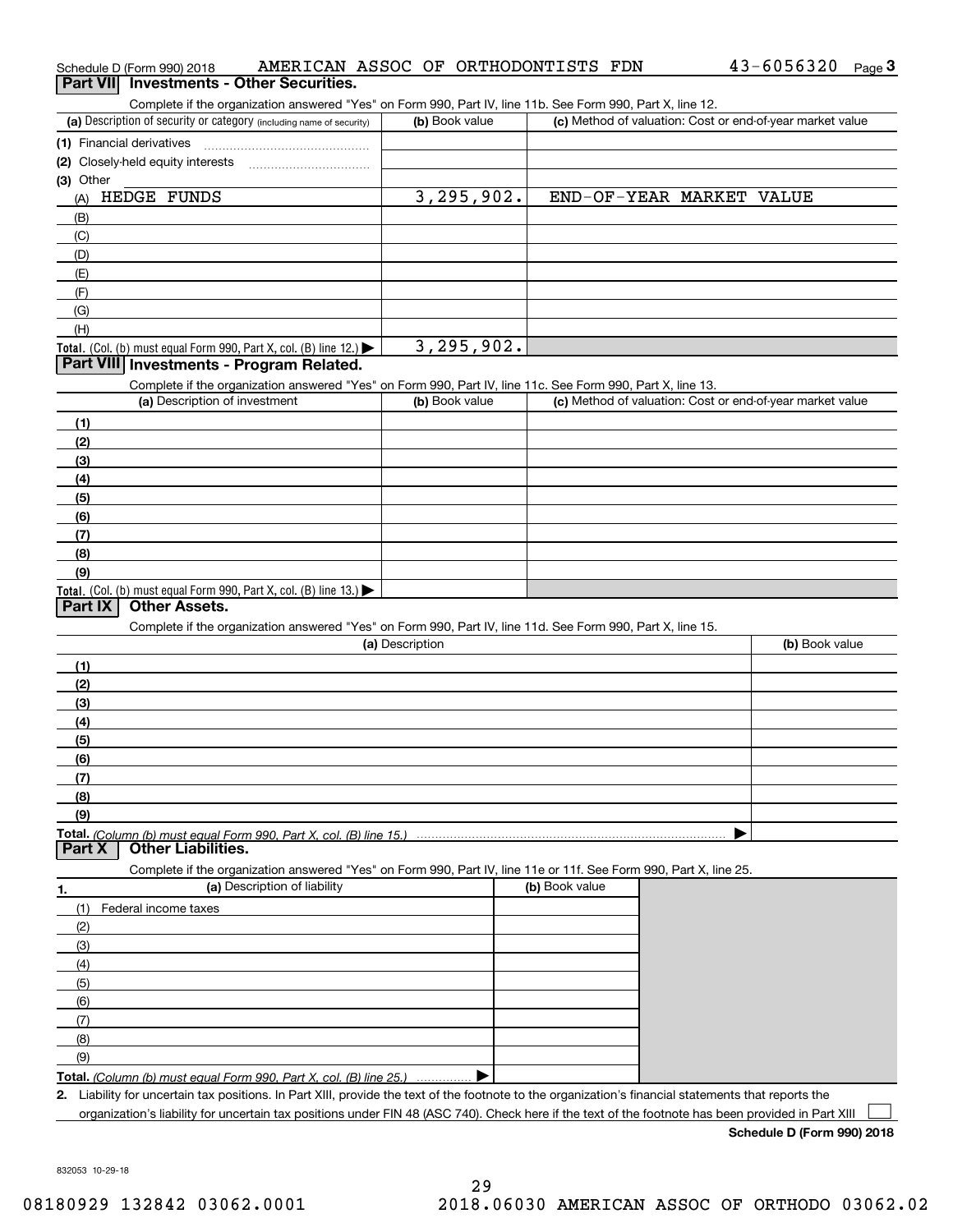|                                                                                                | AMERICAN ASSOC OF ORTHODONTISTS FDN<br>Schedule D (Form 990) 2018                                                                                                                                                                   |                |          |                | 43-6056320<br>Page 4 |  |  |
|------------------------------------------------------------------------------------------------|-------------------------------------------------------------------------------------------------------------------------------------------------------------------------------------------------------------------------------------|----------------|----------|----------------|----------------------|--|--|
| Reconciliation of Revenue per Audited Financial Statements With Revenue per Return.<br>Part XI |                                                                                                                                                                                                                                     |                |          |                |                      |  |  |
|                                                                                                | Complete if the organization answered "Yes" on Form 990, Part IV, line 12a.                                                                                                                                                         |                |          |                |                      |  |  |
| 1                                                                                              | Total revenue, gains, and other support per audited financial statements                                                                                                                                                            |                |          | $\blacksquare$ | 1, 115, 212.         |  |  |
| 2                                                                                              | Amounts included on line 1 but not on Form 990, Part VIII, line 12:                                                                                                                                                                 |                |          |                |                      |  |  |
| a                                                                                              | Net unrealized gains (losses) on investments [11] matter contracts and the unrealized gains (losses) on investments                                                                                                                 | 2a             | 816,690. |                |                      |  |  |
| b                                                                                              |                                                                                                                                                                                                                                     | 2 <sub>b</sub> | 20, 214. |                |                      |  |  |
|                                                                                                |                                                                                                                                                                                                                                     | 2c             | 7,361.   |                |                      |  |  |
| d                                                                                              | Other (Describe in Part XIII.) <b>Construction Contract Construction</b> Chern Construction Chern Chern Chern Chern Chern Chern Chern Chern Chern Chern Chern Chern Chern Chern Chern Chern Chern Chern Chern Chern Chern Chern Che | 2d             |          |                |                      |  |  |
| е                                                                                              | Add lines 2a through 2d                                                                                                                                                                                                             |                |          | 2e             | 844, 265.            |  |  |
| 3                                                                                              | Subtract line 2e from line 1 <b>manufacture in the contract of the 2e</b> from line 1                                                                                                                                               |                |          | 3              | 270,947.             |  |  |
| 4                                                                                              | Amounts included on Form 990, Part VIII, line 12, but not on line 1:                                                                                                                                                                |                |          |                |                      |  |  |
| a                                                                                              |                                                                                                                                                                                                                                     | 4a             | 90,851.  |                |                      |  |  |
|                                                                                                | Other (Describe in Part XIII.) <b>Construction Contract Construction</b> Chemical Construction Chemical Chemical Chemical Chemical Chemical Chemical Chemical Chemical Chemical Chemical Chemical Chemical Chemical Chemical Chemic | 4b             |          |                |                      |  |  |
| c.                                                                                             | Add lines 4a and 4b                                                                                                                                                                                                                 |                |          | 4c             | 90,851.              |  |  |
|                                                                                                |                                                                                                                                                                                                                                     | 5              | 361,798. |                |                      |  |  |
|                                                                                                |                                                                                                                                                                                                                                     |                |          |                |                      |  |  |
|                                                                                                | Part XII   Reconciliation of Expenses per Audited Financial Statements With Expenses per Return.                                                                                                                                    |                |          |                |                      |  |  |
|                                                                                                | Complete if the organization answered "Yes" on Form 990, Part IV, line 12a.                                                                                                                                                         |                |          |                |                      |  |  |
| 1                                                                                              |                                                                                                                                                                                                                                     |                |          | 1 <sup>1</sup> | 1,947,904.           |  |  |
| 2                                                                                              | Amounts included on line 1 but not on Form 990, Part IX, line 25:                                                                                                                                                                   |                |          |                |                      |  |  |
| a                                                                                              |                                                                                                                                                                                                                                     | 2a             | 20, 214. |                |                      |  |  |
| b                                                                                              |                                                                                                                                                                                                                                     | 2 <sub>b</sub> |          |                |                      |  |  |
|                                                                                                | Other losses                                                                                                                                                                                                                        | 2c             |          |                |                      |  |  |
| d                                                                                              |                                                                                                                                                                                                                                     | 2d             | 160,924. |                |                      |  |  |
| e                                                                                              | Add lines 2a through 2d <b>contained a contained a contained a contained a</b> contained a contained a contained a contained a contained a contained a contained a contained a contained a contained a contained a contained a cont |                |          | 2e             | 181,138.             |  |  |
| 3                                                                                              |                                                                                                                                                                                                                                     |                |          | 3              | 1,766,766.           |  |  |
| 4                                                                                              | Amounts included on Form 990, Part IX, line 25, but not on line 1:                                                                                                                                                                  |                |          |                |                      |  |  |
| a                                                                                              |                                                                                                                                                                                                                                     | 4a             | 90,851.  |                |                      |  |  |
|                                                                                                | Other (Describe in Part XIII.)                                                                                                                                                                                                      | 4b             |          |                |                      |  |  |
| c.                                                                                             | Add lines 4a and 4b                                                                                                                                                                                                                 |                |          | 4c             | 90,851.              |  |  |
|                                                                                                | Part XIII Supplemental Information.                                                                                                                                                                                                 |                |          | 5              | 1,857,617.           |  |  |

Provide the descriptions required for Part II, lines 3, 5, and 9; Part III, lines 1a and 4; Part IV, lines 1b and 2b; Part V, line 4; Part X, line 2; Part XI, lines 2d and 4b; and Part XII, lines 2d and 4b. Also complete this part to provide any additional information.

# PART XII, LINE 2D - OTHER ADJUSTMENTS:

UNCOLLECTIBLE PLEDGES INCLUDED IN BAD DEBT EXPENSE 160,924.

SCHEDULE D, PART V, LINE 4

INTENDED USE OF ENDOWMENT FUNDS

INCOME FROM PERMANENT ENDOWMENT FUNDS IS USED FOR GRANTS AND AWARDS AS

WELL AS ORGANIZATIONAL OPERATIONS.

832054 10-29-18

30 08180929 132842 03062.0001 2018.06030 AMERICAN ASSOC OF ORTHODO 03062.02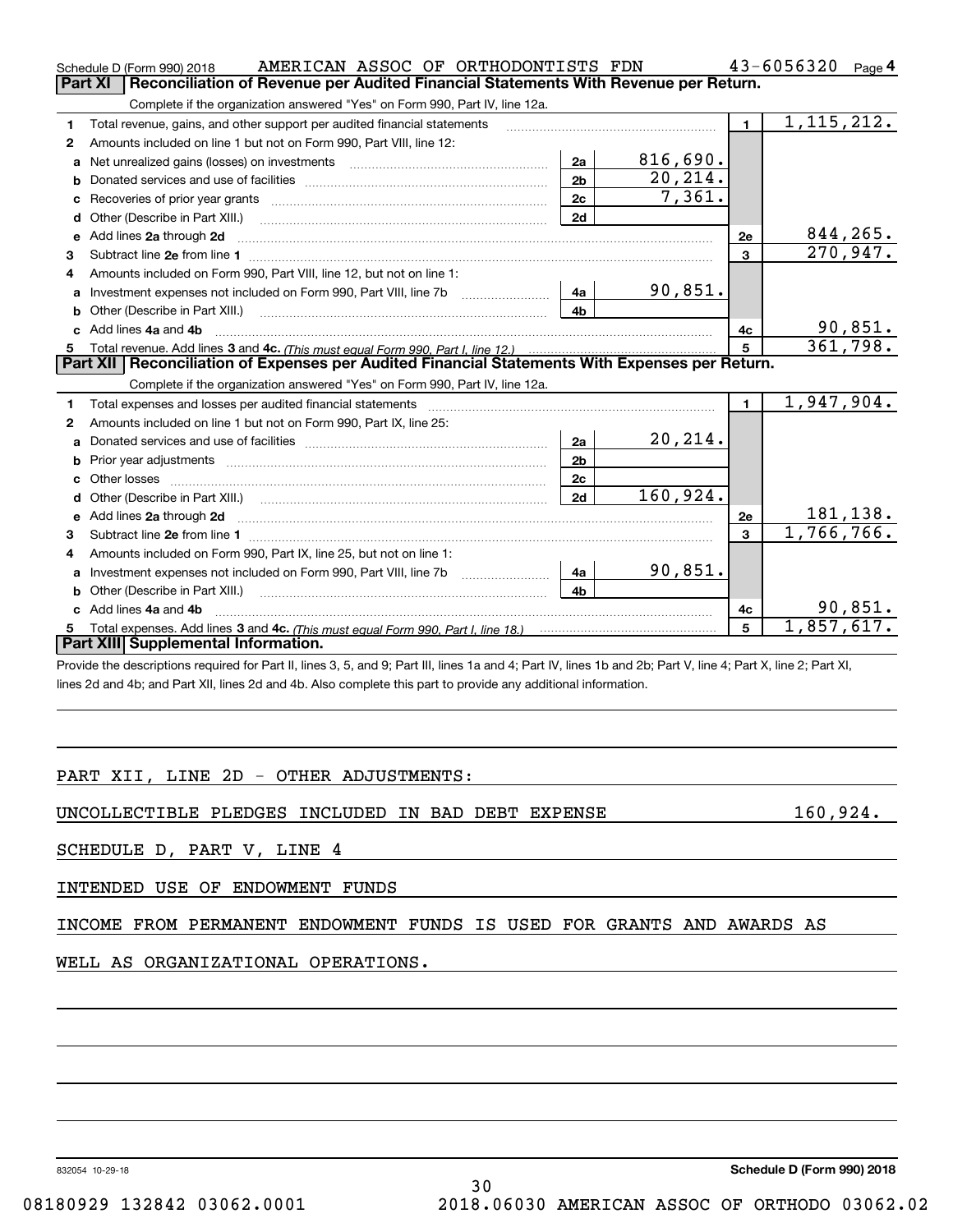| <b>SCHEDULE FI</b>         | <b>Statement of Activities Outside the United States</b>                                |
|----------------------------|-----------------------------------------------------------------------------------------|
| (Form 990)                 | ► Complete if the organization answered "Yes" on Form 990, Part IV, line 14b, 15, or 16 |
| Department of the Treasury | Attach to Form 990.                                                                     |

OMB No. 1545-0047 **Open to Public Inspection2018**

**Employer identification number**

Department of the Treasury Internal Revenue Service

Name of the organization

# **Part I**  $\parallel$  General Information on Activities Outside the United States. Complete if the organization answered "Yes" on AMERICAN ASSOC OF ORTHODONTISTS FDN 43-6056320

Form 990, Part IV, line 14b.

- **1For grantmakers.**  Does the organization maintain records to substantiate the amount of its grants and other assistance, **Yes** X **No** the grantees' eligibility for the grants or assistance, and the selection criteria used to award the grants or assistance?
- **2 For grantmakers.**  Describe in Part V the organization's procedures for monitoring the use of its grants and other assistance outside the United States.

|  |  |  | 3 Activities per Region. (The following Part I, line 3 table can be duplicated if additional space is needed.) |  |  |
|--|--|--|----------------------------------------------------------------------------------------------------------------|--|--|
|--|--|--|----------------------------------------------------------------------------------------------------------------|--|--|

| (a) Region                       | (b) Number of<br>offices<br>in the region | employees,<br>agents, and<br>independent<br>contractors<br>in the region | (c) Number of $\vert$ (d) Activities conducted in the region<br>(by type) (such as, fundraising, pro-<br>gram services, investments, grants to<br>recipients located in the region) | (e) If activity listed in (d)<br>is a program service,<br>describe specific type<br>of service(s) in the region | (f) Total<br>expenditures<br>for and<br>investments<br>in the region |
|----------------------------------|-------------------------------------------|--------------------------------------------------------------------------|-------------------------------------------------------------------------------------------------------------------------------------------------------------------------------------|-----------------------------------------------------------------------------------------------------------------|----------------------------------------------------------------------|
| CENTRAL AMERICA AND              |                                           |                                                                          |                                                                                                                                                                                     |                                                                                                                 |                                                                      |
| THE CARIBBEAN -                  |                                           |                                                                          |                                                                                                                                                                                     |                                                                                                                 |                                                                      |
| ANTIGUA & BARBUDA,               |                                           |                                                                          |                                                                                                                                                                                     |                                                                                                                 |                                                                      |
| ARUBA, BAHAMAS,                  |                                           |                                                                          | INVESTMENTS                                                                                                                                                                         |                                                                                                                 | 3,295,902.                                                           |
| NORTH AMERICA -                  |                                           |                                                                          |                                                                                                                                                                                     |                                                                                                                 |                                                                      |
| CANADA AND MEXICO,               |                                           |                                                                          |                                                                                                                                                                                     | GRANTS RELATED TO                                                                                               |                                                                      |
| BUT NOT THE UNITED               |                                           |                                                                          |                                                                                                                                                                                     | TEACHING AND ACADEMIC                                                                                           |                                                                      |
| <b>STATES</b>                    |                                           |                                                                          | <b>ACADEMIC GRANTS</b>                                                                                                                                                              | <b>RESEARCH</b>                                                                                                 | 104,958.                                                             |
|                                  |                                           |                                                                          |                                                                                                                                                                                     |                                                                                                                 |                                                                      |
|                                  |                                           |                                                                          |                                                                                                                                                                                     |                                                                                                                 |                                                                      |
|                                  |                                           |                                                                          |                                                                                                                                                                                     |                                                                                                                 |                                                                      |
|                                  |                                           |                                                                          |                                                                                                                                                                                     |                                                                                                                 |                                                                      |
|                                  |                                           |                                                                          |                                                                                                                                                                                     |                                                                                                                 |                                                                      |
|                                  |                                           |                                                                          |                                                                                                                                                                                     |                                                                                                                 |                                                                      |
| <b>3 a</b> Subtotal              | $\mathbf 0$                               | $\mathbf 0$                                                              |                                                                                                                                                                                     |                                                                                                                 | 3,400,860.                                                           |
| <b>b</b> Total from continuation |                                           |                                                                          |                                                                                                                                                                                     |                                                                                                                 |                                                                      |
| sheets to Part I                 | $\pmb{0}$                                 | 0                                                                        |                                                                                                                                                                                     |                                                                                                                 | 0.                                                                   |
| c Totals (add lines 3a           |                                           |                                                                          |                                                                                                                                                                                     |                                                                                                                 |                                                                      |
| and 3b)<br>.                     | $\pmb{0}$                                 | 0                                                                        |                                                                                                                                                                                     |                                                                                                                 | 3,400,860.                                                           |

**For Paperwork Reduction Act Notice, see the Instructions for Form 990. Schedule F (Form 990) 2018** LHA

# **| Go to www.irs.gov/Form990 for instructions and the latest information.**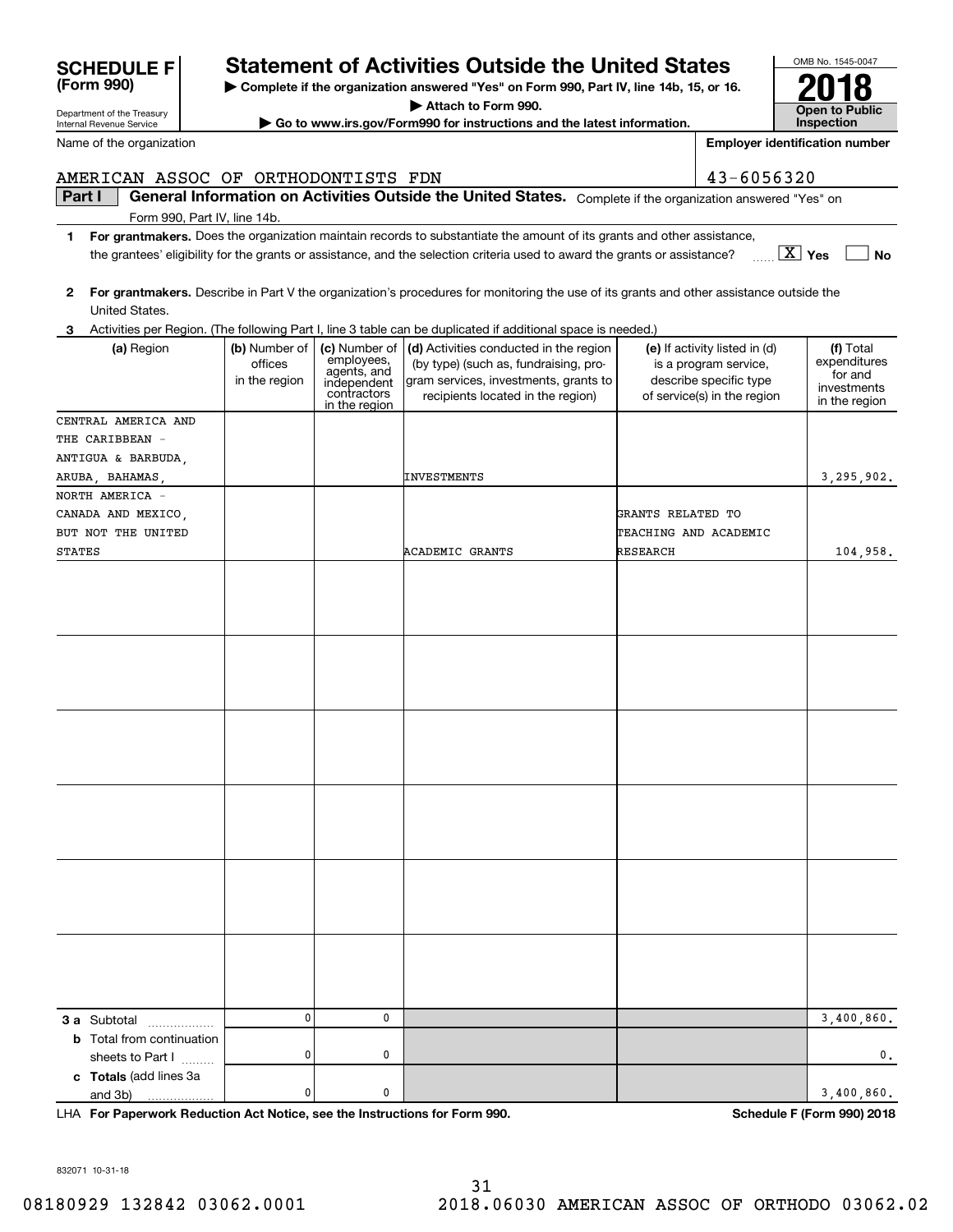## Schedule F (Form 990) 2018 Page AMERICAN ASSOC OF ORTHODONTISTS FDN 43-6056320

## Part II | Grants and Other Assistance to Organizations or Entities Outside the United States. Complete if the organization answered "Yes" on Form 990, Part IV, line 15, for any recipient who received more than \$5,000. Part II can be duplicated if additional space is needed.

| $\mathbf{1}$<br>(a) Name of organization                                | (b) IRS code section<br>and EIN (if applicable) | (c) Region | (d) Purpose of<br>grant                                                                                                                        | (e) Amount<br>of cash grant | (f) Manner of<br>cash disbursement | (g) Amount of<br>noncash<br>assistance | (h) Description<br>of noncash<br>assistance | (i) Method of<br>valuation (book, FMV,<br>appraisal, other) |
|-------------------------------------------------------------------------|-------------------------------------------------|------------|------------------------------------------------------------------------------------------------------------------------------------------------|-----------------------------|------------------------------------|----------------------------------------|---------------------------------------------|-------------------------------------------------------------|
|                                                                         |                                                 |            |                                                                                                                                                |                             |                                    |                                        |                                             |                                                             |
|                                                                         |                                                 |            |                                                                                                                                                |                             |                                    |                                        |                                             |                                                             |
|                                                                         |                                                 |            |                                                                                                                                                |                             |                                    |                                        |                                             |                                                             |
|                                                                         |                                                 |            |                                                                                                                                                |                             |                                    |                                        |                                             |                                                             |
|                                                                         |                                                 |            |                                                                                                                                                |                             |                                    |                                        |                                             |                                                             |
|                                                                         |                                                 |            |                                                                                                                                                |                             |                                    |                                        |                                             |                                                             |
|                                                                         |                                                 |            |                                                                                                                                                |                             |                                    |                                        |                                             |                                                             |
|                                                                         |                                                 |            |                                                                                                                                                |                             |                                    |                                        |                                             |                                                             |
|                                                                         |                                                 |            |                                                                                                                                                |                             |                                    |                                        |                                             |                                                             |
|                                                                         |                                                 |            |                                                                                                                                                |                             |                                    |                                        |                                             |                                                             |
|                                                                         |                                                 |            |                                                                                                                                                |                             |                                    |                                        |                                             |                                                             |
|                                                                         |                                                 |            |                                                                                                                                                |                             |                                    |                                        |                                             |                                                             |
|                                                                         |                                                 |            |                                                                                                                                                |                             |                                    |                                        |                                             |                                                             |
|                                                                         |                                                 |            |                                                                                                                                                |                             |                                    |                                        |                                             |                                                             |
|                                                                         |                                                 |            |                                                                                                                                                |                             |                                    |                                        |                                             |                                                             |
|                                                                         |                                                 |            |                                                                                                                                                |                             |                                    |                                        |                                             |                                                             |
|                                                                         |                                                 |            | 2 Enter total number of recipient organizations listed above that are recognized as charities by the foreign country, recognized as tax-exempt |                             |                                    |                                        |                                             |                                                             |
| Enter total number of other organizations or entities<br>3 <sup>1</sup> |                                                 |            |                                                                                                                                                |                             |                                    |                                        |                                             |                                                             |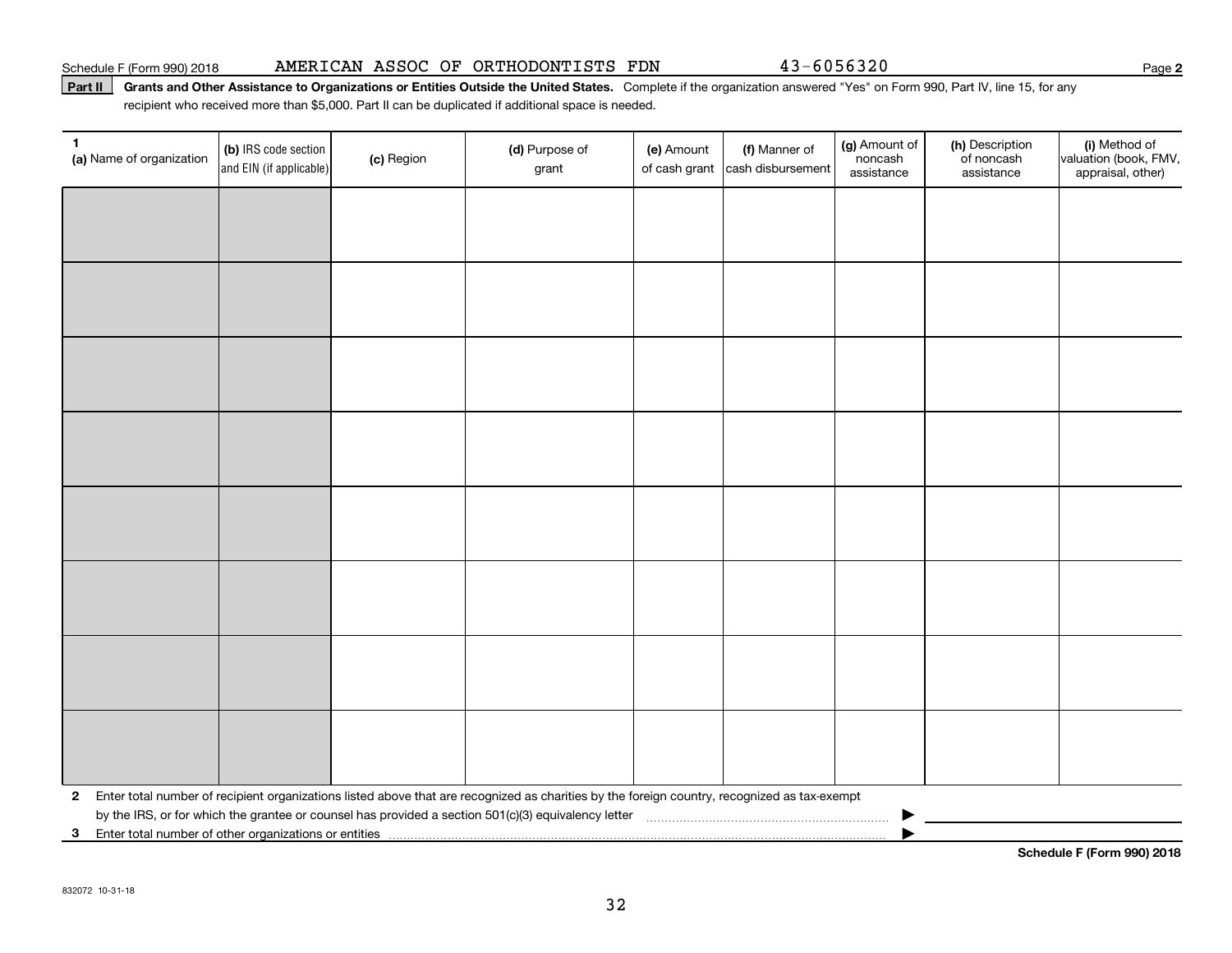## Part III Grants and Other Assistance to Individuals Outside the United States. Complete if the organization answered "Yes" on Form 990, Part IV, line 16.

Part III can be duplicated if additional space is needed.

| (a) Type of grant or assistance | (b) Region        | (c) Number of<br>recipients | (d) Amount of<br>cash grant | (e) Manner of<br>cash disbursement | (f) Amount of<br>noncash<br>assistance | (g) Description of<br>noncash assistance | (h) Method of<br>valuation<br>(book, FMV,<br>appraisal, other) |
|---------------------------------|-------------------|-----------------------------|-----------------------------|------------------------------------|----------------------------------------|------------------------------------------|----------------------------------------------------------------|
|                                 | NORTH AMERICA -   |                             |                             |                                    |                                        |                                          |                                                                |
|                                 | CANADA AND        |                             |                             |                                    |                                        |                                          |                                                                |
|                                 | MEXICO, BUT NOT   |                             |                             |                                    |                                        |                                          |                                                                |
| SCHOLARSHIPS/AWARDS             | THE UNITED STATES | $5\phantom{.0}$             | 104,958.                    |                                    | $\mathfrak o$ .                        |                                          |                                                                |
|                                 |                   |                             |                             |                                    |                                        |                                          |                                                                |
|                                 |                   |                             |                             |                                    |                                        |                                          |                                                                |
|                                 |                   |                             |                             |                                    |                                        |                                          |                                                                |
|                                 |                   |                             |                             |                                    |                                        |                                          |                                                                |
|                                 |                   |                             |                             |                                    |                                        |                                          |                                                                |
|                                 |                   |                             |                             |                                    |                                        |                                          |                                                                |
|                                 |                   |                             |                             |                                    |                                        |                                          |                                                                |
|                                 |                   |                             |                             |                                    |                                        |                                          |                                                                |
|                                 |                   |                             |                             |                                    |                                        |                                          |                                                                |
|                                 |                   |                             |                             |                                    |                                        |                                          |                                                                |
|                                 |                   |                             |                             |                                    |                                        |                                          |                                                                |
|                                 |                   |                             |                             |                                    |                                        |                                          |                                                                |
|                                 |                   |                             |                             |                                    |                                        |                                          |                                                                |
|                                 |                   |                             |                             |                                    |                                        |                                          |                                                                |
|                                 |                   |                             |                             |                                    |                                        |                                          |                                                                |
|                                 |                   |                             |                             |                                    |                                        |                                          |                                                                |
|                                 |                   |                             |                             |                                    |                                        |                                          |                                                                |
|                                 |                   |                             |                             |                                    |                                        |                                          |                                                                |
|                                 |                   |                             |                             |                                    |                                        |                                          |                                                                |
|                                 |                   |                             |                             |                                    |                                        |                                          |                                                                |
|                                 |                   |                             |                             |                                    |                                        |                                          |                                                                |
|                                 |                   |                             |                             |                                    |                                        |                                          |                                                                |
|                                 |                   |                             |                             |                                    |                                        |                                          |                                                                |
|                                 |                   |                             |                             |                                    |                                        |                                          |                                                                |
|                                 |                   |                             |                             |                                    |                                        |                                          |                                                                |
|                                 |                   |                             |                             |                                    |                                        |                                          |                                                                |
|                                 |                   |                             |                             |                                    |                                        |                                          |                                                                |
|                                 |                   |                             |                             |                                    |                                        |                                          |                                                                |
|                                 |                   |                             |                             |                                    |                                        |                                          |                                                                |

**Schedule F (Form 990) 2018**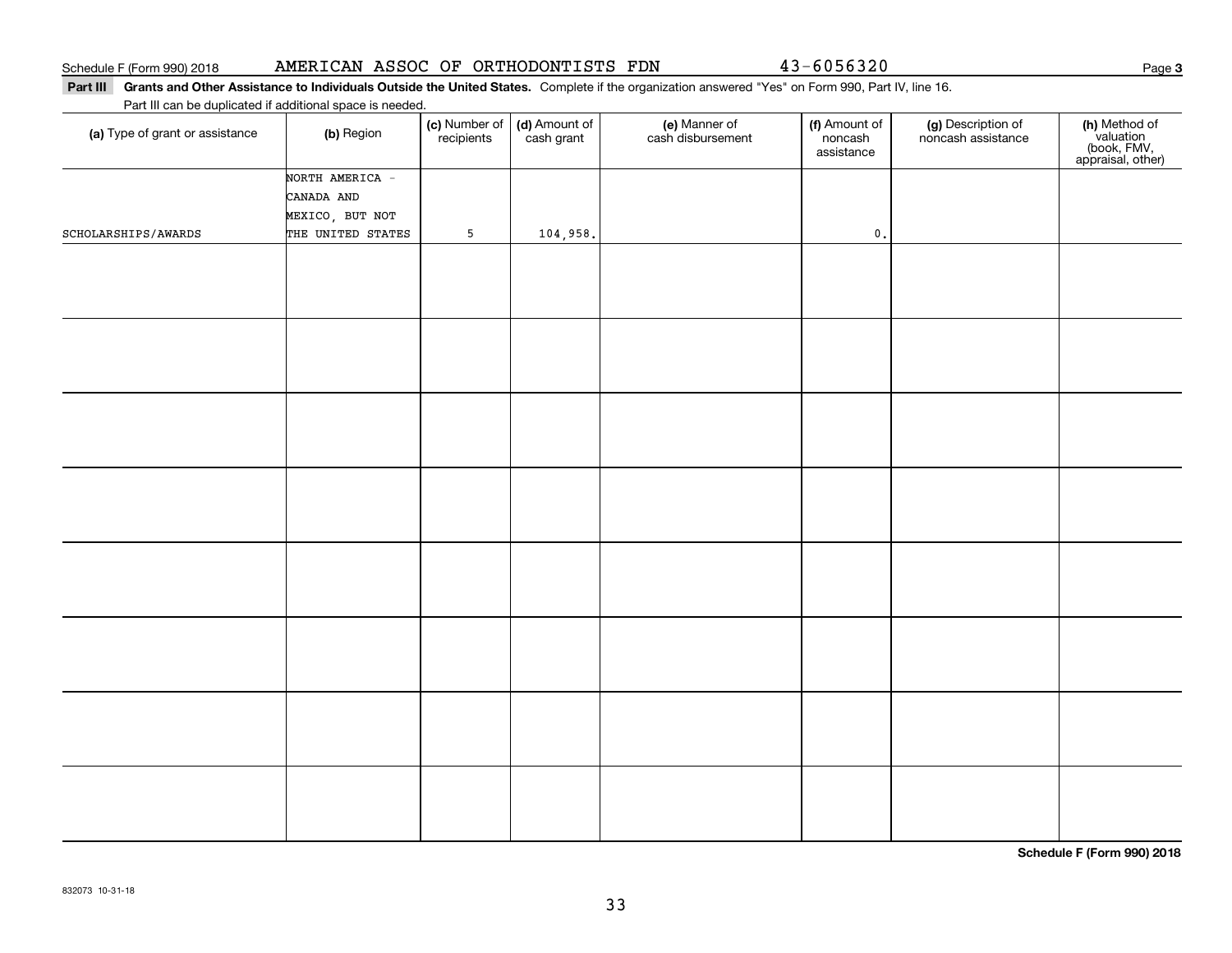| Schedule F (Form 990) 2018 AMERICAN ASSOC OF ORTHODONTISTS FDN |  |  | 43-6056320 | Page 4 |
|----------------------------------------------------------------|--|--|------------|--------|
| <b>Part IV   Foreign Forms</b>                                 |  |  |            |        |

| 1            | Was the organization a U.S. transferor of property to a foreign corporation during the tax year? If "Yes," the                                                                                                                |                        |             |
|--------------|-------------------------------------------------------------------------------------------------------------------------------------------------------------------------------------------------------------------------------|------------------------|-------------|
|              | organization may be required to file Form 926, Return by a U.S. Transferor of Property to a Foreign                                                                                                                           |                        |             |
|              |                                                                                                                                                                                                                               | Yes                    | $X \mid No$ |
|              |                                                                                                                                                                                                                               |                        |             |
| $\mathbf{2}$ | Did the organization have an interest in a foreign trust during the tax year? If "Yes," the organization                                                                                                                      |                        |             |
|              | may be required to separately file Form 3520, Annual Return To Report Transactions With Foreign                                                                                                                               |                        |             |
|              | Trusts and Receipt of Certain Foreign Gifts, and/or Form 3520-A, Annual Information Return of Foreign                                                                                                                         |                        |             |
|              |                                                                                                                                                                                                                               | Yes                    | $X $ No     |
|              |                                                                                                                                                                                                                               |                        |             |
| 3            | Did the organization have an ownership interest in a foreign corporation during the tax year? If "Yes."                                                                                                                       |                        |             |
|              | the organization may be required to file Form 5471, Information Return of U.S. Persons With Respect To                                                                                                                        |                        |             |
|              |                                                                                                                                                                                                                               | $\boxed{\text{X}}$ Yes | Nο          |
|              |                                                                                                                                                                                                                               |                        |             |
| 4            | Was the organization a direct or indirect shareholder of a passive foreign investment company or a                                                                                                                            |                        |             |
|              | qualified electing fund during the tax year? If "Yes," the organization may be required to file Form 8621,                                                                                                                    |                        |             |
|              | Information Return by a Shareholder of a Passive Foreign Investment Company or Qualified Electing Fund                                                                                                                        |                        |             |
|              | (see Instructions for Form 8621)                                                                                                                                                                                              | $\boxed{\text{X}}$ Yes | Nο          |
|              |                                                                                                                                                                                                                               |                        |             |
| 5            | Did the organization have an ownership interest in a foreign partnership during the tax year? If "Yes."                                                                                                                       |                        |             |
|              | the organization may be reguired to file Form 8865, Return of U.S. Persons With Respect to Certain                                                                                                                            |                        |             |
|              | Foreign Partnerships (see Instructions for Form 8865) manufactured contain the control of the control of the control of the control of the control of the control of the control of the control of the control of the control | Yes                    | X  <br>No.  |
|              |                                                                                                                                                                                                                               |                        |             |
| 6            | Did the organization have any operations in or related to any boycotting countries during the tax year? If                                                                                                                    |                        |             |
|              | "Yes," the organization may be required to separately file Form 5713, International Boycott Report (see                                                                                                                       |                        |             |
|              |                                                                                                                                                                                                                               | Yes                    | Nο          |
|              |                                                                                                                                                                                                                               |                        |             |

**Schedule F (Form 990) 2018**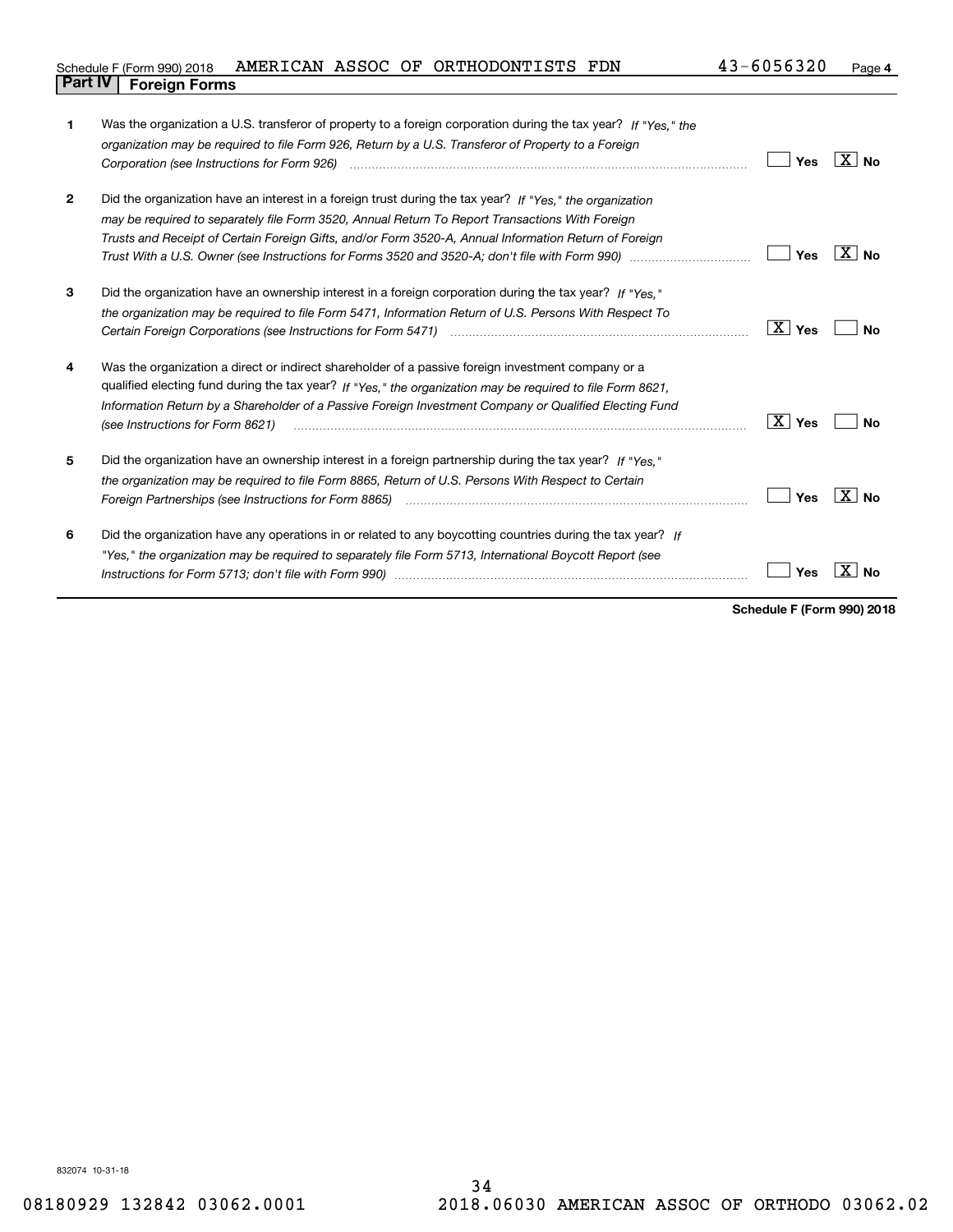|               | Schedule F (Form 990) 2018                                                                                                            |  |  |  | AMERICAN ASSOC OF ORTHODONTISTS FDN |  | $43 - 6056320$                                                                                                                    | Page 5 |  |
|---------------|---------------------------------------------------------------------------------------------------------------------------------------|--|--|--|-------------------------------------|--|-----------------------------------------------------------------------------------------------------------------------------------|--------|--|
| <b>Part V</b> | <b>Supplemental Information</b>                                                                                                       |  |  |  |                                     |  |                                                                                                                                   |        |  |
|               | Provide the information required by Part I, line 2 (monitoring of funds); Part I, line 3, column (f) (accounting method; amounts of   |  |  |  |                                     |  |                                                                                                                                   |        |  |
|               | investments vs. expenditures per region); Part II, line 1 (accounting method); Part III (accounting method); and Part III, column (c) |  |  |  |                                     |  |                                                                                                                                   |        |  |
|               |                                                                                                                                       |  |  |  |                                     |  | (estimated number of recipients), as applicable. Also complete this part to provide any additional information. See instructions. |        |  |

PART I, LINE 2:

THE FOUNDATION USES THE SAME PROCEDURES AS DESCRIBED IN PART IV OF

SCHEDULE I AS THE GRANTS ARE PART OF THE SAME PROGRAM.

SCHEDULE F PART I

IN ACCORDANCE WITH INDUSTRY PRACTICE THE FOUNDATION HAS INVESTED IN AN

OFFSHORE ENTITY THAT IS A PARTNER IN A U.S. INVESTMENT PARTNERSHIP.

THE U.S. PARTNERSHIP HAS A DIVERSIFIED PORTFOLIO OF INVESTMENT

SECURITIES.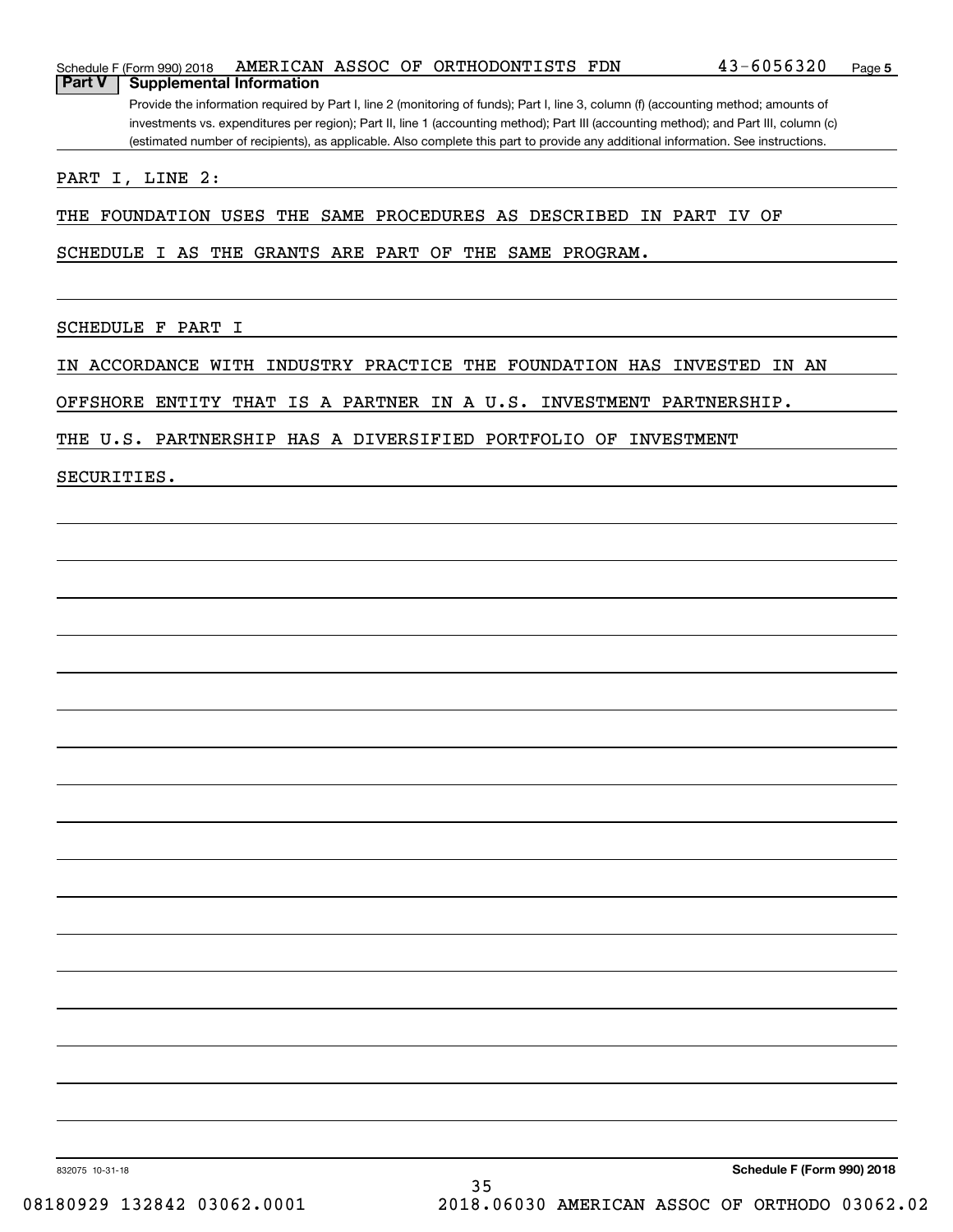| <b>SCHEDULE I</b><br>(Form 990)                                                                                                                                                                                                                                                                                 | <b>Grants and Other Assistance to Organizations,</b><br>Governments, and Individuals in the United States<br>Complete if the organization answered "Yes" on Form 990, Part IV, line 21 or 22. |                                     |                             |                                         |                                                                |                                          |                                                     |  |  |  |
|-----------------------------------------------------------------------------------------------------------------------------------------------------------------------------------------------------------------------------------------------------------------------------------------------------------------|-----------------------------------------------------------------------------------------------------------------------------------------------------------------------------------------------|-------------------------------------|-----------------------------|-----------------------------------------|----------------------------------------------------------------|------------------------------------------|-----------------------------------------------------|--|--|--|
| Attach to Form 990.<br>Department of the Treasury<br>Internal Revenue Service<br>Go to www.irs.gov/Form990 for the latest information.                                                                                                                                                                          |                                                                                                                                                                                               |                                     |                             |                                         |                                                                |                                          |                                                     |  |  |  |
| Name of the organization                                                                                                                                                                                                                                                                                        |                                                                                                                                                                                               | AMERICAN ASSOC OF ORTHODONTISTS FDN |                             |                                         |                                                                |                                          | <b>Employer identification number</b><br>43-6056320 |  |  |  |
| Part I<br><b>General Information on Grants and Assistance</b>                                                                                                                                                                                                                                                   |                                                                                                                                                                                               |                                     |                             |                                         |                                                                |                                          |                                                     |  |  |  |
| Does the organization maintain records to substantiate the amount of the grants or assistance, the grantees' eligibility for the grants or assistance, and the selection<br>1.<br>Describe in Part IV the organization's procedures for monitoring the use of grant funds in the United States.<br>$\mathbf{2}$ |                                                                                                                                                                                               |                                     |                             |                                         |                                                                |                                          | $X$ Yes<br>  No                                     |  |  |  |
| Part II<br>Grants and Other Assistance to Domestic Organizations and Domestic Governments. Complete if the organization answered "Yes" on Form 990, Part IV, line 21, for any                                                                                                                                   |                                                                                                                                                                                               |                                     |                             |                                         |                                                                |                                          |                                                     |  |  |  |
| recipient that received more than \$5,000. Part II can be duplicated if additional space is needed.                                                                                                                                                                                                             |                                                                                                                                                                                               |                                     |                             |                                         |                                                                |                                          |                                                     |  |  |  |
| <b>1 (a)</b> Name and address of organization<br>or government                                                                                                                                                                                                                                                  | $(b)$ EIN                                                                                                                                                                                     | (c) IRC section<br>(if applicable)  | (d) Amount of<br>cash grant | (e) Amount of<br>non-cash<br>assistance | (f) Method of<br>valuation (book,<br>FMV, appraisal,<br>other) | (g) Description of<br>noncash assistance | (h) Purpose of grant<br>or assistance               |  |  |  |
| UNIVERSITY OF THE PACIFIC, ARTHUR                                                                                                                                                                                                                                                                               |                                                                                                                                                                                               |                                     |                             |                                         |                                                                |                                          |                                                     |  |  |  |
| A. DUGONI SCHOOL OF DENTISTRY -                                                                                                                                                                                                                                                                                 |                                                                                                                                                                                               |                                     |                             |                                         |                                                                |                                          |                                                     |  |  |  |
| 155 5TH ST - SAN FRANCISCO, CA                                                                                                                                                                                                                                                                                  |                                                                                                                                                                                               |                                     |                             |                                         |                                                                |                                          |                                                     |  |  |  |
| 94103                                                                                                                                                                                                                                                                                                           | 94-1156266 $501(C)(3)$                                                                                                                                                                        |                                     | 50,000.                     | $\mathfrak{o}$ .                        |                                                                |                                          | LEGACY COLLECTION                                   |  |  |  |
|                                                                                                                                                                                                                                                                                                                 |                                                                                                                                                                                               |                                     |                             |                                         |                                                                |                                          |                                                     |  |  |  |
|                                                                                                                                                                                                                                                                                                                 |                                                                                                                                                                                               |                                     |                             |                                         |                                                                |                                          |                                                     |  |  |  |
|                                                                                                                                                                                                                                                                                                                 |                                                                                                                                                                                               |                                     |                             |                                         |                                                                |                                          |                                                     |  |  |  |
|                                                                                                                                                                                                                                                                                                                 |                                                                                                                                                                                               |                                     |                             |                                         |                                                                |                                          |                                                     |  |  |  |
|                                                                                                                                                                                                                                                                                                                 |                                                                                                                                                                                               |                                     |                             |                                         |                                                                |                                          |                                                     |  |  |  |
| 3<br>$111A - 2.5$ . The correction of the state of a state state of the state of the state of $200$                                                                                                                                                                                                             |                                                                                                                                                                                               |                                     |                             |                                         |                                                                |                                          | $1$ .<br>▶<br>$1.1.1$ $10.7.000$ $(0.010)$          |  |  |  |

**For Paperwork Reduction Act Notice, see the Instructions for Form 990. Schedule I (Form 990) (2018)** LHA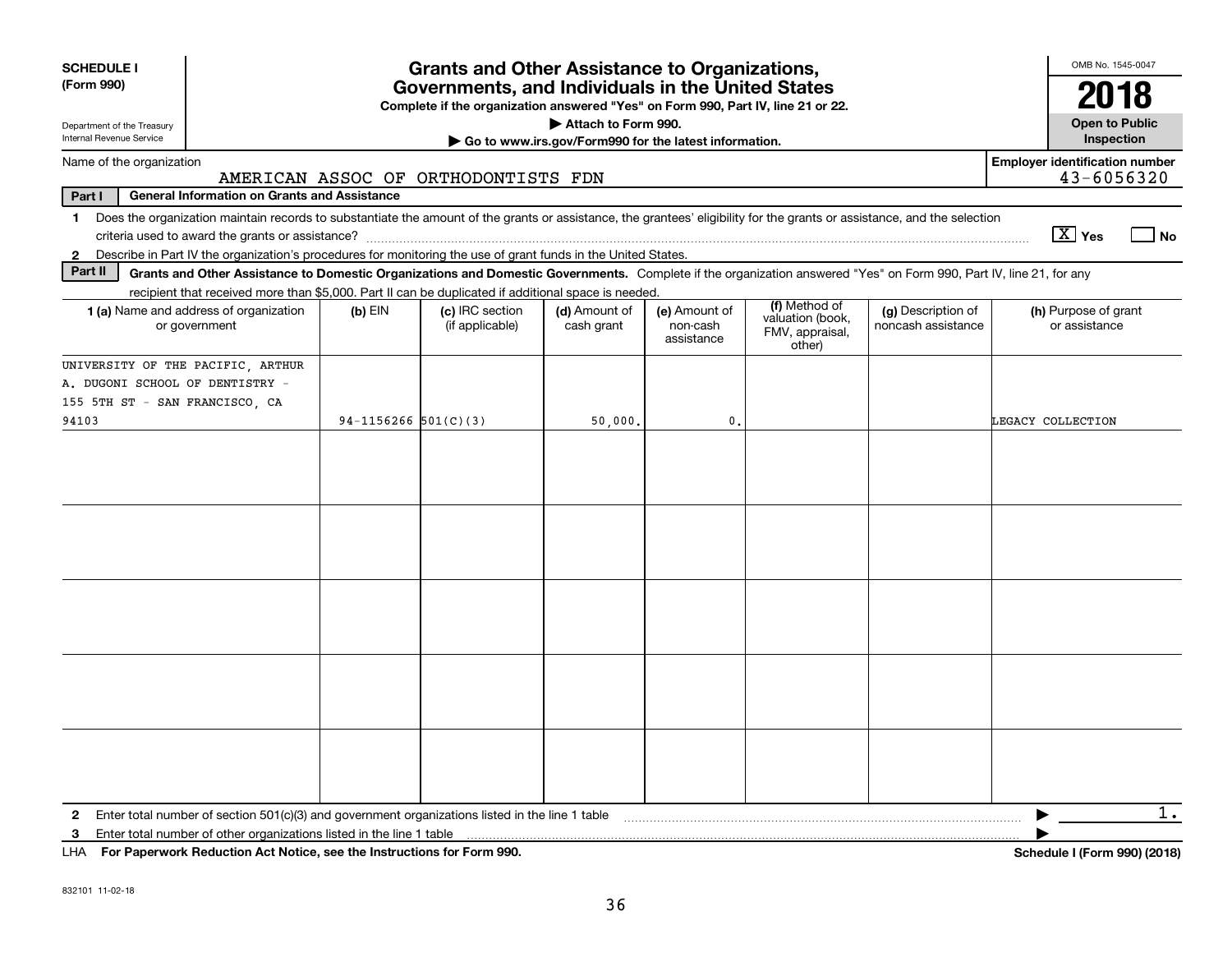## Schedule I (Form 990) (2018) **AMERICAN ASSOC OF ORTHODONTISTS FDN** 4 3-6 0 5 6 3 2 0 Page

**2**

**Part III | Grants and Other Assistance to Domestic Individuals. Complete if the organization answered "Yes" on Form 990, Part IV, line 22.** Part III can be duplicated if additional space is needed.

| (a) Type of grant or assistance | (b) Number of<br>recipients                                                                                                               | (c) Amount of<br>cash grant | (d) Amount of non-<br>cash assistance | (e) Method of valuation<br>(book, FMV, appraisal, other) | (f) Description of noncash assistance |  |  |  |  |  |  |
|---------------------------------|-------------------------------------------------------------------------------------------------------------------------------------------|-----------------------------|---------------------------------------|----------------------------------------------------------|---------------------------------------|--|--|--|--|--|--|
|                                 |                                                                                                                                           |                             |                                       |                                                          |                                       |  |  |  |  |  |  |
| SCHOLARSHIPS/AWARDS             | 27                                                                                                                                        | 975,787.                    | $\mathfrak o$ .                       |                                                          |                                       |  |  |  |  |  |  |
|                                 |                                                                                                                                           |                             |                                       |                                                          |                                       |  |  |  |  |  |  |
|                                 |                                                                                                                                           |                             |                                       |                                                          |                                       |  |  |  |  |  |  |
|                                 |                                                                                                                                           |                             |                                       |                                                          |                                       |  |  |  |  |  |  |
|                                 |                                                                                                                                           |                             |                                       |                                                          |                                       |  |  |  |  |  |  |
|                                 |                                                                                                                                           |                             |                                       |                                                          |                                       |  |  |  |  |  |  |
|                                 |                                                                                                                                           |                             |                                       |                                                          |                                       |  |  |  |  |  |  |
|                                 |                                                                                                                                           |                             |                                       |                                                          |                                       |  |  |  |  |  |  |
|                                 |                                                                                                                                           |                             |                                       |                                                          |                                       |  |  |  |  |  |  |
| Part IV                         | Supplemental Information. Provide the information required in Part I, line 2; Part III, column (b); and any other additional information. |                             |                                       |                                                          |                                       |  |  |  |  |  |  |

SCHEDULE I, PART I, LINE 2

ALL APPROVED FUNDING PROPOSALS ARE TO PROVIDE EITHER A PROGRESS REPORT

(E.G., A BIOMEDICAL RESEARCH AWARD) AND/OR A FINAL REPORT (E.G.,

FELLOWSHIP AWARD) AS A CONDITION FOR FUNDING. THESE REPORTS MUST BE

APPROVED BY A MEMBER OF THE PLANNING AND AWARDS REVIEW COMMITTEE AND

THEN THEY ARE PLACED ON THE ORGANIZATION'S WEB SITE. IF THE

APPROPRIATE REPORT(S) IS/ARE NOT PROVIDED, THEN NEITHER THE INDIVIDUAL

NOR THAT INDIVIDUAL'S INSTITUTION IS ELIGIBLE FOR FUNDING AGAIN UNTIL

PROVIDED AND APPROVED. (ALL AWARDS REQUIRE A FINAL REPORT, WHILE ONLY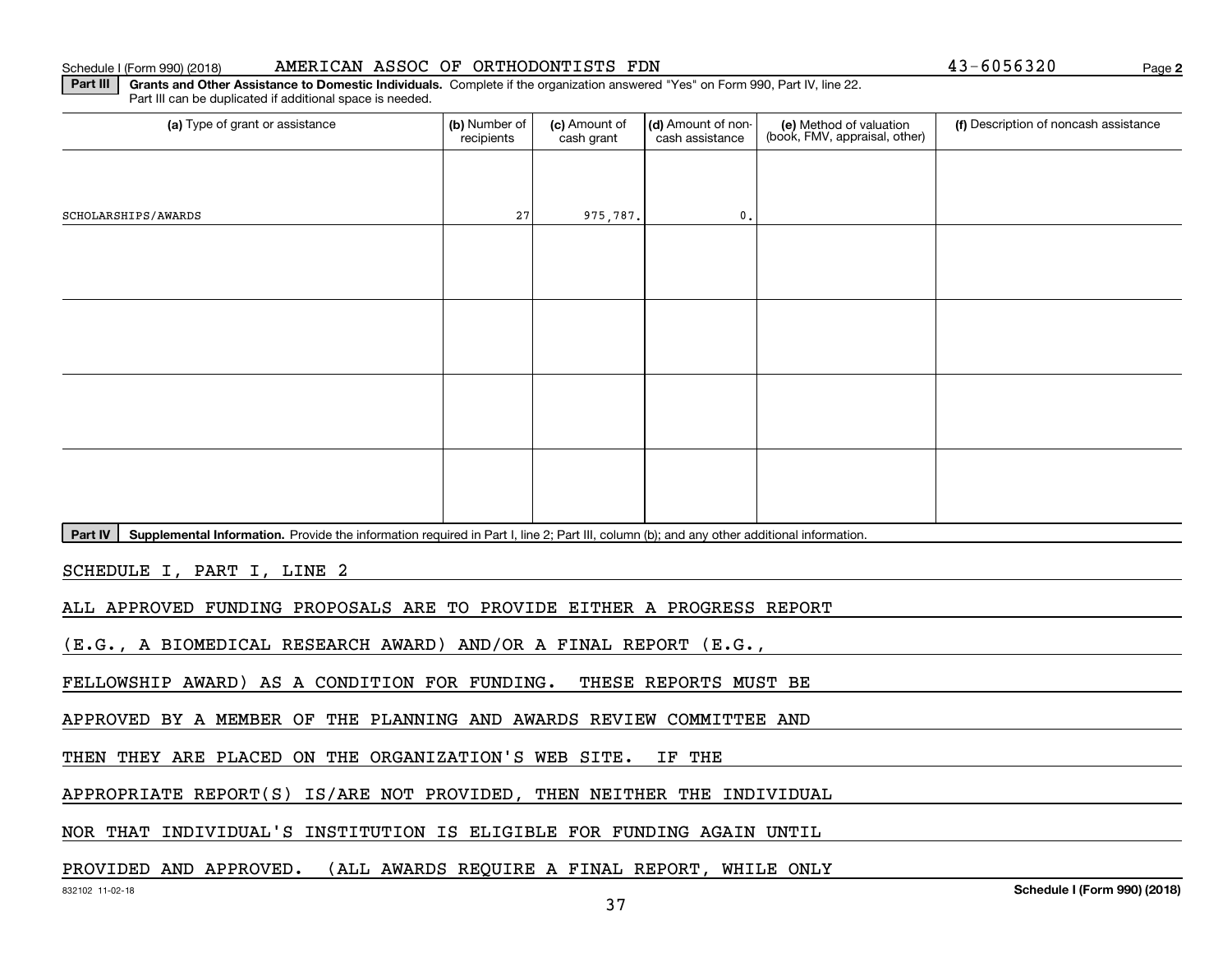|                    |  |  |                                                     | CERTAIN AWARDS REQUIRE A PROGRESS REPORT; APPROVED PROGRESS REPORTS ARE |                       |
|--------------------|--|--|-----------------------------------------------------|-------------------------------------------------------------------------|-----------------------|
|                    |  |  | REQUIRED BEFORE ADDITIONAL FUNDING IS FORTHCOMING.) |                                                                         |                       |
|                    |  |  |                                                     |                                                                         |                       |
|                    |  |  |                                                     |                                                                         |                       |
|                    |  |  |                                                     |                                                                         |                       |
|                    |  |  |                                                     |                                                                         |                       |
|                    |  |  |                                                     |                                                                         |                       |
|                    |  |  |                                                     |                                                                         |                       |
|                    |  |  |                                                     |                                                                         |                       |
|                    |  |  |                                                     |                                                                         |                       |
|                    |  |  |                                                     |                                                                         |                       |
|                    |  |  |                                                     |                                                                         |                       |
|                    |  |  |                                                     |                                                                         |                       |
|                    |  |  |                                                     |                                                                         |                       |
|                    |  |  |                                                     |                                                                         |                       |
|                    |  |  |                                                     |                                                                         |                       |
|                    |  |  |                                                     |                                                                         |                       |
|                    |  |  |                                                     |                                                                         |                       |
|                    |  |  |                                                     |                                                                         |                       |
|                    |  |  |                                                     |                                                                         |                       |
|                    |  |  |                                                     |                                                                         |                       |
|                    |  |  |                                                     |                                                                         |                       |
|                    |  |  |                                                     |                                                                         |                       |
|                    |  |  |                                                     |                                                                         |                       |
|                    |  |  |                                                     |                                                                         |                       |
|                    |  |  |                                                     |                                                                         |                       |
|                    |  |  |                                                     |                                                                         |                       |
|                    |  |  |                                                     |                                                                         |                       |
|                    |  |  |                                                     |                                                                         |                       |
|                    |  |  |                                                     |                                                                         |                       |
|                    |  |  |                                                     |                                                                         |                       |
|                    |  |  |                                                     |                                                                         |                       |
|                    |  |  |                                                     |                                                                         |                       |
|                    |  |  |                                                     |                                                                         |                       |
|                    |  |  |                                                     |                                                                         |                       |
|                    |  |  |                                                     |                                                                         |                       |
| 832291<br>04-01-18 |  |  |                                                     |                                                                         | Schedule I (Form 990) |

Schedule I (Form 990) AMERICAN ASSOC OF ORTHODONTISTS FDN 43-6056320 Page

**Part IV Supplemental Information**

**2**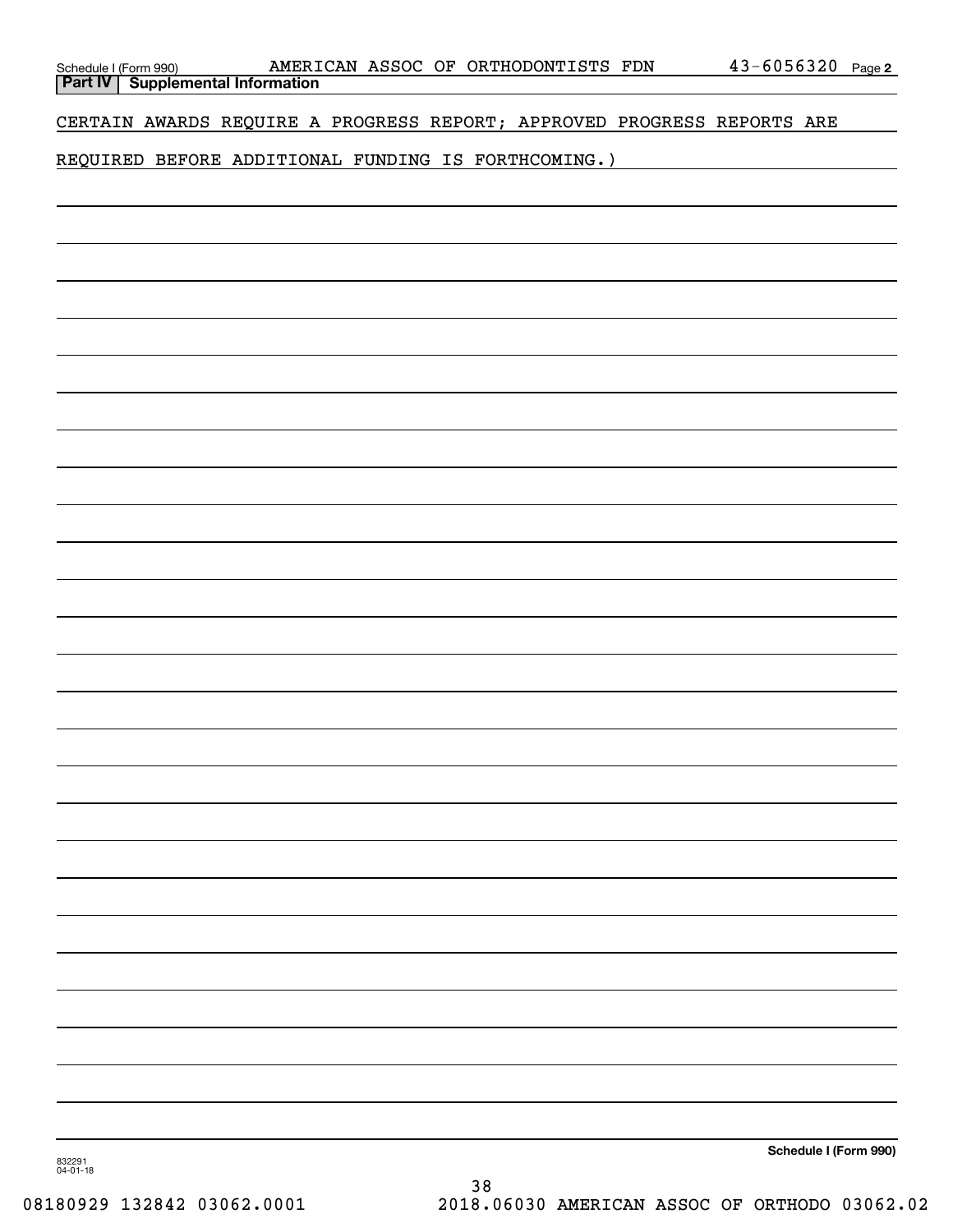|    | <b>Compensation Information</b><br><b>SCHEDULE J</b>                                                                                                                                                                                 |                                       | OMB No. 1545-0047     |            |                         |
|----|--------------------------------------------------------------------------------------------------------------------------------------------------------------------------------------------------------------------------------------|---------------------------------------|-----------------------|------------|-------------------------|
|    | (Form 990)<br>For certain Officers, Directors, Trustees, Key Employees, and Highest                                                                                                                                                  |                                       |                       |            |                         |
|    | <b>Compensated Employees</b>                                                                                                                                                                                                         |                                       | 2018                  |            |                         |
|    | Complete if the organization answered "Yes" on Form 990, Part IV, line 23.                                                                                                                                                           |                                       | <b>Open to Public</b> |            |                         |
|    | Attach to Form 990.<br>Department of the Treasury<br>Go to www.irs.gov/Form990 for instructions and the latest information.<br>Internal Revenue Service                                                                              |                                       | Inspection            |            |                         |
|    | Name of the organization                                                                                                                                                                                                             | <b>Employer identification number</b> |                       |            |                         |
|    | AMERICAN ASSOC OF ORTHODONTISTS FDN                                                                                                                                                                                                  | 43-6056320                            |                       |            |                         |
|    | <b>Questions Regarding Compensation</b><br>Part I                                                                                                                                                                                    |                                       |                       |            |                         |
|    |                                                                                                                                                                                                                                      |                                       |                       | <b>Yes</b> | No                      |
|    | 1a Check the appropriate box(es) if the organization provided any of the following to or for a person listed on Form 990,                                                                                                            |                                       |                       |            |                         |
|    | Part VII, Section A, line 1a. Complete Part III to provide any relevant information regarding these items.                                                                                                                           |                                       |                       |            |                         |
|    | First-class or charter travel<br>Housing allowance or residence for personal use                                                                                                                                                     |                                       |                       |            |                         |
|    | Travel for companions<br>Payments for business use of personal residence                                                                                                                                                             |                                       |                       |            |                         |
|    | Health or social club dues or initiation fees<br>Tax indemnification and gross-up payments                                                                                                                                           |                                       |                       |            |                         |
|    | Discretionary spending account<br>Personal services (such as maid, chauffeur, chef)                                                                                                                                                  |                                       |                       |            |                         |
|    |                                                                                                                                                                                                                                      |                                       |                       |            |                         |
|    | <b>b</b> If any of the boxes on line 1a are checked, did the organization follow a written policy regarding payment or                                                                                                               |                                       |                       |            |                         |
|    | reimbursement or provision of all of the expenses described above? If "No," complete Part III to explain                                                                                                                             |                                       | 1b                    |            |                         |
| 2  | Did the organization require substantiation prior to reimbursing or allowing expenses incurred by all directors,                                                                                                                     |                                       |                       |            |                         |
|    | trustees, and officers, including the CEO/Executive Director, regarding the items checked on line 1a?                                                                                                                                |                                       | $\mathbf{2}$          |            |                         |
|    |                                                                                                                                                                                                                                      |                                       |                       |            |                         |
| З  | Indicate which, if any, of the following the filing organization used to establish the compensation of the organization's                                                                                                            |                                       |                       |            |                         |
|    | CEO/Executive Director. Check all that apply. Do not check any boxes for methods used by a related organization to                                                                                                                   |                                       |                       |            |                         |
|    | establish compensation of the CEO/Executive Director, but explain in Part III.                                                                                                                                                       |                                       |                       |            |                         |
|    | Compensation committee<br>Written employment contract                                                                                                                                                                                |                                       |                       |            |                         |
|    | $\boxed{\textbf{X}}$ Independent compensation consultant<br>Compensation survey or study                                                                                                                                             |                                       |                       |            |                         |
|    | Form 990 of other organizations<br>Approval by the board or compensation committee                                                                                                                                                   |                                       |                       |            |                         |
|    |                                                                                                                                                                                                                                      |                                       |                       |            |                         |
|    | During the year, did any person listed on Form 990, Part VII, Section A, line 1a, with respect to the filing                                                                                                                         |                                       |                       |            |                         |
|    | organization or a related organization:                                                                                                                                                                                              |                                       |                       |            |                         |
| а  | Receive a severance payment or change-of-control payment?                                                                                                                                                                            |                                       | 4a                    |            | х                       |
| b  |                                                                                                                                                                                                                                      |                                       | 4b                    |            | $\overline{\textbf{X}}$ |
| с  |                                                                                                                                                                                                                                      |                                       | 4c                    |            | $\overline{\mathbf{x}}$ |
|    | If "Yes" to any of lines 4a-c, list the persons and provide the applicable amounts for each item in Part III.                                                                                                                        |                                       |                       |            |                         |
|    |                                                                                                                                                                                                                                      |                                       |                       |            |                         |
|    | Only section 501(c)(3), 501(c)(4), and 501(c)(29) organizations must complete lines 5-9.                                                                                                                                             |                                       |                       |            |                         |
|    | For persons listed on Form 990, Part VII, Section A, line 1a, did the organization pay or accrue any compensation                                                                                                                    |                                       |                       |            |                         |
|    | contingent on the revenues of:                                                                                                                                                                                                       |                                       |                       |            | х                       |
| a  |                                                                                                                                                                                                                                      |                                       | 5а                    |            | $\overline{\mathbf{x}}$ |
|    | If "Yes" on line 5a or 5b, describe in Part III.                                                                                                                                                                                     |                                       | 5b                    |            |                         |
|    |                                                                                                                                                                                                                                      |                                       |                       |            |                         |
| 6. | For persons listed on Form 990, Part VII, Section A, line 1a, did the organization pay or accrue any compensation                                                                                                                    |                                       |                       |            |                         |
|    | contingent on the net earnings of:                                                                                                                                                                                                   |                                       | 6a                    |            | х                       |
|    | a The organization? <b>Entitled Strategies and Strategies and Strategies and Strategies and Strategies and Strategies and Strategies and Strategies and Strategies and Strategies and Strategies and Strategies and Strategies a</b> |                                       | 6b                    |            | $\overline{\mathbf{x}}$ |
|    | If "Yes" on line 6a or 6b, describe in Part III.                                                                                                                                                                                     |                                       |                       |            |                         |
|    | 7 For persons listed on Form 990, Part VII, Section A, line 1a, did the organization provide any nonfixed payments                                                                                                                   |                                       |                       |            |                         |
|    |                                                                                                                                                                                                                                      |                                       | $\overline{7}$        |            | х                       |
| 8  | Were any amounts reported on Form 990, Part VII, paid or accrued pursuant to a contract that was subject to the                                                                                                                      |                                       |                       |            |                         |
|    | initial contract exception described in Regulations section 53.4958-4(a)(3)? If "Yes," describe in Part III                                                                                                                          |                                       | 8                     |            | х                       |
| 9  | If "Yes" on line 8, did the organization also follow the rebuttable presumption procedure described in                                                                                                                               |                                       |                       |            |                         |
|    |                                                                                                                                                                                                                                      |                                       | 9                     |            |                         |
|    | <b>Department: Reduction Act Notice, and the Instructions for Form 000</b>                                                                                                                                                           | <b>Cohodule I (Form 000) 2010</b>     |                       |            |                         |

LHA For Paperwork Reduction Act Notice, see the Instructions for Form 990. Schedule J (Form 990) 2018

832111 10-26-18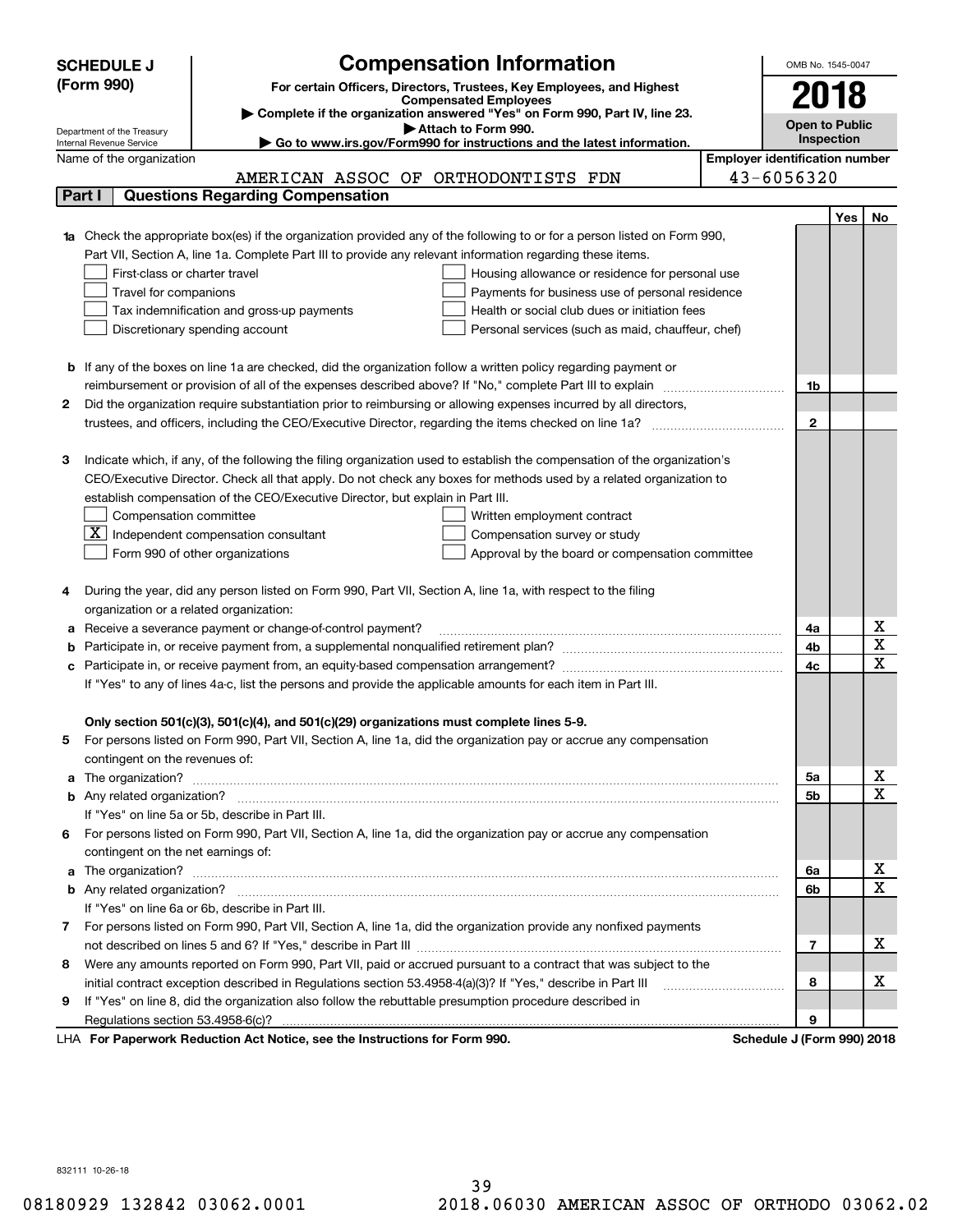43-6056320

# **Part II Officers, Directors, Trustees, Key Employees, and Highest Compensated Employees.**  Schedule J (Form 990) 2018 Page Use duplicate copies if additional space is needed.

For each individual whose compensation must be reported on Schedule J, report compensation from the organization on row (i) and from related organizations, described in the instructions, on row (ii). Do not list any individuals that aren't listed on Form 990, Part VII.

**Note:**  The sum of columns (B)(i)-(iii) for each listed individual must equal the total amount of Form 990, Part VII, Section A, line 1a, applicable column (D) and (E) amounts for that individual.

| (A) Name and Title         |             |                          | (B) Breakdown of W-2 and/or 1099-MISC compensation |                                           | (C) Retirement and<br>(D) Nontaxable |                  | (E) Total of columns | (F) Compensation                                           |
|----------------------------|-------------|--------------------------|----------------------------------------------------|-------------------------------------------|--------------------------------------|------------------|----------------------|------------------------------------------------------------|
|                            |             | (i) Base<br>compensation | (ii) Bonus &<br>incentive<br>compensation          | (iii) Other<br>reportable<br>compensation | other deferred<br>compensation       | benefits         | $(B)(i)-(D)$         | in column (B)<br>reported as deferred<br>on prior Form 990 |
| LYNNE THOMAS GORDON<br>(1) | $(\sf{i})$  | $\overline{0}$ .         | $\overline{0}$ .                                   | $\overline{0}$ .                          | $\overline{0}$ .                     | $\overline{0}$ . | $\overline{0}$ .     | 0.                                                         |
| SECRETARY-TREASURER        | (ii)        | 340,616.                 | $\overline{0}$ .                                   | 10,528.                                   | 16,500.                              | 8,791.           | 376,435.             | $\overline{0}$ .                                           |
| <b>JACKIE BODE</b><br>(2)  | (i)         | 136, 271.                | $\overline{0}$ .                                   | $\overline{0}$ .                          | 11,316.                              | 9,776.           | 157, 363.            | $\overline{0}$ .                                           |
| EXECUTIVE DIRECTOR         | (ii)        | $\overline{0}$ .         | $\overline{0}$ .                                   | $\overline{0}$ .                          | $\overline{0}$ .                     | $\overline{0}$ . | $\overline{0}$ .     | $\overline{0}$ .                                           |
|                            | (i)         |                          |                                                    |                                           |                                      |                  |                      |                                                            |
|                            | (ii)        |                          |                                                    |                                           |                                      |                  |                      |                                                            |
|                            | (i)         |                          |                                                    |                                           |                                      |                  |                      |                                                            |
|                            | (ii)        |                          |                                                    |                                           |                                      |                  |                      |                                                            |
|                            | (i)         |                          |                                                    |                                           |                                      |                  |                      |                                                            |
|                            | (ii)        |                          |                                                    |                                           |                                      |                  |                      |                                                            |
|                            | (i)         |                          |                                                    |                                           |                                      |                  |                      |                                                            |
|                            | (ii)        |                          |                                                    |                                           |                                      |                  |                      |                                                            |
|                            | (i)         |                          |                                                    |                                           |                                      |                  |                      |                                                            |
|                            | (ii)        |                          |                                                    |                                           |                                      |                  |                      |                                                            |
|                            | (i)         |                          |                                                    |                                           |                                      |                  |                      |                                                            |
|                            | (ii)        |                          |                                                    |                                           |                                      |                  |                      |                                                            |
|                            | (i)         |                          |                                                    |                                           |                                      |                  |                      |                                                            |
|                            | (ii)        |                          |                                                    |                                           |                                      |                  |                      |                                                            |
|                            | (i)<br>(ii) |                          |                                                    |                                           |                                      |                  |                      |                                                            |
|                            |             |                          |                                                    |                                           |                                      |                  |                      |                                                            |
|                            | (i)<br>(ii) |                          |                                                    |                                           |                                      |                  |                      |                                                            |
|                            | (i)         |                          |                                                    |                                           |                                      |                  |                      |                                                            |
|                            | (ii)        |                          |                                                    |                                           |                                      |                  |                      |                                                            |
|                            | (i)         |                          |                                                    |                                           |                                      |                  |                      |                                                            |
|                            | (ii)        |                          |                                                    |                                           |                                      |                  |                      |                                                            |
|                            | (i)         |                          |                                                    |                                           |                                      |                  |                      |                                                            |
|                            | (ii)        |                          |                                                    |                                           |                                      |                  |                      |                                                            |
|                            | (i)         |                          |                                                    |                                           |                                      |                  |                      |                                                            |
|                            | (ii)        |                          |                                                    |                                           |                                      |                  |                      |                                                            |
|                            | (i)         |                          |                                                    |                                           |                                      |                  |                      |                                                            |
|                            | (ii)        |                          |                                                    |                                           |                                      |                  |                      |                                                            |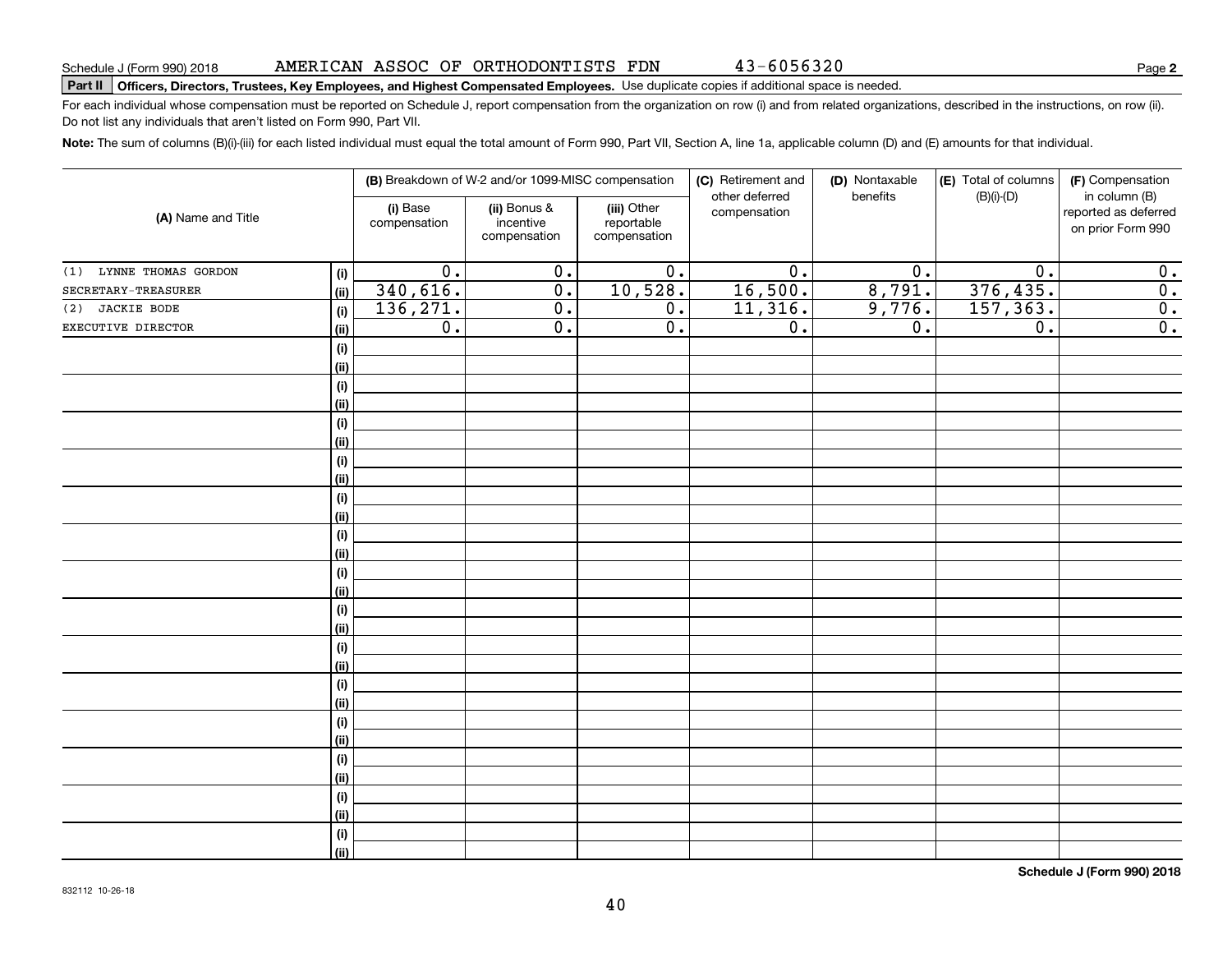# **Part III Supplemental Information**

Schedule J (Form 990) 2018 **AMERICAN ASSOC OF ORTHODONTISTS FDN** 43-6056320<br>**Part III** Supplemental Information<br>Provide the information, explanation, or descriptions required for Part I, lines 1a, 1b, 3, 4a, 4b, 4c, 5a, 5b

**Schedule J (Form 990) 2018**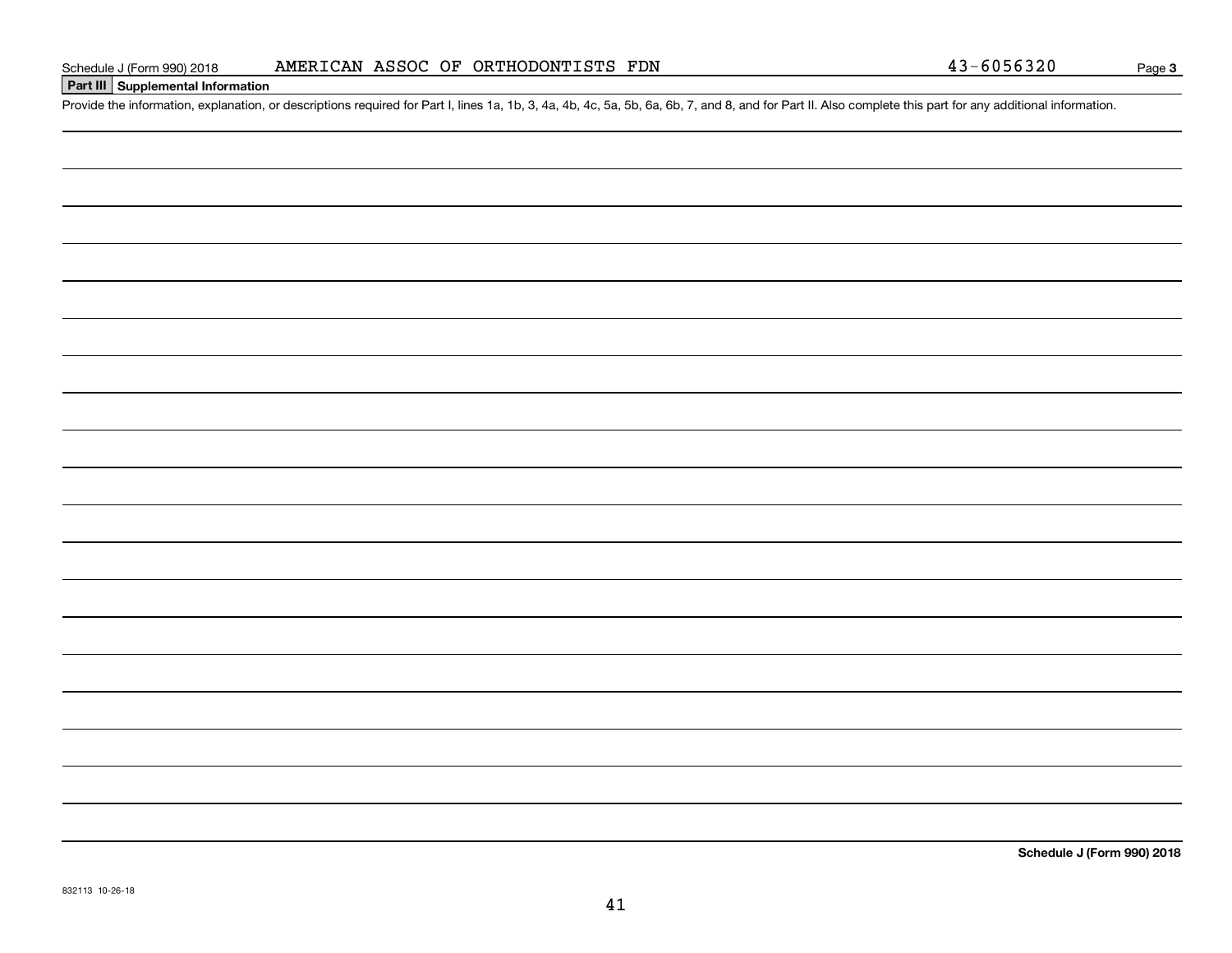**(Form 990 or 990-EZ)**

### Department of the Treasury Internal Revenue Service Name of the organization

**Complete to provide information for responses to specific questions on Form 990 or 990-EZ or to provide any additional information. | Attach to Form 990 or 990-EZ. | Go to www.irs.gov/Form990 for the latest information. SCHEDULE O Supplemental Information to Form 990 or 990-EZ**



AMERICAN ASSOC OF ORTHODONTISTS FDN 143-6056320

**Employer identification number**

FORM 990, PART I

THE ORGANIZATION IS FILING AN AMENDED RETURN FOR 2018 TO REFLECT

COMPENSATION PAID TO A BOARD MEMBER BY A RELATED ORGANIZATION, REFLECT

THE HOURS WORKED BY A BOARD MEMBER FOR A RELATED ORGANIZATION AND TO

STATE THAT THE ORGANIZATION AMENDED ITS BYLAWS DURING THE YEAR AND

DESCRIBE THOSE CHANGES.

FORM 990, PART III, LINE 4A, PROGRAM SERVICE ACCOMPLISHMENTS: FELLOWSHIPS: THE ORTHODONTIC FACULTY DEVELOPMENT FELLOWSHIP AWARD IS DESIGNED TO ENCOURAGE ORTHODONTIC STUDENTS AND GRADUATES TO PURSUE CAREERS IN ORTHODONTIC EDUCATION AND SUPPORT THE DEVELOPMENT OF JUNIOR FACULTY. IT IS FELT THAT THE YOUNG CLINICAL INVESTIGATOR AND BIOMEDICAL SCIENTIST MUST BE SUPPORTED TO ENCOURAGE AND ENABLE THEM TO DEVELOP THEIR TEACHING, PATIENT CARE AND RESEARCH ACTIVITIES TO THEIR HIGHEST POTENTIAL; THIS, IN GREAT MEASURE, WILL ENABLE EXCELLENCE IN ORTHODONTIC EDUCATION AND PROGRESS FOR THE SPECIALTY. THIS AWARD PROVIDES SUPPORT TO INDIVIDUALS ENGAGED IN ORTHODONTIC TRAINING LEADING TO A MASTER OF SCIENCE OR PHD DEGREE, AN ORTHODONTIC GRADUATE INVOLVED IN POSTDOCTORAL RESEARCH PROJECTS AND JUNIOR FACULTY SERVING AS FULL-TIME FACULTY IN AN ORTHODONTIC DEPARTMENT. FELLOWSHIP AWARDS ARE INTENDED ONLY FOR THOSE COMMITTED TO A CAREER IN ORTHODONTIC TEACHING AND/OR RESEARCH.

# RESEARCH: BIOMEDICAL RESEARCH AWARDS ARE NOW FOCUSED ON HELPING JUNIOR

FACULTY IN U.S. AND CANADA DEVELOP INDEPENDENT RESEARCH ACTIVITIES TO

832211 10-10-18 LHA For Paperwork Reduction Act Notice, see the Instructions for Form 990 or 990-EZ. Schedule O (Form 990 or 990-EZ) (2018)

42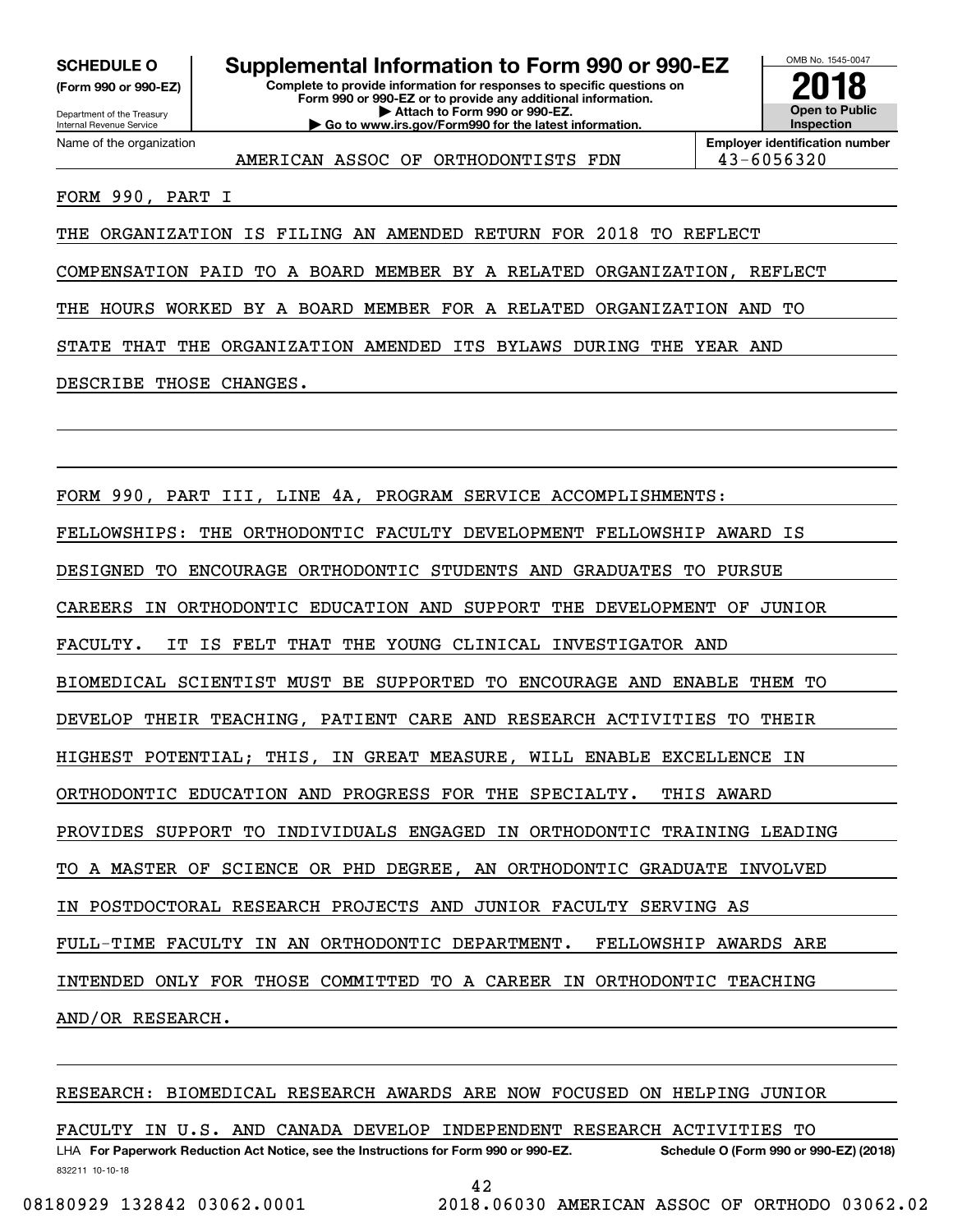| Schedule O (Form 990 or 990-EZ) (2018)                                          | Page 2                                              |
|---------------------------------------------------------------------------------|-----------------------------------------------------|
| Name of the organization<br>AMERICAN ASSOC OF ORTHODONTISTS FDN                 | <b>Employer identification number</b><br>43-6056320 |
| COMPLETE REQUIREMENTS FOR TENURE AND TO PROVIDE PILOT STUDY DATA<br><b>HELP</b> |                                                     |
| FOR OTHER EXTERNAL FUNDING APPLICATIONS (E.G. NIDCR).                           | <b>BIOMEDICAL</b>                                   |
| RESEARCH AWARDS ARE AVAILABLE TO A.) U.S. AND CANADIAN CITIZENS, B.)            |                                                     |
| FOREIGN NATIONALS WHO POSSESS A U.S. "GREEN CARD"<br>OR ITS CANADIAN            |                                                     |
| EQUIVALENT, AS LONG AS THE APPLICANT AND THE<br>INSTITUTION WILL STIPULATE      |                                                     |
| THAT OBTAINING SUCH STATUS IS APPLICANT'S INTENTION AND WHERE                   | THERE IS                                            |
| DEMONSTRABLE EVIDENCE<br>THIS<br>INTENT.<br>AWARDS ARE DESIGNED FOR THOSE<br>OF |                                                     |
| IN AN ORTHODONTIC DEPARTMENT DURING YEARS 3-14 OF<br>INDIVIDUALS EMPLOYED       |                                                     |
| THEIR ACADEMIC CAREERS.<br>FURTHERMORE, THE AAOF WILL BE MOST                   |                                                     |
| ENTHUSIASTIC FOR THOSE PROPOSALS WHERE THERE<br>IS COLLABORATION WITH MORE      |                                                     |
| SENIOR FACULTY<br>WHO ARE ESTABLISHED INVESTIGATORS.<br>EVIDENCE OF             |                                                     |
| THE PROJECT (E.G.,<br>THE FORM OF<br>INSTITUTIONAL COMMITMENT TO<br>IN          | A LETTER                                            |
| SUPPORT FROM AN APPROPRIATE INSTITUTIONAL OFFICIAL/OFFICIALS) IS<br>OF.         |                                                     |
| REQUIRED.                                                                       |                                                     |
|                                                                                 |                                                     |

832212 10-10-18 **Schedule O (Form 990 or 990-EZ) (2018)** COLLECTIONS: LONGITUDINAL ORTHODONTIC RECORDS OF UNTREATED INDIVIDUALS HAVE LONG BEEN AT THE CENTER OF OUR UNDERSTANDING OF NORMAL GROWTH AND DEVELOPMENT OF THE HEAD AND NECK AND FORM THE BASIS OF OUR TREATMENT IN ORTHODONTICS, PROVIDING MATERIAL TO DEVELOP NORMATIVE DATA FOR TREATMENT GOALS. THERE ARE SEVERAL ORTHODONTIC RECORD COLLECTIONS IN EXISTENCE CONTAINING RECORDS THAT HAVE BEEN ACCUMULATED LITERALLY OVER GENERATIONS, AS INDIVIDUALS UNDER STUDY HAVE GROWN, MATURED AND PROCEEDED THROUGH ADULTHOOD. IT IS IMPERATIVE THAT THESE RECORD COLLECTIONS BE PRESERVED IN PERPETUITY FOR EDUCATIONAL PURPOSES, AS WELL AS CONTROLS FOR RESEARCH AND GROWTH STUDIES, NOT ONLY IN ORTHODONTICS BUT ALSO IN OTHER ACADEMIC DISCIPLINES. THESE COLLECTIONS ARE STORED IN VARIOUS LOCATIONS UNDER VARYING CIRCUMSTANCES, AND ALL OF THEM ARE SUBJECT TO DETERIORATION WITH TIME. THE NATURE OF THESE 43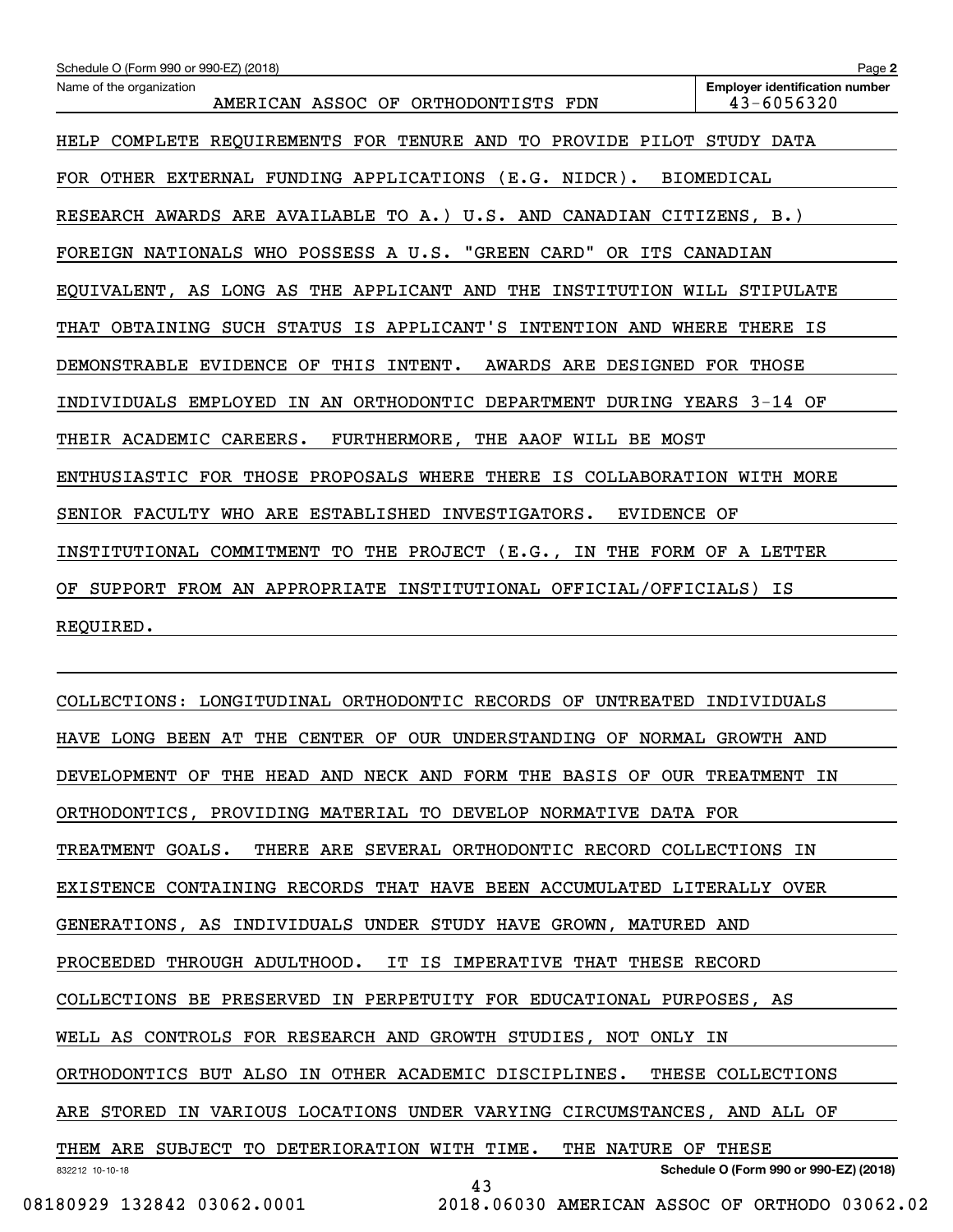| Schedule O (Form 990 or 990-EZ) (2018)                                  | Page 2                                                  |
|-------------------------------------------------------------------------|---------------------------------------------------------|
| Name of the organization<br>AMERICAN ASSOC OF ORTHODONTISTS FDN         | <b>Employer identification number</b><br>$43 - 6056320$ |
| COLLECTIONS IS UNIQUE SINCE THEY MAY NEVER BE DUPLICATED AGAIN.         |                                                         |
| FURTHERMORE, FOR A VARIETY OF REASONS, MANY OF THESE RECORDS ARE        |                                                         |
| DIFFICULT TO ACCESS, AND, CONSEQUENTLY, MUCH OF THIS INFORMATION HAS    |                                                         |
| BEEN LESS THAN OPTIMALLY UTILIZED OVER THE YEARS.<br>THE AAOF IS        |                                                         |
| COMMITTED TO THIS PROJECT, ON A LONG-TERM BASIS, IN THREE STAGES, I.E., |                                                         |
| STAGE ONE - ESTABLISHMENT OF A WEB SITE CONTAINING 900 LATERAL          |                                                         |
| CEPHALOGRAMS FOR OVER 80 SUBJECTS FROM NINE OF THE TEN COLLECTIONS;     |                                                         |
| STAGE TWO - CREATION OF TRULY REPRESENTATIVE SAMPLE(S) OF THE           |                                                         |
| PARTICIPATING COLLECTIONS; AND STAGE THREE - COMPLETE PRESERVATION OF   |                                                         |
| ALL RECORDS IN ALL COLLECTIONS.                                         |                                                         |

FORM 990 PART V LINE 2

PAYROLL FOR THE TWO FULL TIME EMPLOYEES AND ONE PART TIME EMPLOYEE OF THE FOUNDATION IS HANDLED THROUGH AMERICAN ASSOCIATION OF ORTHODONTISTS AND REIMBURSEMENT IS MADE AT COST.

FORM 990, PART VI, SECTION A, LINE 1:

THE BOARD OF DIRECTORS HAS ESTABLISHED AN EXECUTIVE COMMITTEE COMPOSED OF SEVEN MEMBERS: THE PRESIDENT, THE PRESIDENT-ELECT, THE CHAIR OF THE FINANCE AND INVESTMENT COMMITTEE, THE BOARD LIAISON OF THE PLANNING AND AWARDS REVIEW COMMITTEE, THE NATIONAL ENDOWMENT CAMPAIGN CHAIR, THE NATIONAL VANGUARD SOCIETY CHAIR, AND THE NATIONAL PLANNED GIVING CHAIR WHO SERVE AS VOTING MEMBERS, AND THE SECRETARY-TREASURER SERVES AS A NON-VOTING MEMBER.

THE EXECUTIVE COMMITTEE HAS THE POWER TO ACT FOR THE FULL BOARD OF

DIRECTORS IN THE INTERIM BETWEEN SESSIONS OF THE BOARD AND IT REPORTS EACH

ACTION TO THE BOARD PRIOR TO ITS NEXT MEETING.

832212 10-10-18

**Schedule O (Form 990 or 990-EZ) (2018)**

44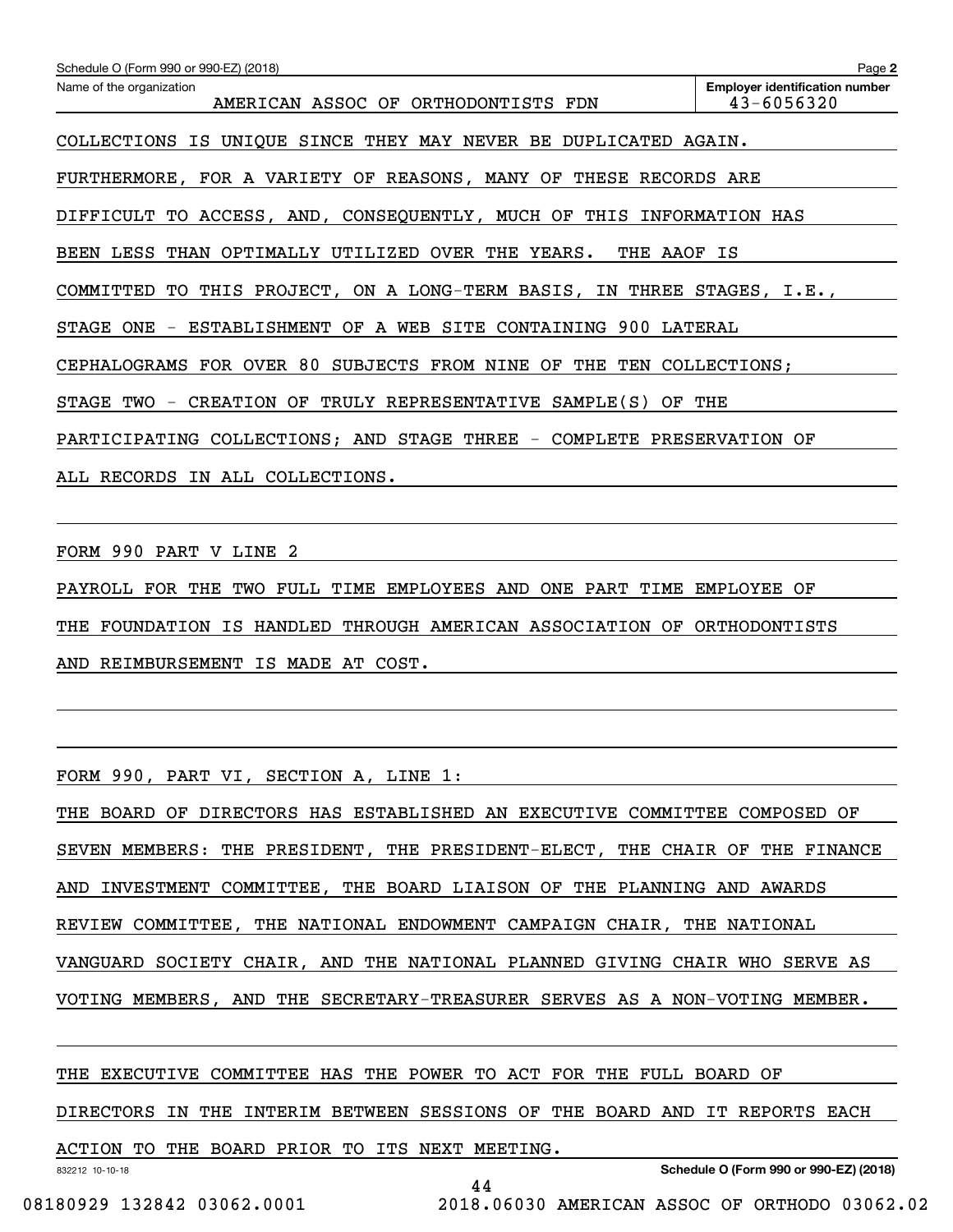| Schedule O (Form 990 or 990-EZ) (2018) | Page 2 |                                     |  |                                                     |
|----------------------------------------|--------|-------------------------------------|--|-----------------------------------------------------|
| Name of the organization               |        | AMERICAN ASSOC OF ORTHODONTISTS FDN |  | <b>Employer identification number</b><br>43-6056320 |
|                                        |        |                                     |  |                                                     |

FORM 990, PART VI, SECTION A, LINE 4:

THE ORGANIZATION AMENDED ITS BYLAWS DURING 2018 TO EXPAND THE THE NUMBER OF MEMBERS OF THE EXECUTIVE COMMITTEE FROM FOUR TO EIGHT MEMBERS (A COMPLETE DESCRIPTION OF THE POSITIONS INCLUDED IN THE EXECUTIVE COMMITTEE CAN BE FOUND IN SCH O, PART VI, LINE 1 DISCLOSURE ABOVE) AND TO REVISE THE PROCESS TO FILL A VACANCY IN THE IN THE PRESIDENT-ELECT OR SECRETARY-TREASURER POSITIONS.

FORM 990, PART VI, SECTION B, LINE 11B:

THE 990 IS REVIEWED BY THE ACCOUNTING MANAGER, THE VICE PRESIDENT OF

FINANCE, AND THE AAOF BOARD.

FORM 990, PART VI, SECTION B, LINE 12C:

A NEW CONFLICT OF INTEREST DISCLOSURE IS REQUIRED TO BE SIGNED ANNUALLY.

COMPLETED FORMS ARE REVIEWED BY AMERICAN ASSOCIATION OF ORTHODONTISTS

IN-HOUSE LEGAL COUNSEL FOR ANY CONFLICTS. THE EXECUTIVE OFFICE MAINTAINS

THE COPIES OF THE SIGNED CONFLICT OF INTEREST STATEMENTS.

FORM 990, PART VI, SECTION B, LINE 15A:

LINE 15A

AN OUTSIDE FIRM IS USED TO DETERMINE PAY GRADES AND SALARY RANGES.

LINE 15B

THERE ARE NO OTHER OFFICERS OR KEY EMPLOYEES OF THE ORGANIZATION WHO

45

RECEIVE COMPENSATION. THEREFORE, NO PROCESS IS REQUIRED.

FORM 990, PART VI, SECTION C, LINE 19:

832212 10-10-18

**Schedule O (Form 990 or 990-EZ) (2018)**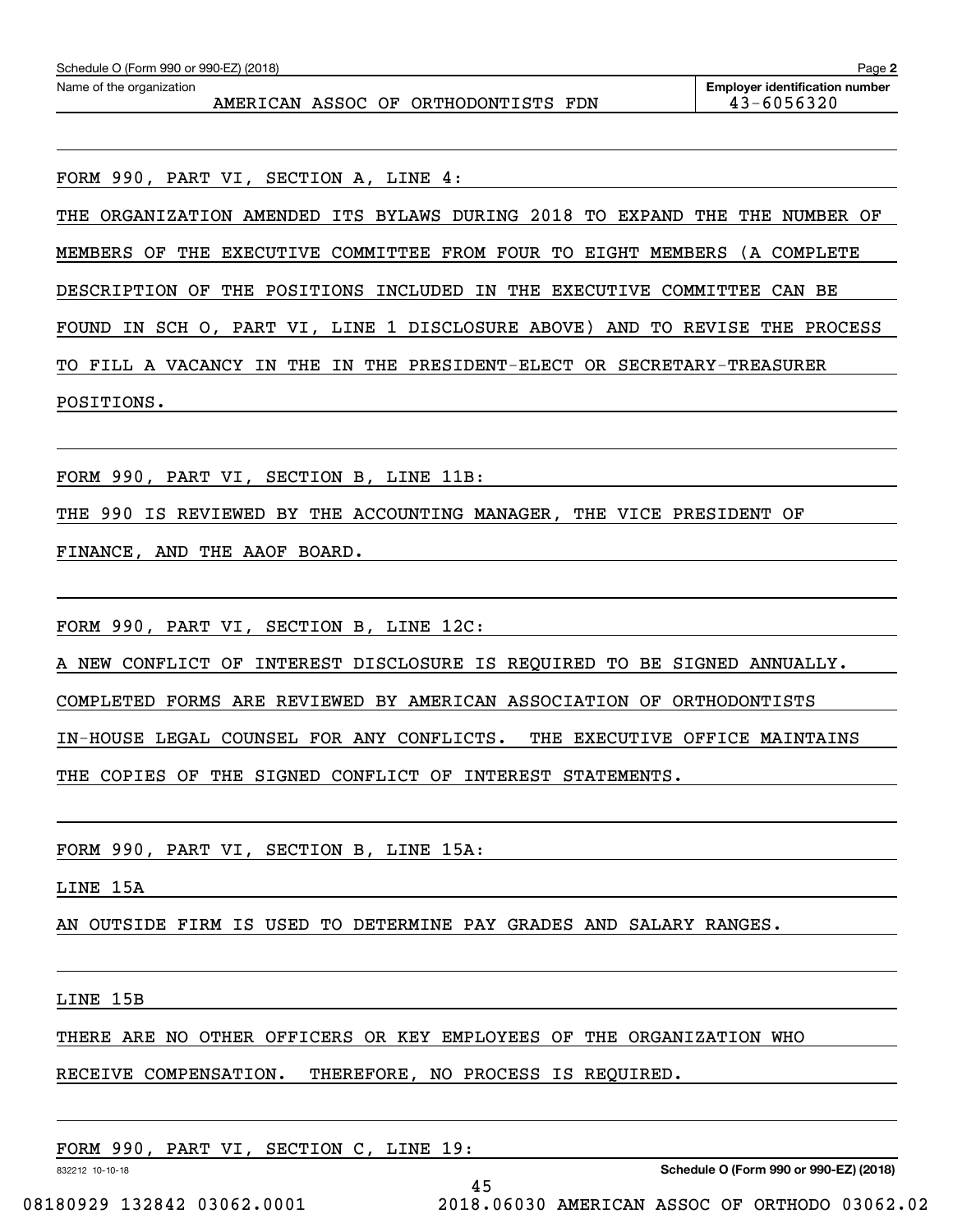| UNCOLLECTIBLE CONTRIBUTIONS -160,924.                                        |                                                     |                                        |  |
|------------------------------------------------------------------------------|-----------------------------------------------------|----------------------------------------|--|
| RECOVERY OF GRANT                                                            | 7,361.                                              |                                        |  |
| TOTAL TO FORM 990, PART XI, LINE 9 - - - - - - - - - - - - - - - - 153, 563. |                                                     |                                        |  |
|                                                                              |                                                     |                                        |  |
| THE ORGANIZATION HAS NOT CHANGED THE OVERSIGHT PROCESS OR SELECTION          |                                                     |                                        |  |
| PROCESS OF ITS BUDGET/AUDIT COMMITTEE DURING THE PAST YEAR.                  |                                                     |                                        |  |
|                                                                              |                                                     |                                        |  |
|                                                                              |                                                     |                                        |  |
|                                                                              |                                                     |                                        |  |
|                                                                              |                                                     |                                        |  |
|                                                                              |                                                     |                                        |  |
|                                                                              |                                                     |                                        |  |
|                                                                              |                                                     |                                        |  |
|                                                                              |                                                     |                                        |  |
|                                                                              |                                                     |                                        |  |
|                                                                              |                                                     |                                        |  |
|                                                                              |                                                     |                                        |  |
|                                                                              |                                                     |                                        |  |
|                                                                              |                                                     |                                        |  |
|                                                                              |                                                     |                                        |  |
|                                                                              |                                                     |                                        |  |
|                                                                              |                                                     |                                        |  |
|                                                                              |                                                     |                                        |  |
|                                                                              |                                                     |                                        |  |
|                                                                              |                                                     |                                        |  |
| 832212 10-10-18                                                              |                                                     | Schedule O (Form 990 or 990-EZ) (2018) |  |
| 08180929 132842 03062.0001                                                   | 46<br>2018.06030 AMERICAN ASSOC OF ORTHODO 03062.02 |                                        |  |
|                                                                              |                                                     |                                        |  |

| Form 990 or 990-F7) (2018) |  |
|----------------------------|--|

# AMERICAN ASSOC OF ORTHODONTISTS FDN 43-6056320

Echedule O (Form 990 or 990-EZ) (2018)<br>Name of the organization **number** Name of the organization **page Name of the organization number** 

DOCUMENTS, POLICIES, AND STATEMENTS ARE FURNISHED UPON WRITTEN REQUEST.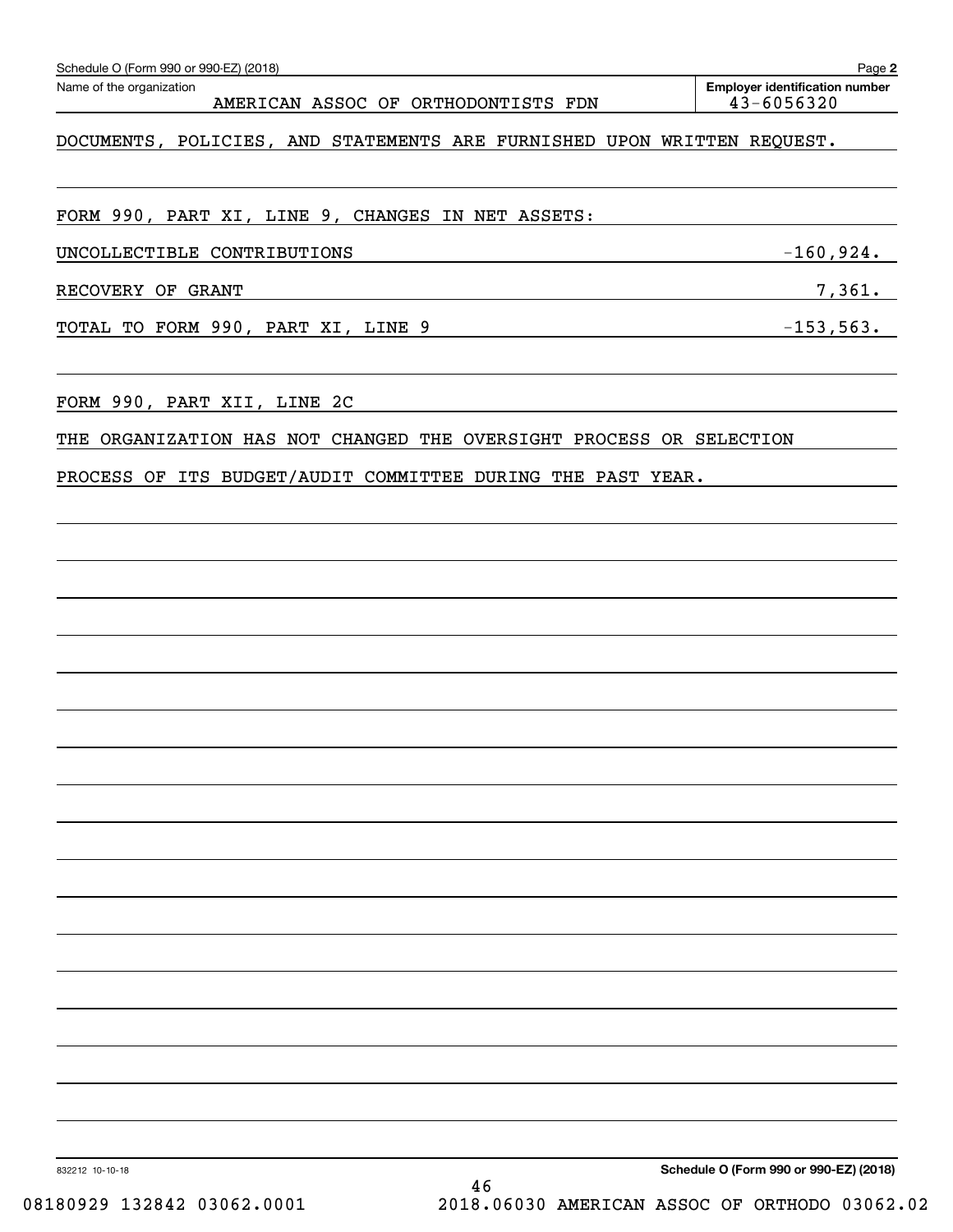| ---------- |  |
|------------|--|
| (Form 990) |  |

**SCHEDULE R**

# **Related Organizations and Unrelated Partnerships**

**Complete if the organization answered "Yes" on Form 990, Part IV, line 33, 34, 35b, 36, or 37.** |

**Attach to Form 990.**  |

OMB No. 1545-0047

**Open to Public**

**2018**

**| Go to www.irs.gov/Form990 for instructions and the latest information. Inspection**

**Employer identification number** 43-6056320

Department of the Treasury Internal Revenue Service Name of the organization

## AMERICAN ASSOC OF ORTHODONTISTS FDN

**Part I Identification of Disregarded Entities.**  Complete if the organization answered "Yes" on Form 990, Part IV, line 33.

| (a)<br>Name, address, and EIN (if applicable)<br>of disregarded entity | (b)<br>Primary activity | (c)<br>Legal domicile (state or<br>foreign country) | (d)<br>Total income | (e)<br>End-of-year assets | (f)<br>Direct controlling<br>entity |
|------------------------------------------------------------------------|-------------------------|-----------------------------------------------------|---------------------|---------------------------|-------------------------------------|
|                                                                        |                         |                                                     |                     |                           |                                     |
|                                                                        |                         |                                                     |                     |                           |                                     |
|                                                                        |                         |                                                     |                     |                           |                                     |
|                                                                        |                         |                                                     |                     |                           |                                     |

### **Identification of Related Tax-Exempt Organizations.** Complete if the organization answered "Yes" on Form 990, Part IV, line 34, because it had one or more related tax-exempt **Part II** organizations during the tax year.

| (a)<br>Name, address, and EIN<br>of related organization | (b)<br>Primary activity | (c)<br>Legal domicile (state or<br>foreign country) | (d)<br><b>Exempt Code</b><br>section |            | (f)<br>Direct controlling<br>status (if section  <br>entity |     | $(g)$<br>Section 512(b)(13)<br>controlled<br>entity? |
|----------------------------------------------------------|-------------------------|-----------------------------------------------------|--------------------------------------|------------|-------------------------------------------------------------|-----|------------------------------------------------------|
|                                                          |                         |                                                     |                                      | 501(c)(3)) |                                                             | Yes | No                                                   |
| AMERICAN ASSOCIATION OF ORTHODONTISTS -                  |                         |                                                     |                                      |            |                                                             |     |                                                      |
| 43-0763598, 401 N. LINDBERGH, ST. LOUIS, MO              |                         |                                                     |                                      |            |                                                             |     |                                                      |
| 63141                                                    | PROF ASSOC              | MISSOURI                                            | 501(C)(6)                            |            | N/A                                                         |     | $\mathbf{x}$                                         |
|                                                          |                         |                                                     |                                      |            |                                                             |     |                                                      |
|                                                          |                         |                                                     |                                      |            |                                                             |     |                                                      |
|                                                          |                         |                                                     |                                      |            |                                                             |     |                                                      |
|                                                          |                         |                                                     |                                      |            |                                                             |     |                                                      |
|                                                          |                         |                                                     |                                      |            |                                                             |     |                                                      |
|                                                          |                         |                                                     |                                      |            |                                                             |     |                                                      |
|                                                          |                         |                                                     |                                      |            |                                                             |     |                                                      |
|                                                          |                         |                                                     |                                      |            |                                                             |     |                                                      |
|                                                          |                         |                                                     |                                      |            |                                                             |     |                                                      |

**For Paperwork Reduction Act Notice, see the Instructions for Form 990. Schedule R (Form 990) 2018**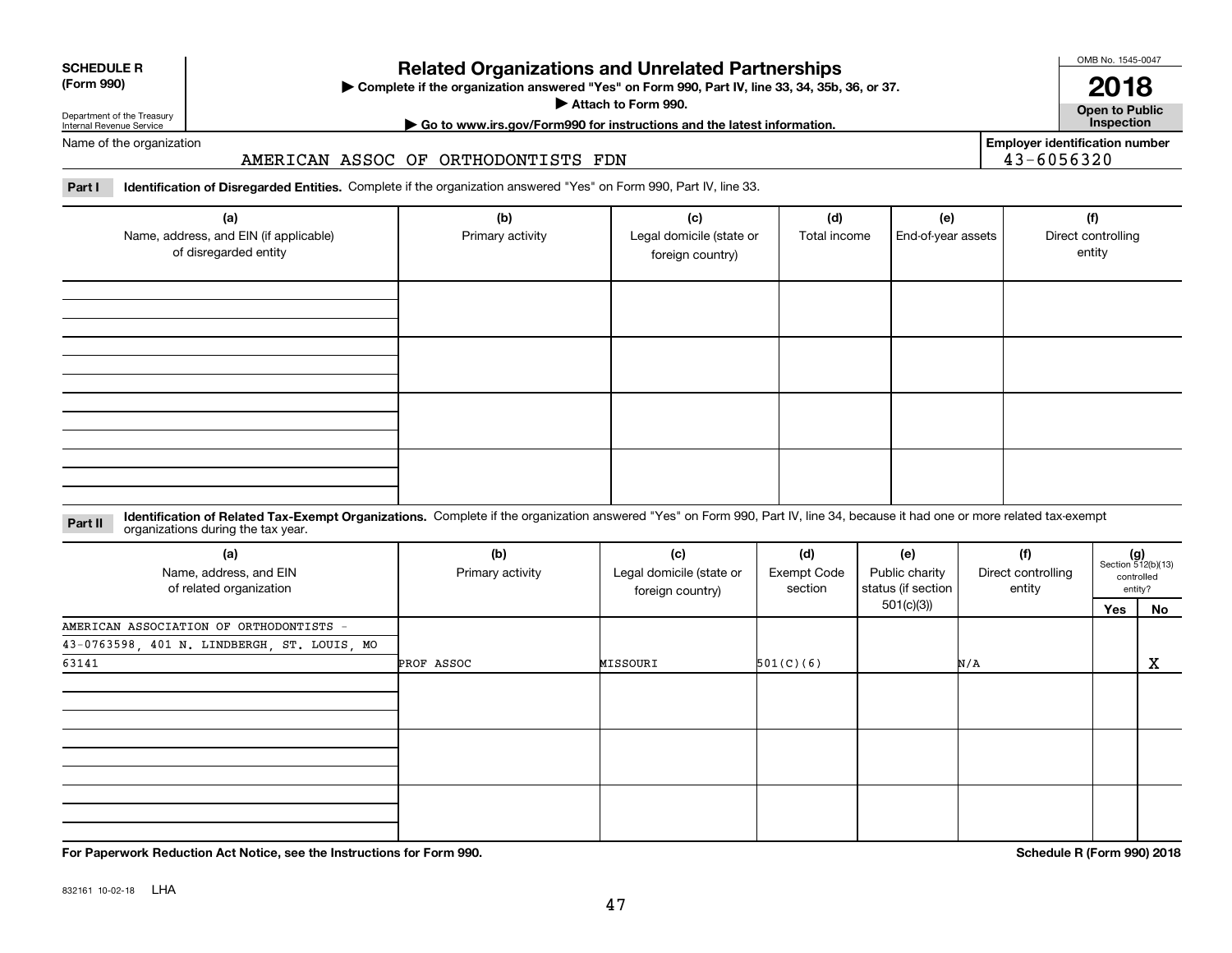## Schedule R (Form 990) 2018 Page AMERICAN ASSOC OF ORTHODONTISTS FDN 43-6056320

**2**

**Identification of Related Organizations Taxable as a Partnership.** Complete if the organization answered "Yes" on Form 990, Part IV, line 34, because it had one or more related organizations treated as a partnership during the tax year.

| (a)                     | (b)              | (c)                  | (d)                | (e)                                                                 | (f)            | (g)                   | (h)              | (i)                                      | (j) | (k)                                                       |
|-------------------------|------------------|----------------------|--------------------|---------------------------------------------------------------------|----------------|-----------------------|------------------|------------------------------------------|-----|-----------------------------------------------------------|
| Name, address, and EIN  | Primary activity | Legal<br>domicile    | Direct controlling | Predominant income                                                  | Share of total | Share of              | Disproportionate | Code V-UBI<br>amount in box              |     | General or Percentage<br>managing<br>partner?<br>partner? |
| of related organization |                  | (state or<br>foreign | entity             | related, unrelated,<br>excluded from tax under<br>sections 512-514) | income         | end-of-year<br>assets | allocations?     | 20 of Schedule<br>K-1 (Form 1065) Yes No |     |                                                           |
|                         |                  | country)             |                    |                                                                     |                |                       | Yes   No         |                                          |     |                                                           |
|                         |                  |                      |                    |                                                                     |                |                       |                  |                                          |     |                                                           |
|                         |                  |                      |                    |                                                                     |                |                       |                  |                                          |     |                                                           |
|                         |                  |                      |                    |                                                                     |                |                       |                  |                                          |     |                                                           |
|                         |                  |                      |                    |                                                                     |                |                       |                  |                                          |     |                                                           |
|                         |                  |                      |                    |                                                                     |                |                       |                  |                                          |     |                                                           |
|                         |                  |                      |                    |                                                                     |                |                       |                  |                                          |     |                                                           |
|                         |                  |                      |                    |                                                                     |                |                       |                  |                                          |     |                                                           |
|                         |                  |                      |                    |                                                                     |                |                       |                  |                                          |     |                                                           |
|                         |                  |                      |                    |                                                                     |                |                       |                  |                                          |     |                                                           |
|                         |                  |                      |                    |                                                                     |                |                       |                  |                                          |     |                                                           |
|                         |                  |                      |                    |                                                                     |                |                       |                  |                                          |     |                                                           |
|                         |                  |                      |                    |                                                                     |                |                       |                  |                                          |     |                                                           |
|                         |                  |                      |                    |                                                                     |                |                       |                  |                                          |     |                                                           |
|                         |                  |                      |                    |                                                                     |                |                       |                  |                                          |     |                                                           |
|                         |                  |                      |                    |                                                                     |                |                       |                  |                                          |     |                                                           |
|                         |                  |                      |                    |                                                                     |                |                       |                  |                                          |     |                                                           |
|                         |                  |                      |                    |                                                                     |                |                       |                  |                                          |     |                                                           |

**Identification of Related Organizations Taxable as a Corporation or Trust.** Complete if the organization answered "Yes" on Form 990, Part IV, line 34, because it had one or more related **Part IV** organizations treated as a corporation or trust during the tax year.

| (a)<br>Name, address, and EIN<br>of related organization | (b)<br>Primary activity | (c)<br>Legal domicile<br>(state or<br>foreign | (d)<br>Direct controlling<br>entity | (f)<br>(e)<br>Type of entity<br>(C corp, S corp,<br>Share of total<br>income<br>or trust) |  | (g)<br>Share of<br>end-of-year<br>assets | (h)<br>Percentage<br>ownership | $\begin{array}{c} \textbf{(i)}\\ \text{Section}\\ 512 \text{(b)} \text{(13)}\\ \text{controlled}\\ \text{entity?} \end{array}$ |  |
|----------------------------------------------------------|-------------------------|-----------------------------------------------|-------------------------------------|-------------------------------------------------------------------------------------------|--|------------------------------------------|--------------------------------|--------------------------------------------------------------------------------------------------------------------------------|--|
|                                                          |                         | country)                                      |                                     |                                                                                           |  |                                          |                                | Yes No                                                                                                                         |  |
|                                                          |                         |                                               |                                     |                                                                                           |  |                                          |                                |                                                                                                                                |  |
|                                                          |                         |                                               |                                     |                                                                                           |  |                                          |                                |                                                                                                                                |  |
|                                                          |                         |                                               |                                     |                                                                                           |  |                                          |                                |                                                                                                                                |  |
|                                                          |                         |                                               |                                     |                                                                                           |  |                                          |                                |                                                                                                                                |  |
|                                                          |                         |                                               |                                     |                                                                                           |  |                                          |                                |                                                                                                                                |  |

**Part III**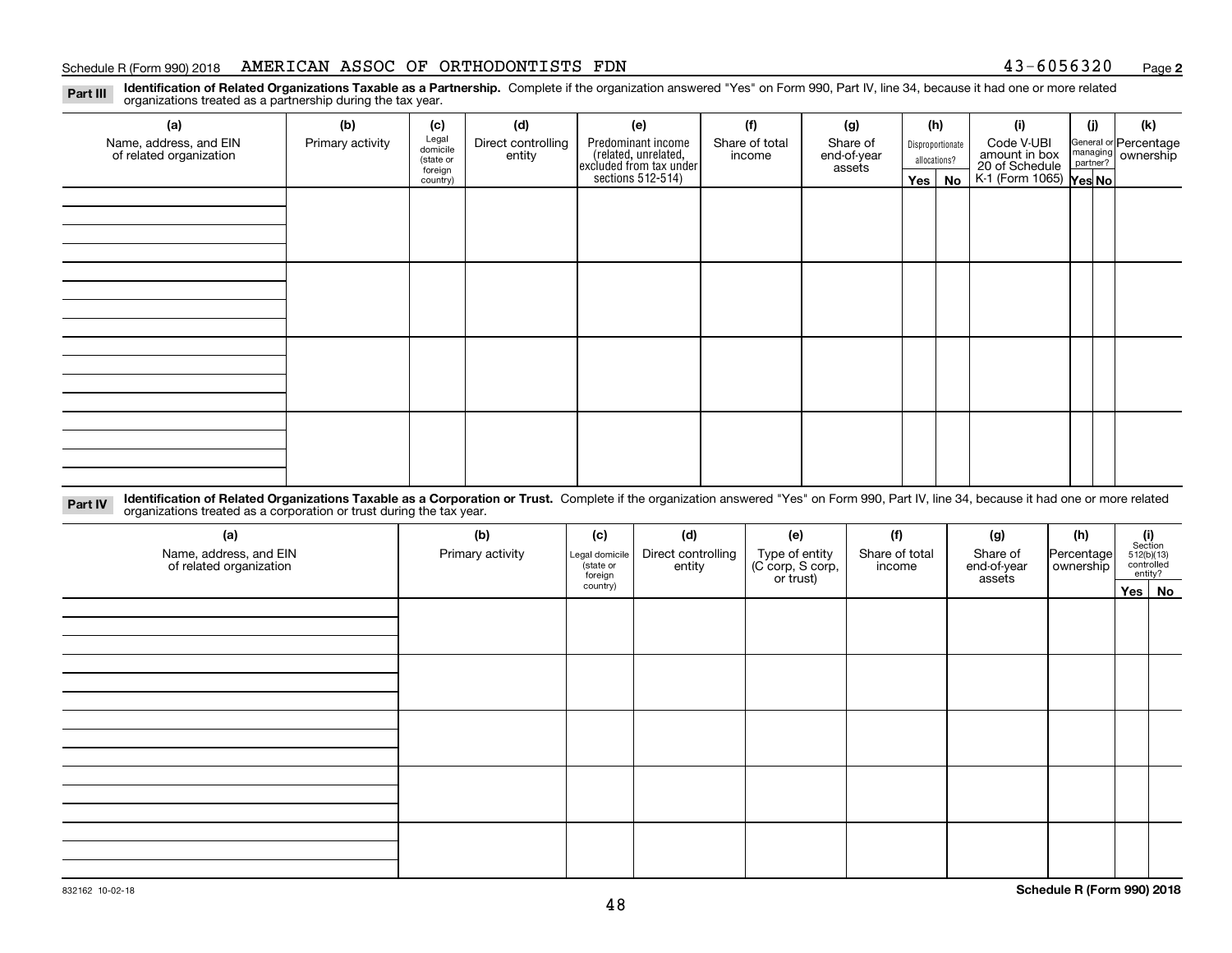## Schedule R (Form 990) 2018 Page AMERICAN ASSOC OF ORTHODONTISTS FDN 43-6056320

**Part V** T**ransactions With Related Organizations.** Complete if the organization answered "Yes" on Form 990, Part IV, line 34, 35b, or 36.

| Note: Complete line 1 if any entity is listed in Parts II, III, or IV of this schedule. |                                                                                                                                                                                                                                |                      |   |              |  |
|-----------------------------------------------------------------------------------------|--------------------------------------------------------------------------------------------------------------------------------------------------------------------------------------------------------------------------------|----------------------|---|--------------|--|
|                                                                                         | During the tax year, did the organization engage in any of the following transactions with one or more related organizations listed in Parts II-IV?                                                                            |                      |   |              |  |
|                                                                                         |                                                                                                                                                                                                                                | 1a                   |   | х            |  |
|                                                                                         | b Gift, grant, or capital contribution to related organization(s) manufaction contracts and contribution to related organization(s)                                                                                            | 1b                   |   | $\mathbf X$  |  |
|                                                                                         | c Gift, grant, or capital contribution from related organization(s) manufaction contains and contribution from related organization(s) manufaction contribution from related organization(s) manufaction contains and contribu | 1c                   |   | X            |  |
|                                                                                         | d Loans or loan guarantees to or for related organization(s) material content to consume the content of the state of the content of the content of the state or for related organization(s) materials are consumed and content | 1 <sub>d</sub>       |   | X            |  |
|                                                                                         |                                                                                                                                                                                                                                | 1e                   |   | $\mathbf X$  |  |
|                                                                                         |                                                                                                                                                                                                                                | 1f                   |   | X            |  |
|                                                                                         | f Dividends from related organization(s) manufactured contains and contained and contained contained and contained and contained and contained and contained and contained and contained and contained and contained and conta |                      |   | X            |  |
|                                                                                         |                                                                                                                                                                                                                                | 1a<br>1 <sub>h</sub> |   | $\mathbf X$  |  |
|                                                                                         | h Purchase of assets from related organization(s) manufactured and content to content and content and content and content and content and content and content and content and content and content and content and content and  |                      |   | $\mathbf X$  |  |
|                                                                                         | Exchange of assets with related organization(s) www.andron.com/www.andron.com/www.andron.com/www.andron.com/www.andron.com/www.andron.com/www.andron.com/www.andron.com/www.andron.com/www.andron.com/www.andron.com/www.andro | 1i                   |   | X            |  |
|                                                                                         | Lease of facilities, equipment, or other assets to related organization(s) manufactured content and content and content and content and content and content and content and content and content and content and content and co | 11                   |   |              |  |
|                                                                                         | k Lease of facilities, equipment, or other assets from related organization(s) manufaction content and content to the assets from related organization(s) manufaction content and content and content and content and content  | 1k                   | x |              |  |
|                                                                                         | Performance of services or membership or fundraising solicitations for related organization(s) manufaction manufaction and the service of services or membership or fundraising solicitations for related organization(s) manu | 11                   |   | $\mathbf X$  |  |
|                                                                                         | m Performance of services or membership or fundraising solicitations by related organization(s)                                                                                                                                | 1 <sub>m</sub>       |   | $\mathbf{x}$ |  |
|                                                                                         |                                                                                                                                                                                                                                | 1n                   | X |              |  |
|                                                                                         |                                                                                                                                                                                                                                |                      | х |              |  |
|                                                                                         | <b>o</b> Sharing of paid employees with related organization(s)                                                                                                                                                                | 10                   |   |              |  |
|                                                                                         | p Reimbursement paid to related organization(s) for expenses [11111] [12] manufacture manufacture manufacture manufacture manufacture manufacture manufacture manufacture manufacture manufacture manufacture manufacture manu | 1p.                  | x |              |  |
|                                                                                         |                                                                                                                                                                                                                                | 1q                   |   | X            |  |
|                                                                                         |                                                                                                                                                                                                                                |                      |   |              |  |
|                                                                                         | r Other transfer of cash or property to related organization(s)                                                                                                                                                                | 1r                   | х |              |  |
|                                                                                         |                                                                                                                                                                                                                                | 1s                   |   | X            |  |
|                                                                                         | 2 If the answer to any of the above is "Yes," see the instructions for information on who must complete this line, including covered relationships and transaction thresholds.                                                 |                      |   |              |  |

| (a)<br>Name of related organization       | (b)<br>Transaction<br>type (a-s) | (c)<br>Amount involved | (d)<br>Method of determining amount involved |
|-------------------------------------------|----------------------------------|------------------------|----------------------------------------------|
| (1) AMERICAN ASSOCIATION OF ORTHODONTISTS | P                                | $401, 168.$ $COST$     |                                              |
| (2) AMERICAN ASSOCIATION OF ORTHODONTISTS | O                                | 70,166.COST            |                                              |
| (3)                                       |                                  |                        |                                              |
| (4)                                       |                                  |                        |                                              |
| (5)                                       |                                  |                        |                                              |
| (6)                                       |                                  |                        |                                              |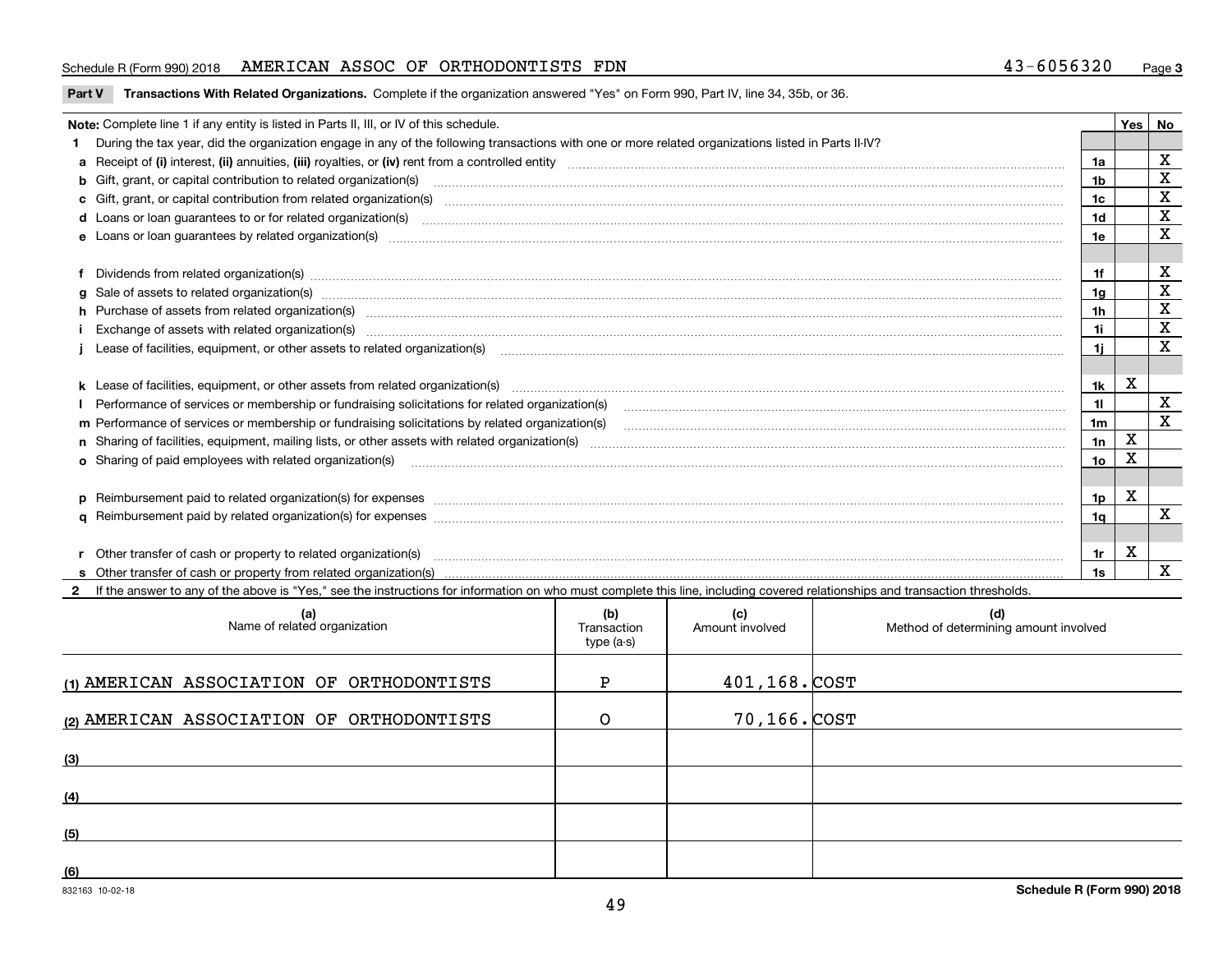## Schedule R (Form 990) 2018 Page AMERICAN ASSOC OF ORTHODONTISTS FDN 43-6056320

### **Part VI Unrelated Organizations Taxable as a Partnership. Complete if the organization answered "Yes" on Form 990, Part IV, line 37.**

Provide the following information for each entity taxed as a partnership through which the organization conducted more than five percent of its activities (measured by total assets or gross revenue) that was not a related organization. See instructions regarding exclusion for certain investment partnerships.

| (a)<br>Name, address, and EIN<br>of entity | $\tilde{}$<br>(b)<br>Primary activity | (c)<br>Legal domicile<br>(state or foreign<br>country) | (d)<br>Predominant income<br>(related, unrelated,<br>excluded from tax under<br>sections 512-514) | $(e)$<br>Are all<br>$\begin{array}{c}\n\text{partners} \sec.\n\\ \n501(c)(3)\n\\ \n0rgs.?\n\end{array}$<br>Yes No | (f)<br>Share of<br>total<br>income | (g)<br>Share of<br>end-of-year<br>assets | (h)<br>Dispropor-<br>tionate<br>allocations?<br>Yes No | (i)<br>Code V-UBI<br>amount in box 20 managing<br>of Schedule K-1<br>(Form 1065)<br>$\overline{Yes}$ No | (i)<br>Yes No | (k) |
|--------------------------------------------|---------------------------------------|--------------------------------------------------------|---------------------------------------------------------------------------------------------------|-------------------------------------------------------------------------------------------------------------------|------------------------------------|------------------------------------------|--------------------------------------------------------|---------------------------------------------------------------------------------------------------------|---------------|-----|
|                                            |                                       |                                                        |                                                                                                   |                                                                                                                   |                                    |                                          |                                                        |                                                                                                         |               |     |
|                                            |                                       |                                                        |                                                                                                   |                                                                                                                   |                                    |                                          |                                                        |                                                                                                         |               |     |
|                                            |                                       |                                                        |                                                                                                   |                                                                                                                   |                                    |                                          |                                                        |                                                                                                         |               |     |
|                                            |                                       |                                                        |                                                                                                   |                                                                                                                   |                                    |                                          |                                                        |                                                                                                         |               |     |
|                                            |                                       |                                                        |                                                                                                   |                                                                                                                   |                                    |                                          |                                                        |                                                                                                         |               |     |
|                                            |                                       |                                                        |                                                                                                   |                                                                                                                   |                                    |                                          |                                                        |                                                                                                         |               |     |
|                                            |                                       |                                                        |                                                                                                   |                                                                                                                   |                                    |                                          |                                                        |                                                                                                         |               |     |
|                                            |                                       |                                                        |                                                                                                   |                                                                                                                   |                                    |                                          |                                                        |                                                                                                         |               |     |

**Schedule R (Form 990) 2018**